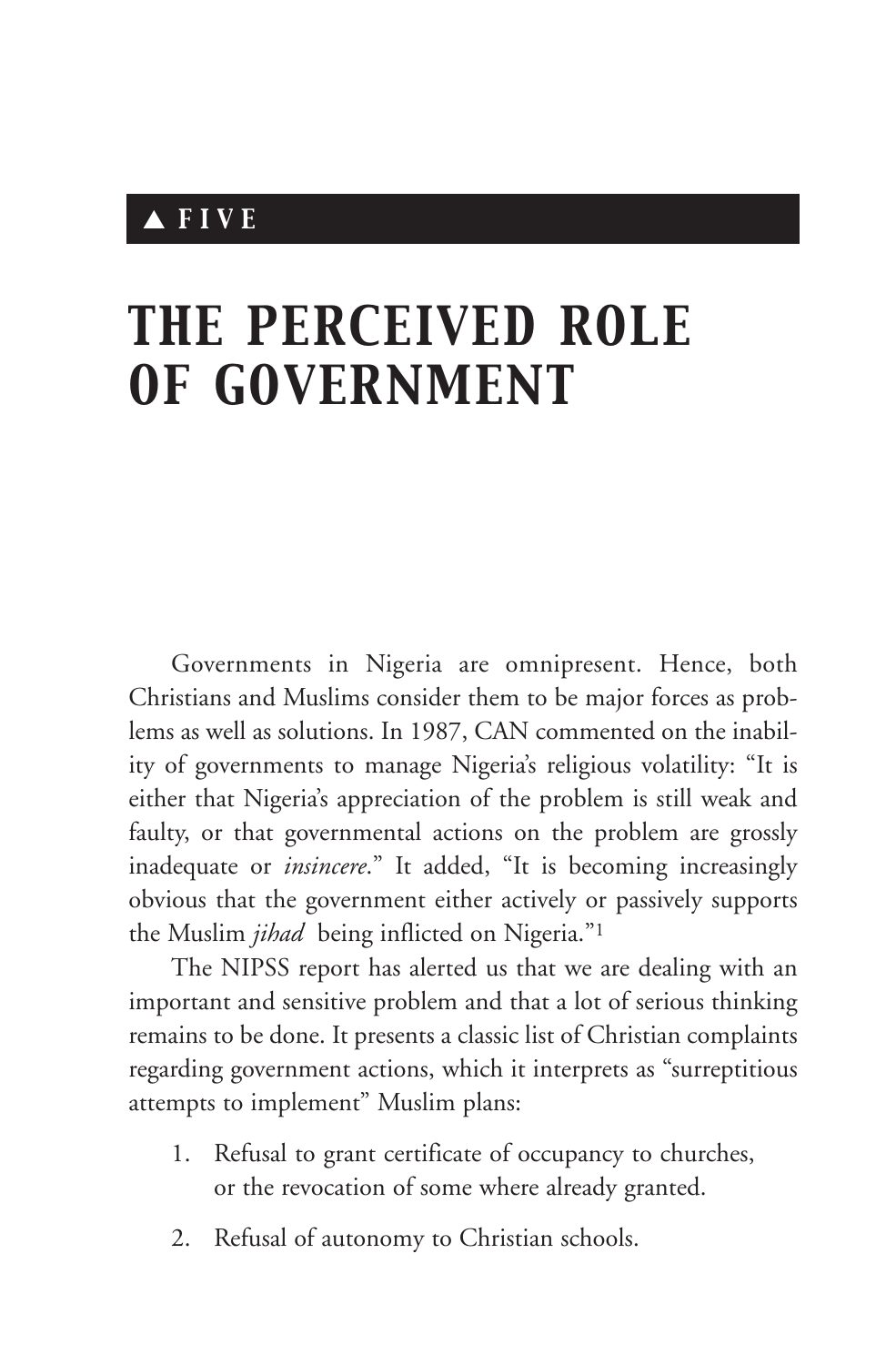- 3. Blackout of Christian messages over the media.
- 4. Protection of deviant Muslim students in educational institutions.
- 5. Condoning of the provocative use of loudspeakers in mosques and near church locations.
- 6. Denial of expatriate quotas to Christian institutions.
- 7. Use of government resources to subsidise annual holy pilgrimages to Mecca, and the token attention given to Christian pilgrimages.
- 8. Granting foreign exchange concessions to Muslims in a situation when even businessmen are denied foreign exchange to travel on business.
- 9. The importation of 50,000 rams for Muslims during the *Eid-El-Kabir* festival.2

There is little to suggest at the moment that this situation has improved since. The complaints and explanations of today differ little from those of the earlier years of our period. And so NIPSS' warning to governments still stands: "It will not do any good to pretend that the religious problem does not exist in Nigeria and it will amount to both intellectual dishonesty and political irresponsibility not to confront the problem frankly and realistically."<sup>3</sup>

The main purpose of this chapter is to review how Nigerian Christians regard their governments, federal as well as state.

#### ▲ *Government Imposition of Muslim Authorities*

A major colonial policy with long-term repercussions was the practice of subjecting previously independent nations to the rule of Muslim emirs. These nations, most of them in Nigeria's Middle Belt, adhered to the Traditional Religion. The majority of the citizens of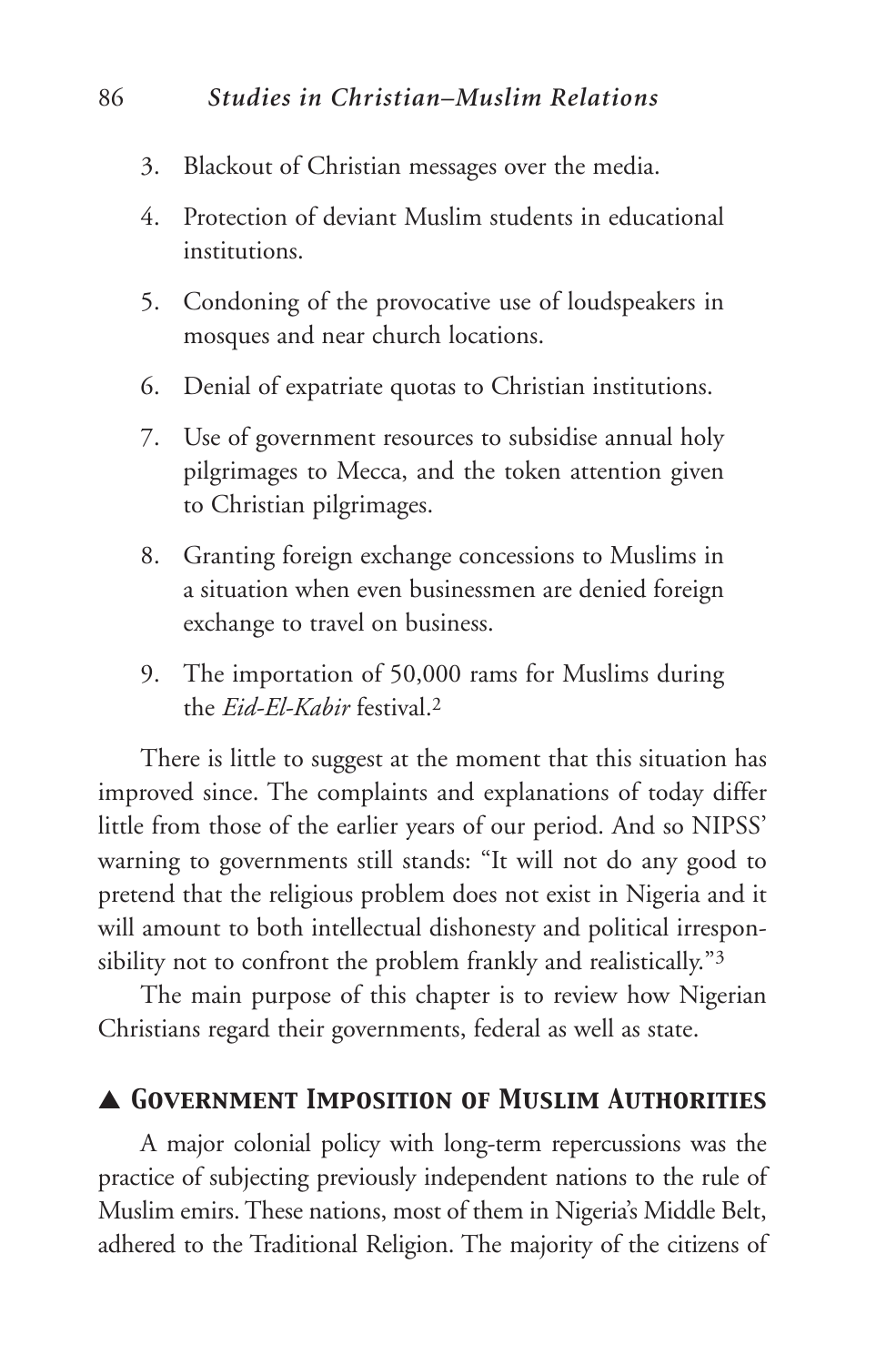many of them later became Christian. That was the situation that obtained in much of Southern Zaria as well as in Tafawa Balewa, Bauchi State. This colonial policy became a major cause of some riots, if not *the* major cause. Yusufu Turaki devoted a large part of his doctoral dissertation to the subject as it affected Southern Zaria. In my dissertation, I give the matter attention in so far as it affected the Sudan United Mission. It was a source of grave missionary concern, for it sometimes would lead to a process of Islamisation.

It happened in Bukuru, a mining town just south of Jos. In the early years of the 20<sup>th</sup> century, when Jos hardly existed and was part of the Bukuru administrative area, the area was placed under the Emir of Bauchi and assigned a Muslim judge. A Hausa market sprang up, followed by Hausa teachers. Soon the Muslim call to prayer was heard. Though the area was later released from Zaria control, the Jos riot at the end of the century was partially due to the claims of the *Jasawa* to the chieftaincy of Jos based on that earlier Bauchi regime. Captain Ruxton was one of very few early British colonial officers who were sympathetic to Christian missions.4 He affirmed—and complained—that the government wanted to put the adherents of Traditional Religion everywhere under Muslim emirs. He tried to resist it.<sup>5</sup>

Though the first people to object to the above policies were missionaries,6 during the period of this study, the Nigerian victims themselves began to demand the dismantling of such emirates. They became increasingly aware of this arrangement and resentful. Chiwo Avre, probably an indigene of Southern Zaria, described the situation of the Bajju nation as typical of the other nationalities in the area. It is a "sad story of contempt and oppression," he wrote. The Hausa corrupted most of these peoples' original native names and called them by derisive names, full of contempt.

Christians were denied the freedom to choose and appoint their leaders.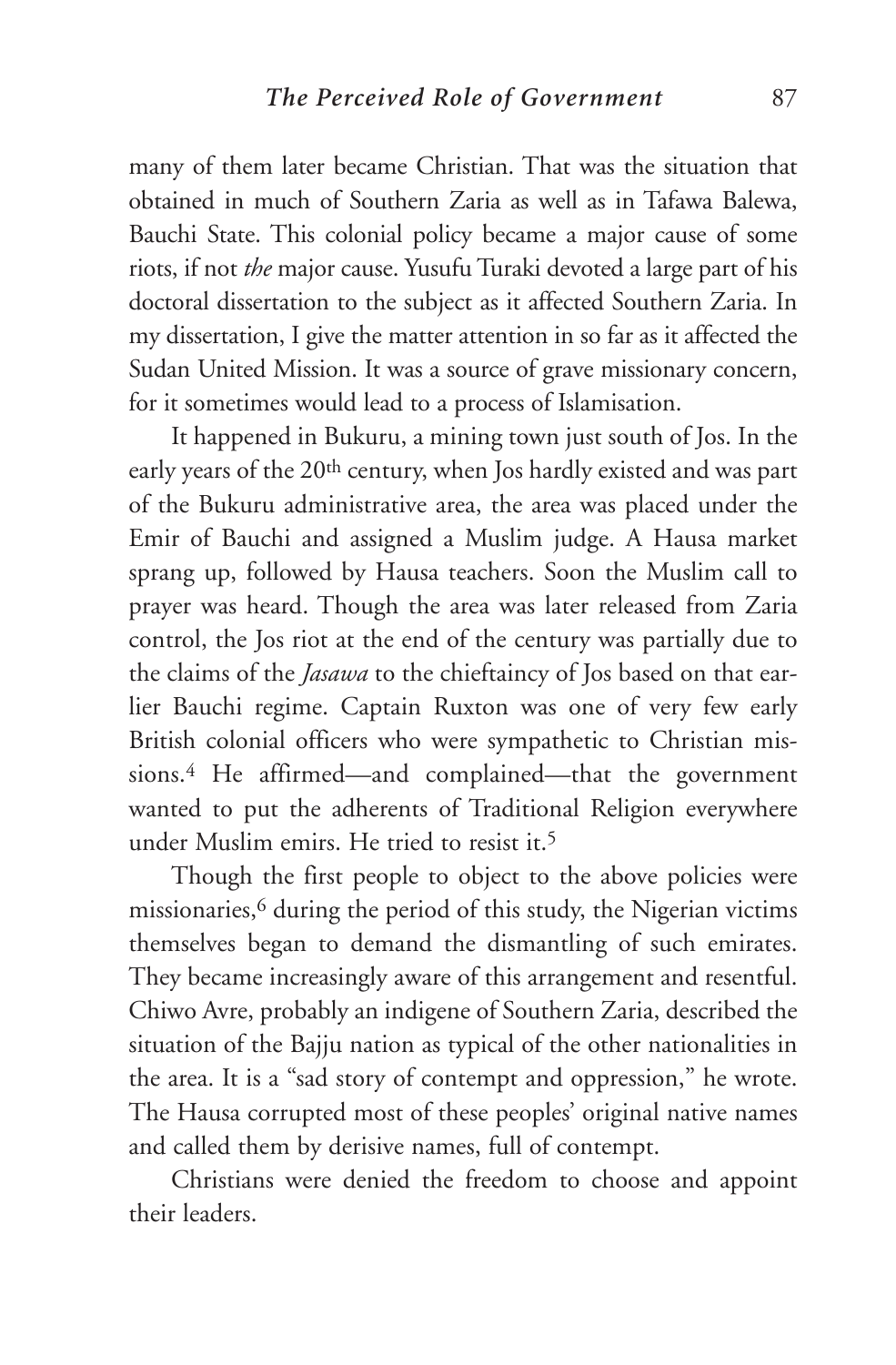*They were denied freedom to manage their own affairs without interference. They were viewed as second-class citizens who had no equal rights with the people of Zaria [Muslims] to select their district heads, let alone participate in the management of social and economic affairs of their areas. They were turned into a people whose cultures and customs were so supremely suppressed that nothing about their cultural heritage could be heard on the state radio or television. In short, they were forcibly made a people without cultural independence, self-determination and were completely without any hope of self-actualisation, owing to slanted political and administrative arrangements put in place by the Emirate system to perpetually hold them subjects.*

However, the situation was not hopeless, for "there was no holding the people down for eternity." Everything in life is "transitory"—and that includes the "powers of the Emirate Council." The wedge was provided by the various Kaduna riots and a young Muslim military governor who recognised the sign of the times.<sup>7</sup> But that part of the story is for the next chapter.

#### ▲ *Partiality* \_\_\_\_\_\_\_\_\_\_\_\_\_\_\_\_\_\_\_\_\_\_\_\_\_\_\_\_\_\_\_\_\_\_\_

A major problem Christians have with the federal government and various state governments is their partiality towards Islam. According to Ishaya Audu, "The question of religion in Nigeria" can be solved only "if the government... decides to be totally neutral." The "government should only be interested in religion in protecting the right of the individual to practise whatever religion he wants freely.... But as to the issue of promoting one religion over another, government should be very careful and keep out of that. They must in all circumstances show that strict neutrality." "Heads of government must show this absolute impartiality." This would mean, among other things, that government should stop supporting religious pilgrimages, whether Christian or Muslim.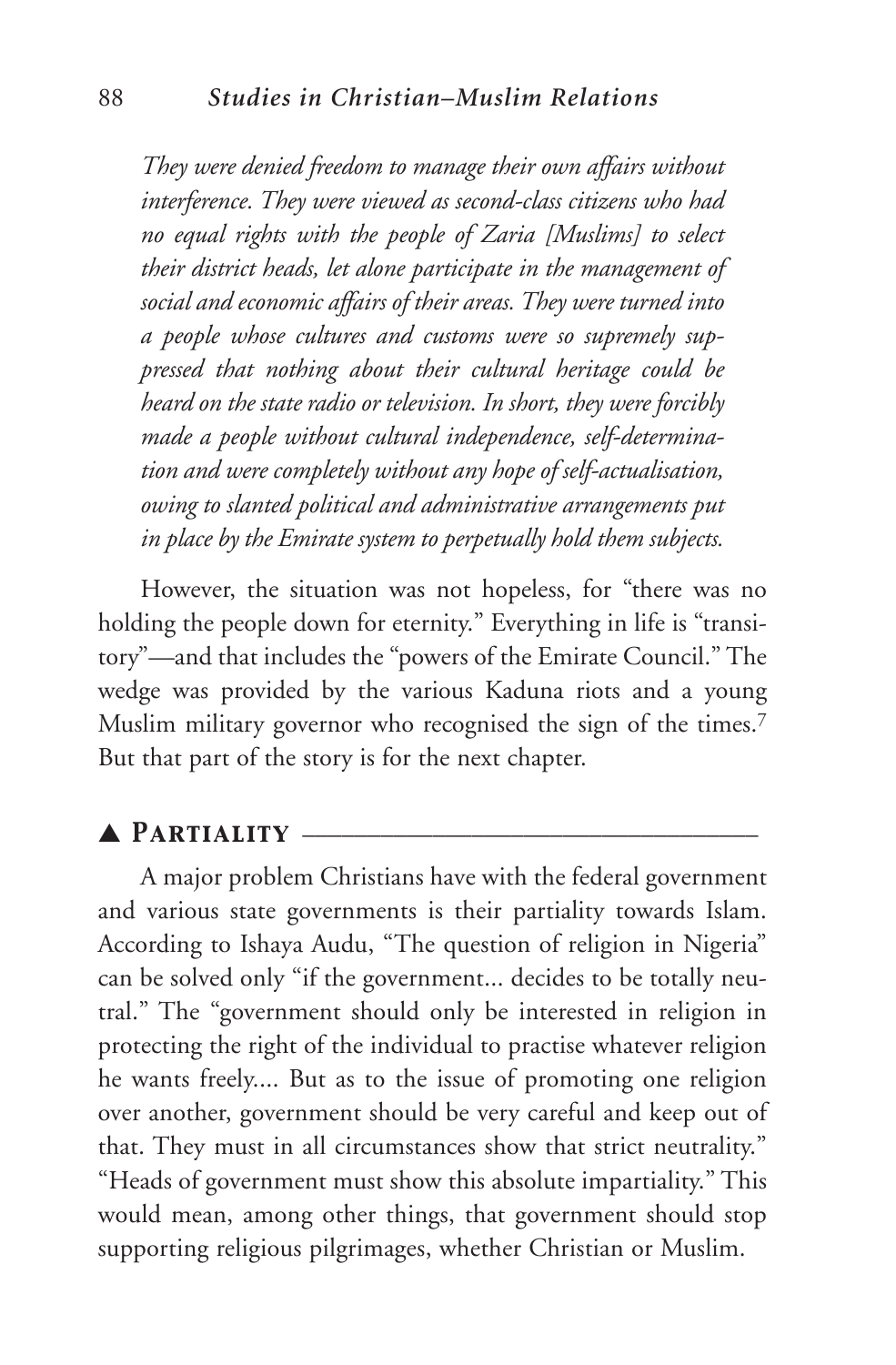Audu presented himself as an example. When he was Vice Chancellor of ABU, Christians sometimes expected him to "show them some partiality." He resisted that temptation very forcefully, saying,

*I believed it was in the best interest of peace of the whole community that I be absolutely impartial and that everybody sees that I am impartial. And I am happy to say that I think it's true that that had a lot to do with the relative peace at ABU during my time. If government can really heed this kind of role, then one could hope that the problem that religion can create... would be curtailed. I don't believe that Muslims or Christians operating single-handedly without the assurance that they may get the backing or connivance of government will really go and attack the other.*<sup>8</sup>

What the professor seems to say between the lines is that the government is not neutral and that heads of departments have not been impartial. Governments have, in fact, promoted one religion at the expense of another, that is, Islam at the expense of Christianity. He also suggested that riots are caused by secret government assurances of support. These are powerful accusations even when couched in the soft language of "the Prof."

Audu *can* drop his normal shield of understatement occasionally. The Muslim push for theocracy, he insisted, will destroy the nation and must therefore be stopped. The danger of this approach is clear from nations such as Iran, Iraq, Algeria and Egypt. He is often surprised to see how "responsible Muslim leaders" advocate this approach, for it is the most effective way of destroying the nation. Over against theocracy, Audu advocated the give-unto-Ceasar approach—"no union between any religion and government. The two should go their separate ways."9

I emphasise once again that these are not the words of a suspicious fundamentalist church leader and outsider as far as govern-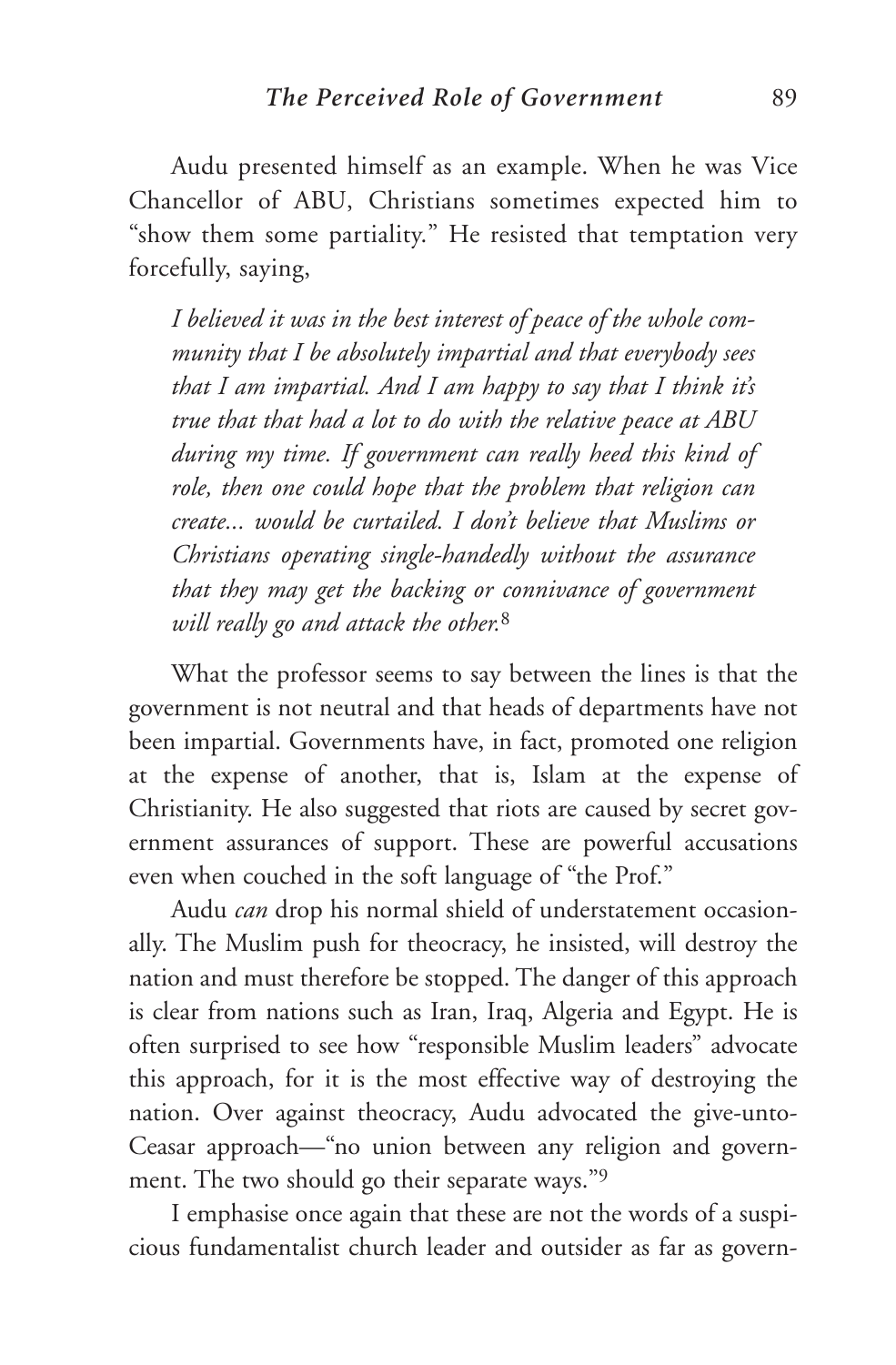ment goes. These are the statements of one who has seen first hand what is cooking at the highest levels and who was raised in a Muslim environment. His words thus carry special weight, also because of his high moral stature.

Abashiya similarly took issue with the government at this front. For the country to survive in the face of its various religions, the government should act as the "father of all citizens." In other words, the government must be neutral with respect to religion. Along with Audu, he emphasised that the government must be *seen* to be impartial and not lean one way or another. For Abashiya that also implies it should basically take its hands off religion and get out of the pilgrimage business. The government's involvement in religious pilgrimage was a "great blunder." It should provide only skeletal pilgrimage services such as issuing visas. He expressed his appreciation for the call of a "prominent Muslim in Kano" who similarly demanded a hands-off policy for the pilgrimage. The same would hold true for joining "any organization based on religion," a thinly veiled reference to the OIC issue.10

And then there is engineer S.L.S. Salifu, who has for years served as a courageous spokesman for CAN.<sup>11</sup> In his opinion, governments in Nigeria have not faced the problem of multiple religions properly. The government is to serve as referee between them. "You blow the whistle when somebody commits a foul. Finish. So, if the government does not lean towards any particular religion, we will not have all these religious problems." For Salifu, as for most of the other Christian voices and, it should be noted clearly, in stark distinction from the Muslim call for neutrality or impartiality, such a stance would mean that the government

*should wash its hands neatly from anything religious. All the pilgrimages, building of mosques, churches, schools, etc., should be left to Christians and Muslims. If the government is to build a school, it must be a neutral school and it must have*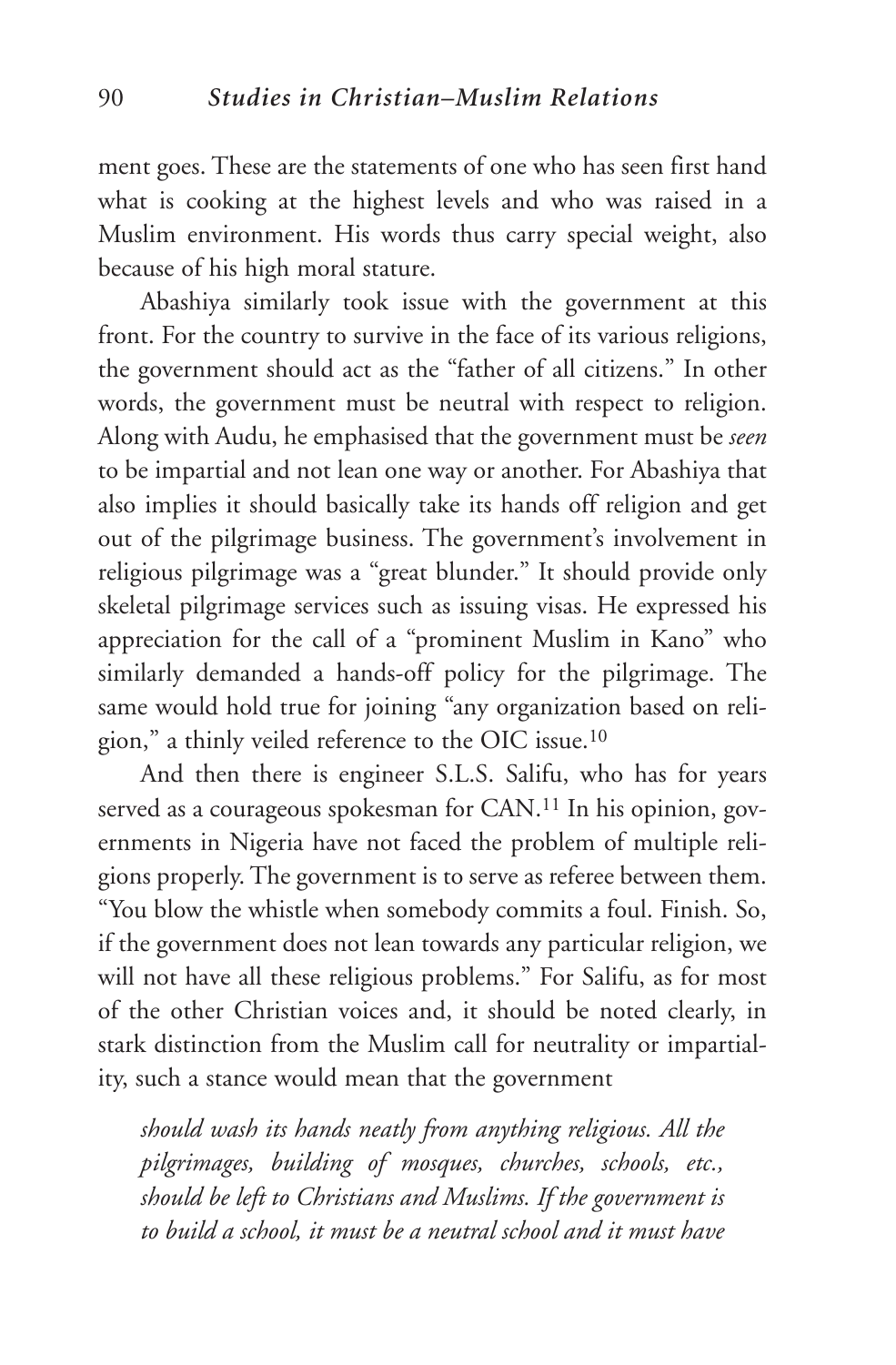*its own neutral character. Also the situation in which government takes over a Christian mission school and renames it by an Islamic identity is wrong. In Kaduna State some people are talking about wearing some identities to school to show their religion. This does not make sense. So the government should steer clear of religion. No government that has steered the path of religion in the world has succeeded.*<sup>12</sup>

As always, Ibrahim Yaro put it very bluntly. Everyone "in Nigeria knows the type of government operative in this nation has a very big bias in favour of Islam and thus tends to make itself government of the Muslims, by the Muslims and for the Muslims." "Today in Nigeria, Islam is subtly being groomed as a state religion and is being maintained and propagated by the state from the funds belonging to all. The recent OIC event is still green in our memory and is not yet put to rest." Quoting from a poorly identified source, Yaro continued, "One could here rightly ask: Is the task of the Nigerian government the advancement of Islamic religion or the interest of the nation? Judging from events, one might rightly conclude in favour of the former."13

Yaro singled out the situation in Abuja, the Federal Capital Territory, by listing eleven examples of pro-Muslim and/or anti-Christian situations as follows:

- 1. Uncomfortable situation of Christians in government offices, general harassment and insecurity because of their religion;
- 2. Refusal to grant Certificate of Occupancy to Christian churches;
- 3. Granting of Certification of Occupancy to an individual Muslim to build a mosque rather than a corporate body as required by law;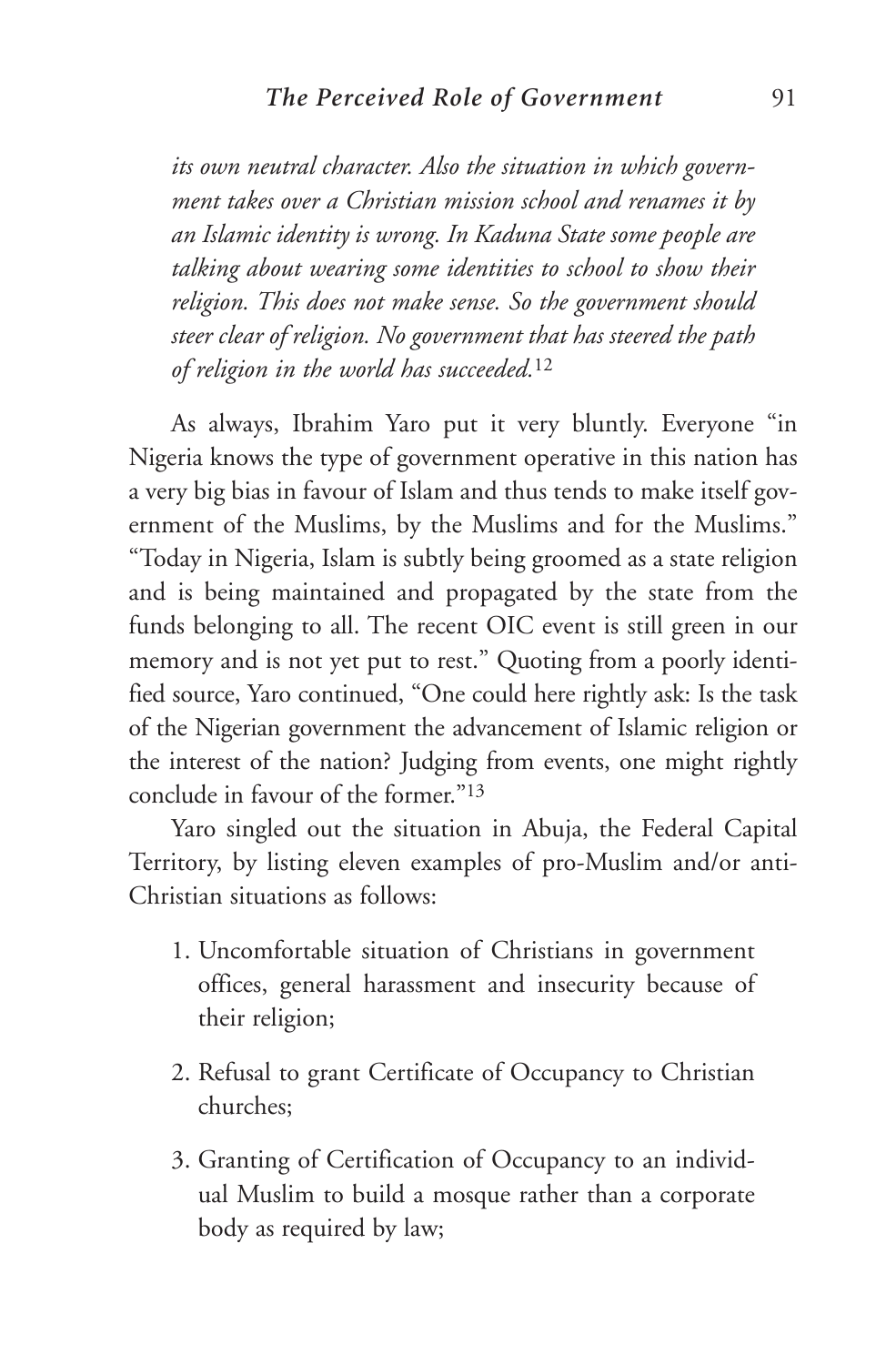- 4. Refusal to approve primary school proprietorship for Christians but easily granted to Islamic bodies;
- 5. Ejection of Christian worshippers from classrooms when schools are not in session and yet even government offices are used for Islamic worship during official hours;
- 6. Arbitrary demolition of batches [of churches?] where some Christians gather to worship;
- 7. Plans are on to establish Islamic radio stations which is against the law that prohibits private radio stations. Land already acquired covers about thirty-nine hectares. Churches already occupying a portion of the area and vicinity were driven out and are to be resettled.
- 8. National Mosque land area covers about eleven hectares as against CAN's 6.25 hectares.
- 9. Government schools are headed mostly by Muslims even when a Christian is better qualified.
- 10. A [federal government] minister is said to have bragged that he could do at Abuja what he did to Christians in Kano.
- 11. Recent interviews…to fill up vacancies of the Directors in various departments were done by a panel of Muslim officials.14

As the struggle about (im)partiality moved into the era of sharia revival at the turn of the millennium, at one of the many conferences organised at the time, Professor Nwabuezer interpreted the constitution as guaranteeing the equality of all religions before the government. Government must not only refuse to adopt a particular religion, but it "must also treat all religions equally, showing no favouritism or preference of any kind for one by way of special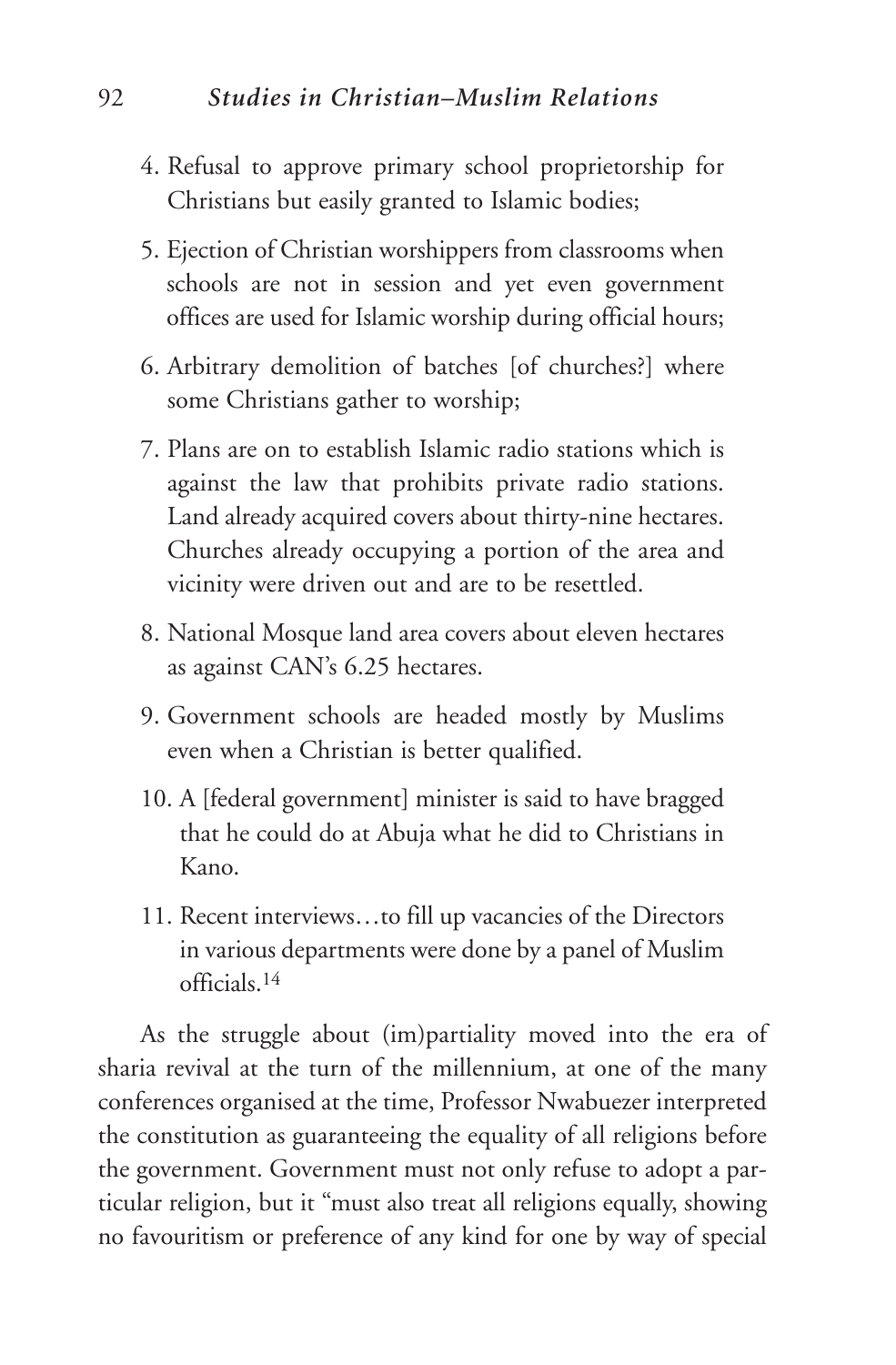promotion of, or protection for its institutions, doctrines and observances or any kind of state sponsorship." He further explained that "favouritism or preference exists if a state action is intended to or does in its practical effect, advance, foster, encourage or inhibit any religion." Such unwanted situations do not always have to represent force, such as the teaching of any religion in public schools. He then referred to the American Supreme Court that "prevents the state from being involved in any religious matters such as providing aid, even if all religions are treated equally."15

Quoting from a court document, the professor approved the notion that "complete separation is best for the state and best for religion."16

These leaders of Christian thought, throughout the period covered by this study, identify government impartiality at least partially with government withdrawal from the world of religion. If it is to be impartial, it is argued, then government must leave the realm of religion to its adherents and not be involved except in routine matters such as supplying passports and visas as well as ensuring justice in the relations between faiths. Religion is personal and private and hence has no place in government. These issues will come up for assessment in a later volume.

A basic Christian complaint is that when a government does get involved in religious affairs, it loses its impartiality and almost invariably comes down on the side of Islam. It is claimed that the government does so at several blatantly Muslim fronts such as the OIC and pilgrimage.

#### ▲ *Organization of Islamic Conference (OIC)*17

The OIC issue became an emotional matter of national proportions in January 1986, when a French newspaper reported that Nigeria had joined the organization. The issue has already been introduced in Volume 2, so that there is no need for further details.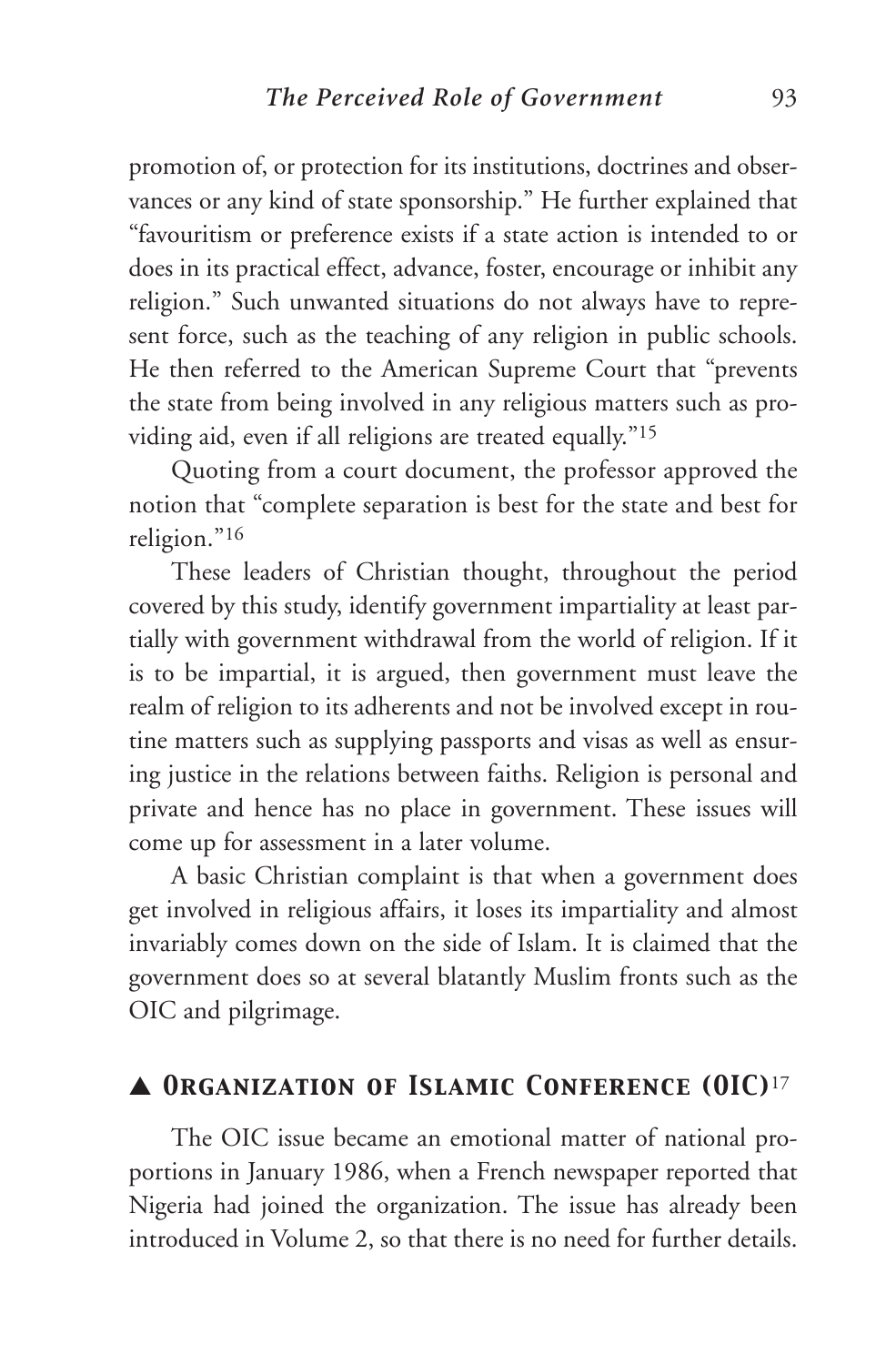The government caught Nigeria by surprise. It did not take long for the matter to bring the nation to a boil.

This government decision to join the OIC was and remains shrouded in mystery till this time of writing in 2003. President Babangida claimed it had been discussed by military leaders, something the Chief of Staff denied.18 Even the editor of the *New Nigerian* agreed that the government handled the matter in a clumsy style. "The federal government has yet to confirm or deny the story of our admission. It would appear as if discussions were not held on a matter as sensitive as this and that is worrying." If it is true that Nigeria is a member, "the government should not fight shy of saying so."19

Though this membership created a highly emotional climate of anger and acrimony, a year later the government had done nothing to clear up the uncertainty. A *TC* correspondent tells the story of the game and the uncertainties it created. There was a question as to whether Nigeria was present at an OIC summit in Kuwait in 1987. The magazine *West Africa* reported that it was, but our *TC* correspondent learned "from other highly reliable sources" that Nigeria was not represented there. Muslims scurried about to ensure representation, but they did not succeed. Apparently, the government hoped to attend in the future but only as an observer in order "to appease both Christians and Muslims." The correspondent commented that "the apparent indecision of government and the continued secrecy in which the issue is shrouded, has remained a source of concern to Christians."

I remember vividly the surprise and the anger of Christians when government involvement with the OIC became public knowledge. Joseph Obemeata, a columnist in *Independence*, the weekly of the Roman Catholic Diocese of Ibadan, strongly warned that this move would be firmly resisted by Christians, for they understand this as a step towards having Nigeria recognised as a Muslim country.20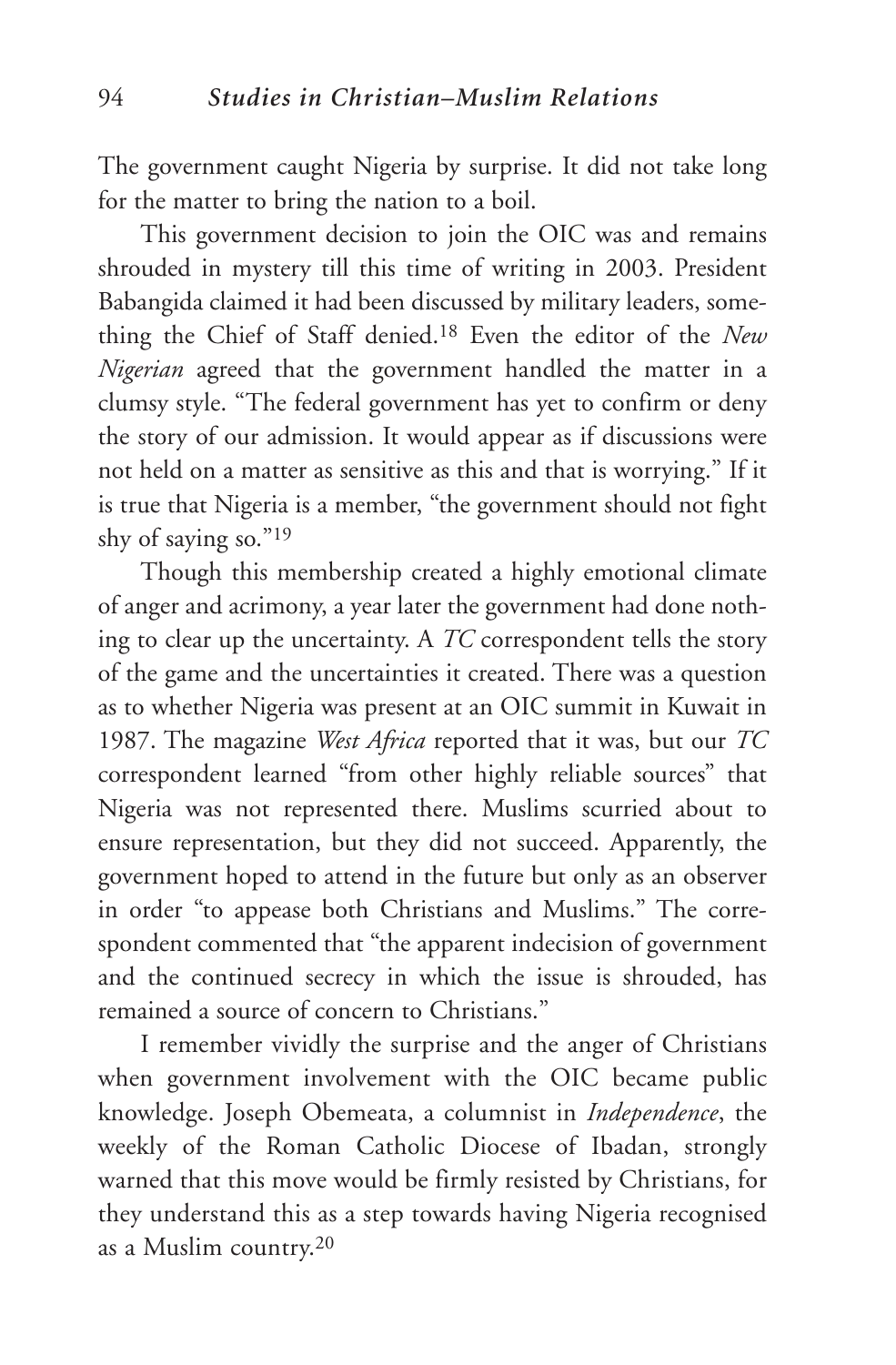The move was, as Falola put it, "a costly miscalculation." He asserted that Nigeria's joining the OIC secretly "polarised the country more than had any other issue in Nigeria's history."21 According to a *TC* correspondent, the issue was "burning on the lips of many Nigerians."22

A national crisis arose overnight, and leaders of the two religions reacted predictably. Christians demanded the immediate withdrawal; most Muslims were thrilled and demanded continued membership. Falola's history of the controversy is well worth reading.<sup>23</sup> "Christians immediately mobilised…. Their… objections were widely publicised in the newspapers and were the subject of sermons and church publications…. Churches issued statements and called for special prayers, rallies and fasts…."24

The major Christian concerns were the alleged Islamizing programme of the government, the nature of the OIC itself and the secularism issue.

To C. O. Williams the issue proved that the government intended Islamizing the country. It proceeded "despite the advice of an overwhelming majority—including some top Muslim leaders." The issue "completely polarised the country," he wrote a decade later. One of the "more terrible" consequences was "the confident feeling of the fanatical or fundamentalist group of Muslims that the membership has automatically turned Nigeria into a totally Muslim country," where Christians "have no right to exist." Membership would give the government the right to declare other religions "null, void and of no effect." It would make it easy for a "Muslim despot" to "blatantly declare Nigeria a Muslim country and attempt to convert all places for Christian worship to mosques."

This government move led on the one hand to "more ruthless activities" on the part of "fanatical Muslims" during 1986 and 1987, including the destruction of church buildings. On the other hand, it led to much greater unity of purpose and, thus, strength among Christians. When the government established a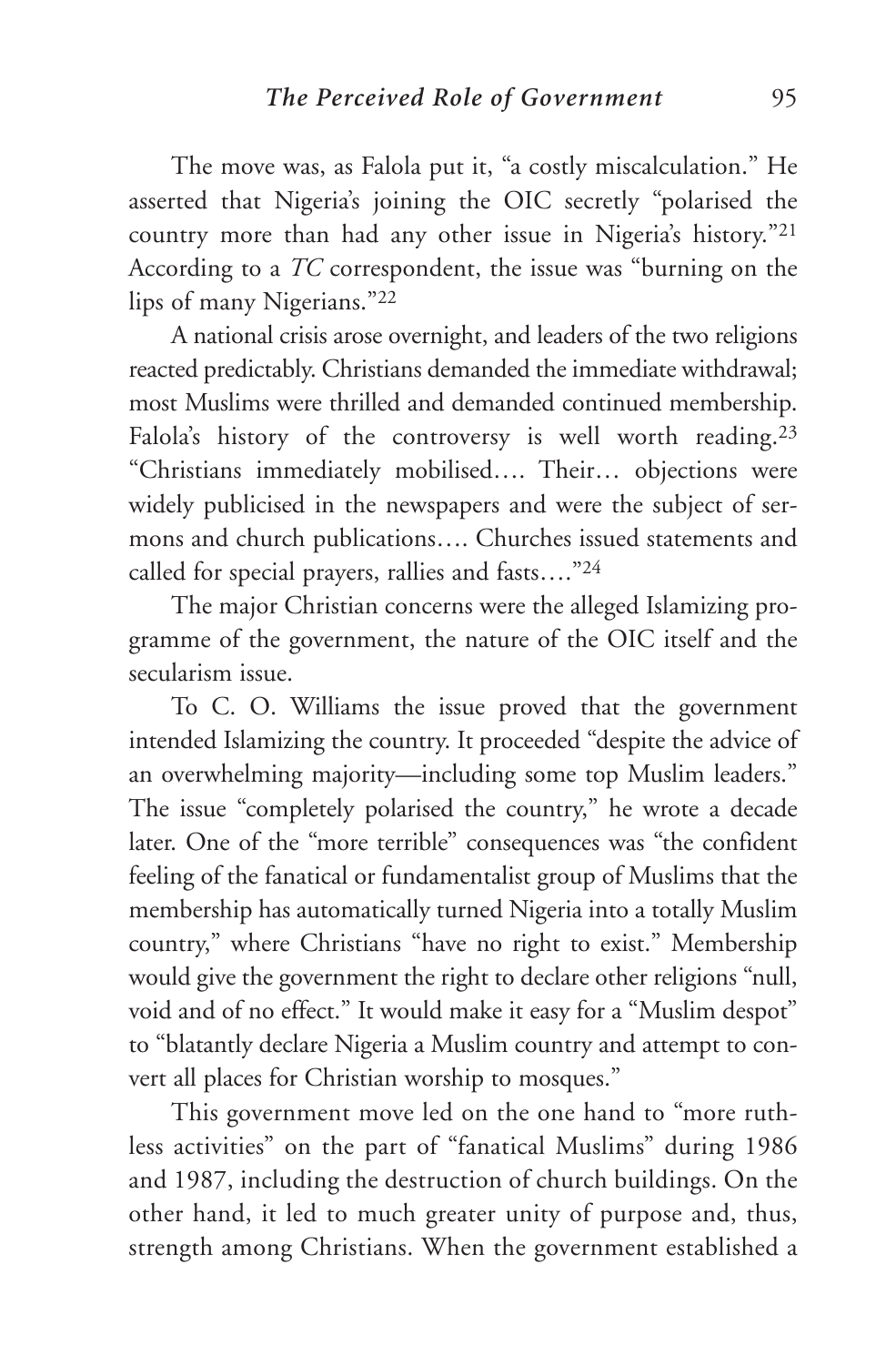committee to look into the implications of OIC membership, Babangida assured the nation that his government "[had] no plans of any kind to promote, canvass or impose any religion on this country." To do so would have been unconstitutional and have invited chaos. Williams expressed positive appreciation for that promise.

The northern branch of CAN discussed the matter during a press conference a couple of years later. The relevant part reads:

*We have times without number cautioned on the deliberate but precarious silence of the Babangida Administration over the surreptitious involvement and continued membership of our beloved country in the OIC. The Administration in prescribing silence as a solution to an obvious problem can only succeed in self-deception.*

CAN indicated it was not oblivious of the recent meeting of the OIC in Abuja under a deceptive and pretentious designation of "Islam in Africa Conference" (IAC).25 It stated that "by the recent Abuja conference of the OIC, it has completely dawned on us that Nigeria is not only a member of the OIC but its permanent headquarters." It went on to say,

*The Usman Dan Fodio jihad flag was moved from Sokoto to Abuja during the conference. We have noted the movement of the flag along with all that it stands for. The Administration is in the last phase of its sponsored forceful Islamisation of our country. We are carefully watching the situation. We have come to the conclusion that the assurances of the Administration that no religion will be imposed on this country is at best a deceit on Christians. This Administration's overt and covert patronage and biased posture towards the advancement of Islam to the detriment of other religions is clear enough for all Christians to see.*<sup>26</sup>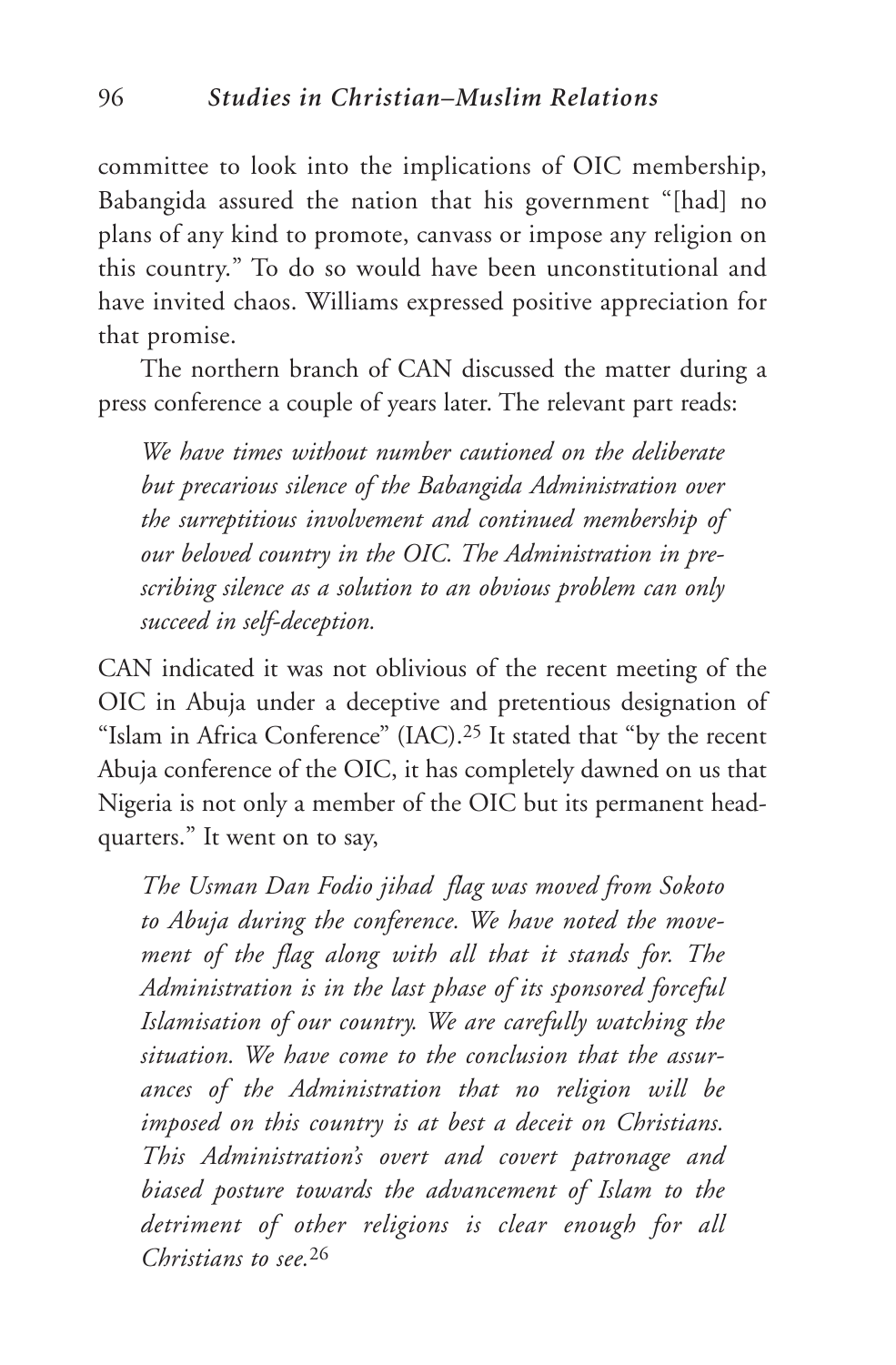Our mysterious "J. O.," promoted to archbishop in 2002, pointed to Nigeria's joining the OIC as the flash point when

*the seed of religious discord was formally sown. This marked the beginning of a new dimension to religious strife in Nigeria. Since then, we have experienced the repeated wellplanned large-scale destruction of Christians and their properties. Muslim countries like Iran and Libya seized the opportunity and intensified their campaigns in Nigeria. Inciting Islamic pamphlets and photographs streamed into the country. One particular letter was sent to Muslims in northern Nigeria, promising handsome financial rewards for any Muslim sect or organization that would ensure a quick violent Islamisation of Nigeria. The targets were to be the Christians, their properties and their churches.*<sup>27</sup>

Christians were prepared to believe the very worst. If it had to do with the OIC, nothing was deemed improbable and the most fantastic alleged Muslim schemes were considered almost certain to be true. Secret correspondence and documents were circulated that allegedly came from the highest Muslim echelons and that, if genuine, would have been enough to cause international upheavals, especially in the financial world. They certainly would not have been designed for public consumption. I include two of them as Appendix 5A and 5B28 to show how some (unknown?) parties sought to raise the level of tension and suspicion in the country. The atmosphere was most fertile for such attempts. One Townsend, supposedly based in Switzerland, was to have sent several documents alleged to have been produced by Muslims. Appendix 5B speaks of transfers into the private accounts of Babangida, Abacha, Alhaji and Lukman of unbelievable amounts of dollars totalling almost \$124 billion! In addition, over \$24 billion was allegedly transferred into OIC accounts. When some church leaders whisper in conspiratory tones that they have docu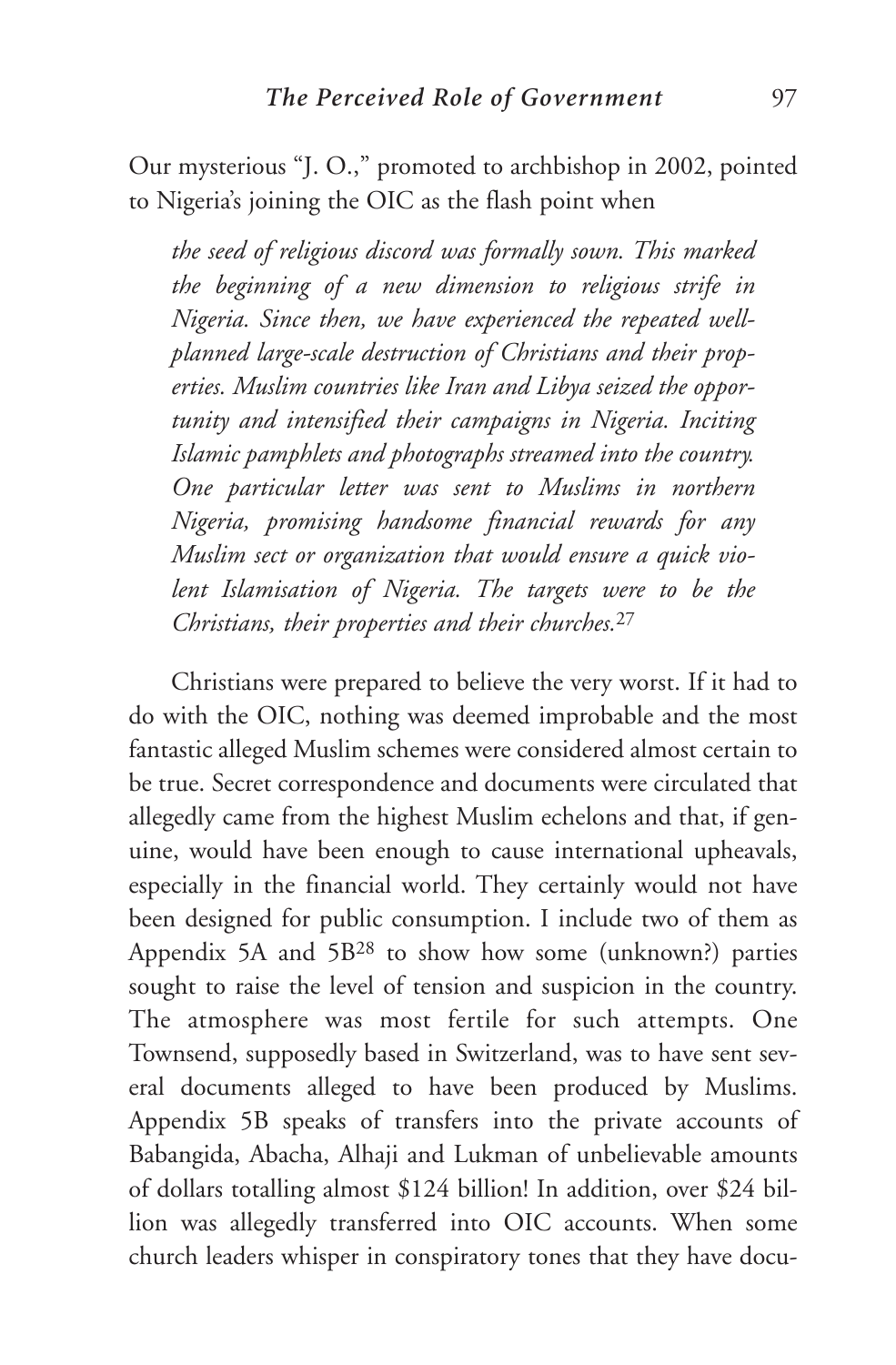mentary "proof" of Muslim intrigue, these seem to be among the type of documents to which they refer.

An additional reason for this strong Christian reaction was that this is an organization dedicated to the defence of Islamic interests. Indeed, in the preamble to the OIC's charter, one finds the following statement of purpose, namely "to preserve Islamic spiritual, ethical, social and economic values… and to consolidate the bonds of… brotherly and spiritual friendship among their people." In other words, among its purposes is the promotion of Islamic solidarity. Membership in such an organization would compromise the Christians and could force them into wars against fellow Christians in countries such as Sudan. Nigerian funds would be used to promote Islam. Membership would increase the religious polarization of the country. The move was also seen as a threat to the secular nature of the Nigerian government and thus a "subversion of fundamental freedoms." Catholic leaders called on their members to boycott the *National Concord*, a national daily, because of its support for OIC membership.29 Muslim arguments, reproduced in Volume 2, against its largely religious character are hardly convincing in the light of the OIC's charter. The editor of *NN* was more honest in his acknowledgement that "obviously the OIC has its roots in a particular religion."30

When the sharia issue heated up again at the close of the millennium, the Roman Catholic Archbishop of Lagos, Anthony O. Okogie, former National President of CAN, reminded the people that the sharia "is one of the demands in the constitution of OIC for membership." In fact, "the OIC constitution demands among other things that the Muslims must be in charge of education and petroleum. All the good, good things. Even finance of the nation. It is all there in the OIC demands. You will remember that I was one of those who shouted against OIC and then Sharia."31 He was saying, in other words, that the OIC agenda had not yet died. Muslims were still working on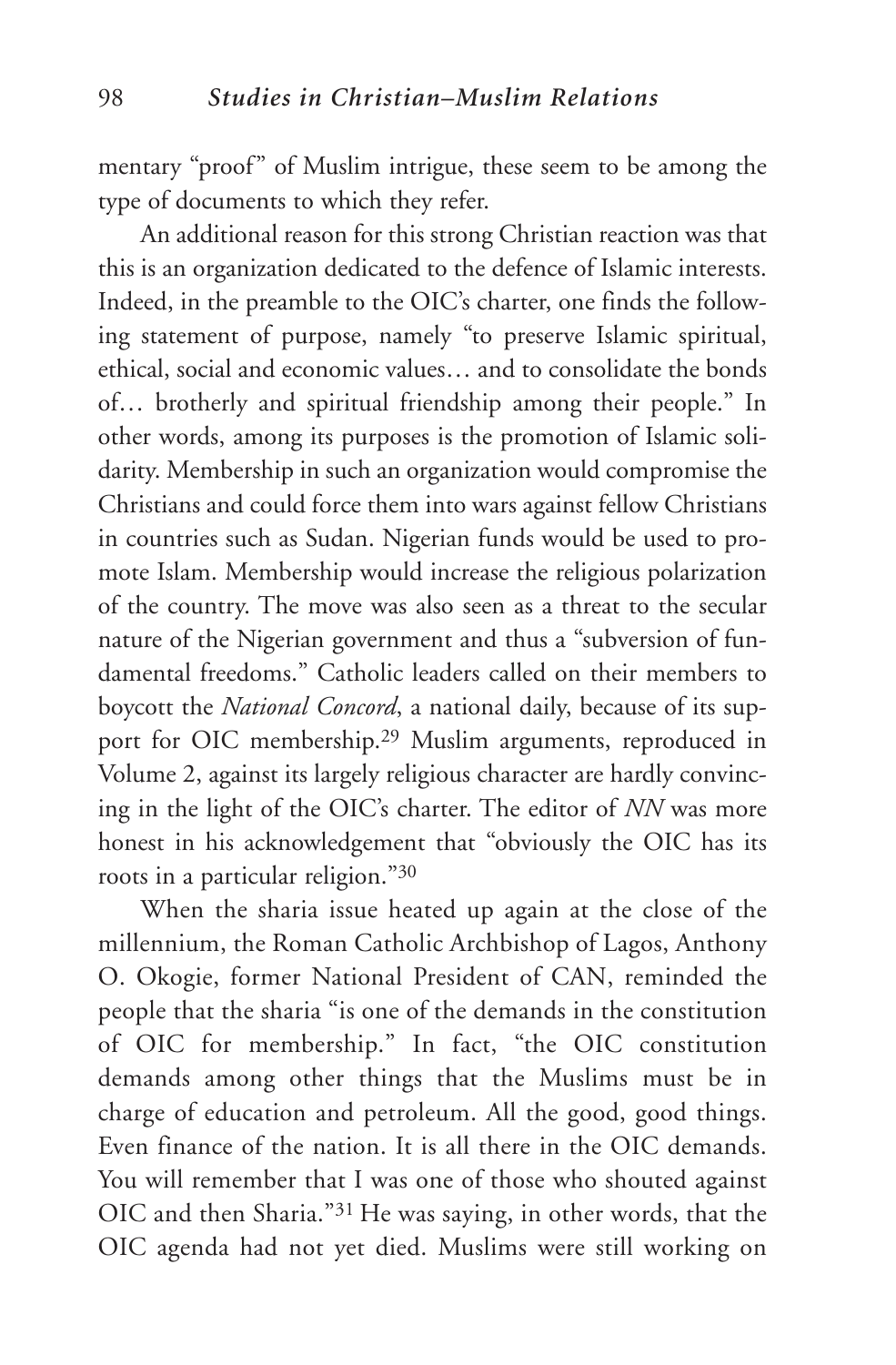more fully qualifying Nigeria. One can reasonably suspect that the reason they withdrew was only a matter of strategy. Nigeria did not meet some major conditions but is working towards them, with sharia being one point on that agenda.

Various Christian conferences were held that all insisted on withdrawal on basis of their prevailing secular perspective. J.A. Adegbite, at the time National Chairman of CAN, talked of "our relentless unequivocal and categorical opposition to the OIC." He pointed out that Nigerian Christians belong to various international organisations as well, such as the World Council of Churches and the All Africa Conference of Churches, but they had not dragged the Nigerian nation into them, not even as observer. Similarly, Nigerian Muslims are free to join OIC but without the involvement of the nation. It is a private affair. Christians have such a strong sense of the privacy of their religion that the Christian Minister of External Affairs at the time, Bolaje Akinyemi, refused to answer any questions about the future of the issue or that his religion may have played a role in taking some of the sting out of the issue. "My religion," he commented, "is private to me and is not a matter of public policy."32

That other secular theme, the separation of the functions of state and religion, was the main reason Minchakpu gave for demanding Nigeria's withdrawal from the OIC. This position was "diametrically opposed to the Muslim position that underlies their support for retaining membership, namely the rejection of such a separation…. This is where the problem comes in," he asserted. The Muslim insistence on this principle and their refusal to give in at this point was what caused Nigeria's problems. Minchakpu continued,

*I want to state without ambiguity that, as a result of the conflicting position of the Muslims as against those of the other Nigerians, today we are witnessing glaring evidence of manipulation of religion and its attendant…destruction of lives and property. That is the truth of the matter.*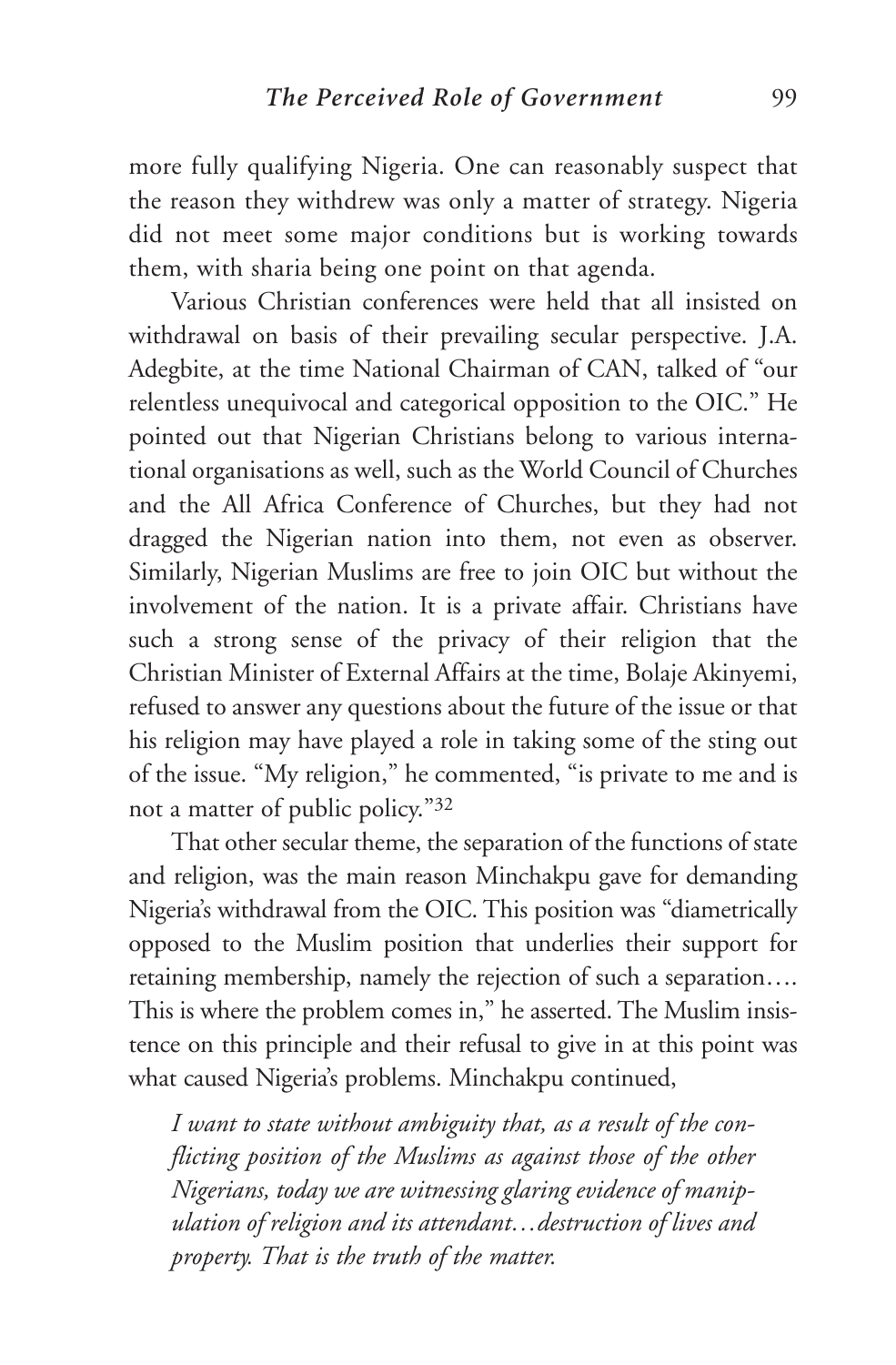If Nigerians want unity and peace, they must be willing to address and solve these issues. "We must be prepared to shed off our religious prejudices."33

Another related issue was that membership was seen as contrary to the secularism that informed the constitution. A threat to that secularism endangers the very existence of the country. Under the title "A Threat to Our Survival," Professor Aluko wrote that joining the OIC went contrary to the secular nature of the country that was supposed to keep Nigeria from dissolution through a religious war.34 Peter Y. Jatau, Roman Catholic Archbishop of Kaduna, warned that "if it will alter the secular status of the country, then I am against it."35 In a similar vein, one Simpson Aji darkly warned that joining the OIC "is bound to provoke a religious disaffection among a cross-section of the Nigerian citizenry," for it runs counter to Nigeria's secular status as well as to "aspects of our fundamental freedoms."36

Tanko Yusuf published a statement on the subject of OIC in Kaduna in which he covered all the problems. He "described Nigeria's alleged membership…as unconstitutional and undiplomatic" and explained that it would be "morally fatal for a secular country like Nigeria to be a member...just because the country was going through economic crisis." He added that we could not afford to be involved in "religious counter trade." The alleged move must be condemned by all peace-loving citizens of the country, he said, pointing out that such a move would not only be costly but disastrous. "The peculiar reality of our nation must be clearly understood by influential Nigerians who seem to forget the multi-ethnic nature of our society." The OIC could not be non-religious as was being claimed, he said, adding that nothing pertaining to Islam could be separated from religion. Nobody objected to Muslims attending the OIC meeting as observers, but not as representatives of the Nigerian government.

The impression was being created that some Nigerians wanted to change the status of the country during the military regime, a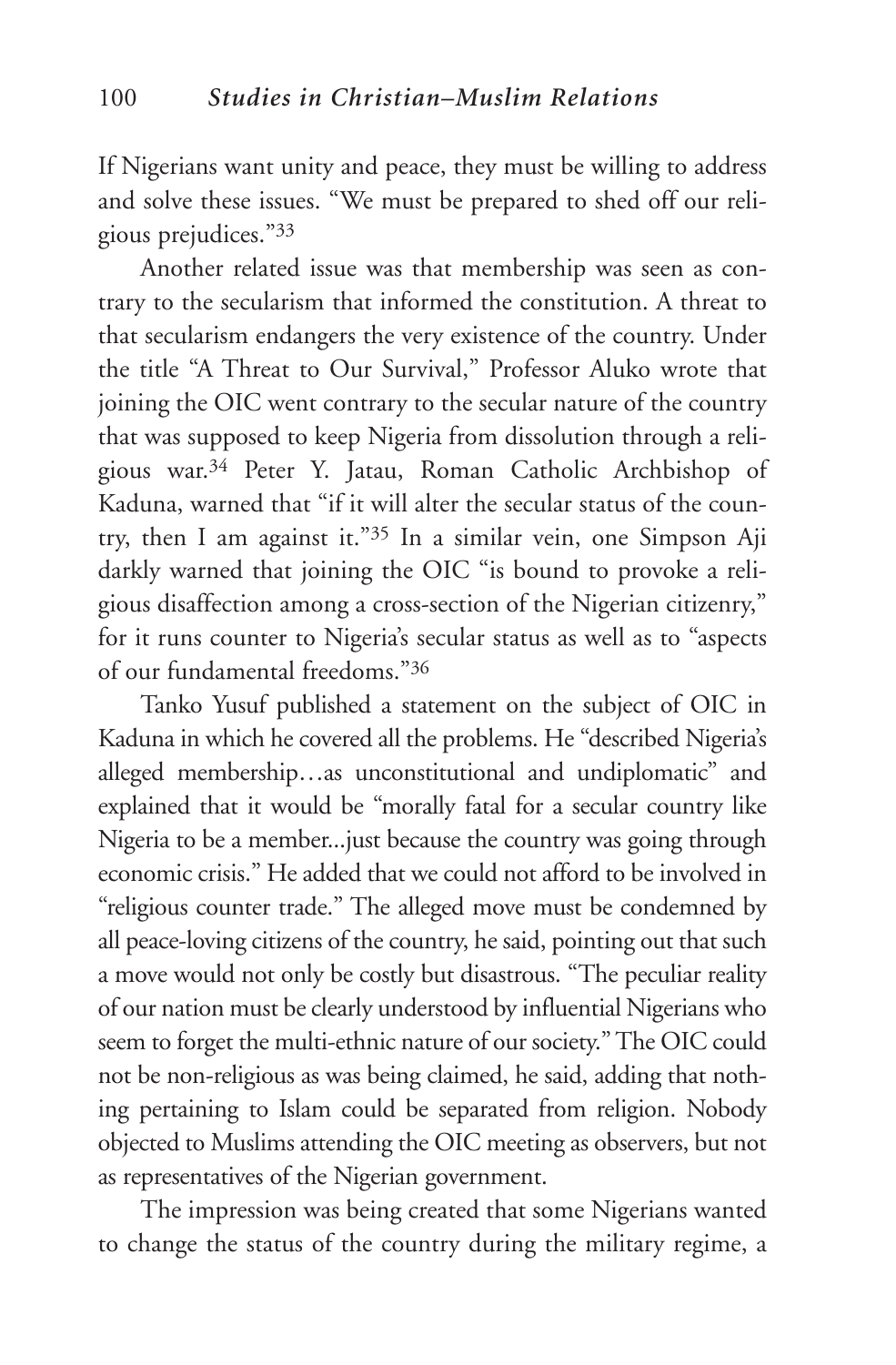move which Yusuf said failed during the civilian rule. He called on the present military administration to come out openly and assure the nation that they were not in power to change the secular status of Nigeria but to correct the misdeeds of the former politicians.37

The United Christian Association of Oyo State, an affiliate of CAN, produced a lengthy document to warn Christians about the sinister plans involving OIC membership. See Appendix 6 for further commentary.

The issue may temporarily fade away, but it refuses to die. As the beginning of the saga was shrouded in mystery and uncertainty as to who had done what, so was its continuation. Did Nigeria withdraw? Half a decade since the issue reared its head, *Punch* considered it significant news that the Secretary General of the Nigerian Supreme Council for Islamic Affairs, Lateef Adegbite, confirmed Nigeria's full membership.38 An *REC News Exchange* item reported that Nigeria had withdrawn.39 But in 1995, C. O. Williams complained that the government had still not withdrawn! James Kantiok reports that at one point the government agreed to take that step, but this "was just on paper to pacify the Christians." The government of Sani Abacha announced in April 1998 that Nigeria was a full member.40 No wonder that as late as 1999 the Chairman of CAN in Oyo State was demanding that Nigeria's membership be "revisited."41 In March 2003, the time of writing this paragraph, the matter is still simmering. It has never really been resolved clearly and finally.

### ▲ *Government Appointments and Disappointments* \_\_\_\_\_\_\_\_\_\_\_\_\_\_\_\_\_\_\_\_\_\_\_\_\_

Muslims are not the only ones to complain that Nigerian government appointments are partial. While Muslims complain that the balance is often heavily in favour of Christians, Christians argue the opposite. Tanko Yusuf claimed that Christian graduates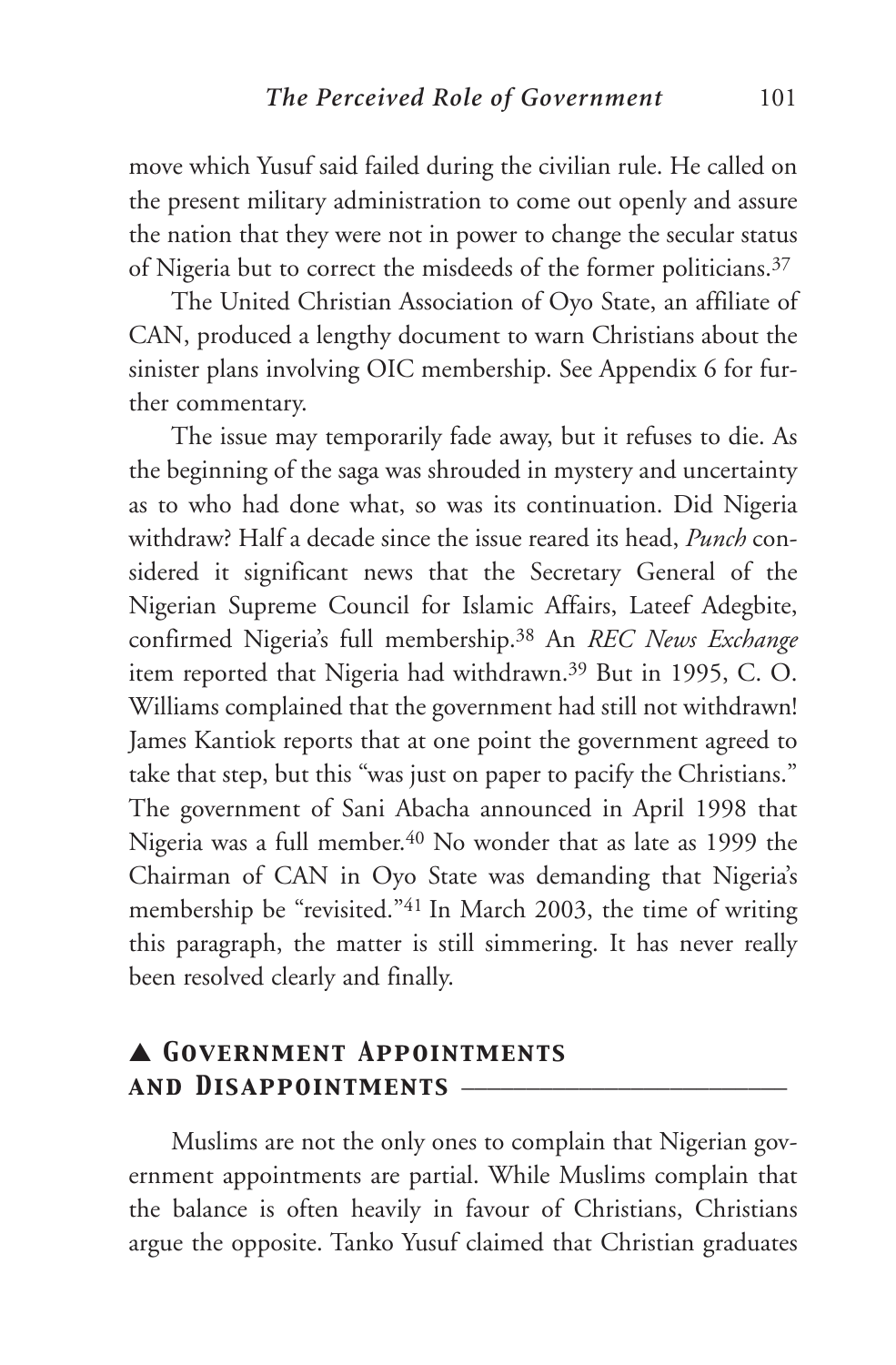roam about aimlessly "mainly because Muslims have been handed the jobs that…exist."42

His English may have left something to be desired, but Ibrahim Yaro's point was clear. He wrote about the "privileges" Muslims enjoy "in terms of appointments to executive posts in almost all the ten northern states." This trend included "federal appointments from northern states." Christians, on the other hand, are bypassed when it comes to appointments.<sup>43</sup> It is not only that Muslims hold more posts, but they "are in control of those posts which make up the backbone of any government."44

There are several variations of the discrimination theme. People with current appointments can be sacked if they are Muslims who convert to Christ. Binta Jalingo, for example, lost her job with the government-owned television station for that reason.45 Some Christian students applying to certain schools, especially in Kaduna, adopt Muslim names in order to improve their chances. Still another variation was people changing religion from Christianity to Islam for the very purpose of obtaining an appointment or promotion. CAN reported that Ahmadu Bello, the famous Sardauna of Sokoto, used to try to convert traditional rulers by making them various promises and then announce to the world that the people of this chieftaincy had all moved over to Islam. One chief was promised a governorship. He became a Muslim but never was appointed to the promised position. "Trading religion for political position is not new in northern Nigeria,"46 commented CAN. In fact, it became a major thrust for the Sardauna during the honeymoon of Nigeria's independence. The Sardauna's mission has received extensive coverage in Volume 2 and so I restrict myself here only to what Christians have said about it.

Dean Gilliland correctly commented that the first six years of Nigeria's independence were marked by "a political situation that was so integrated with Islam that a separation would be impossi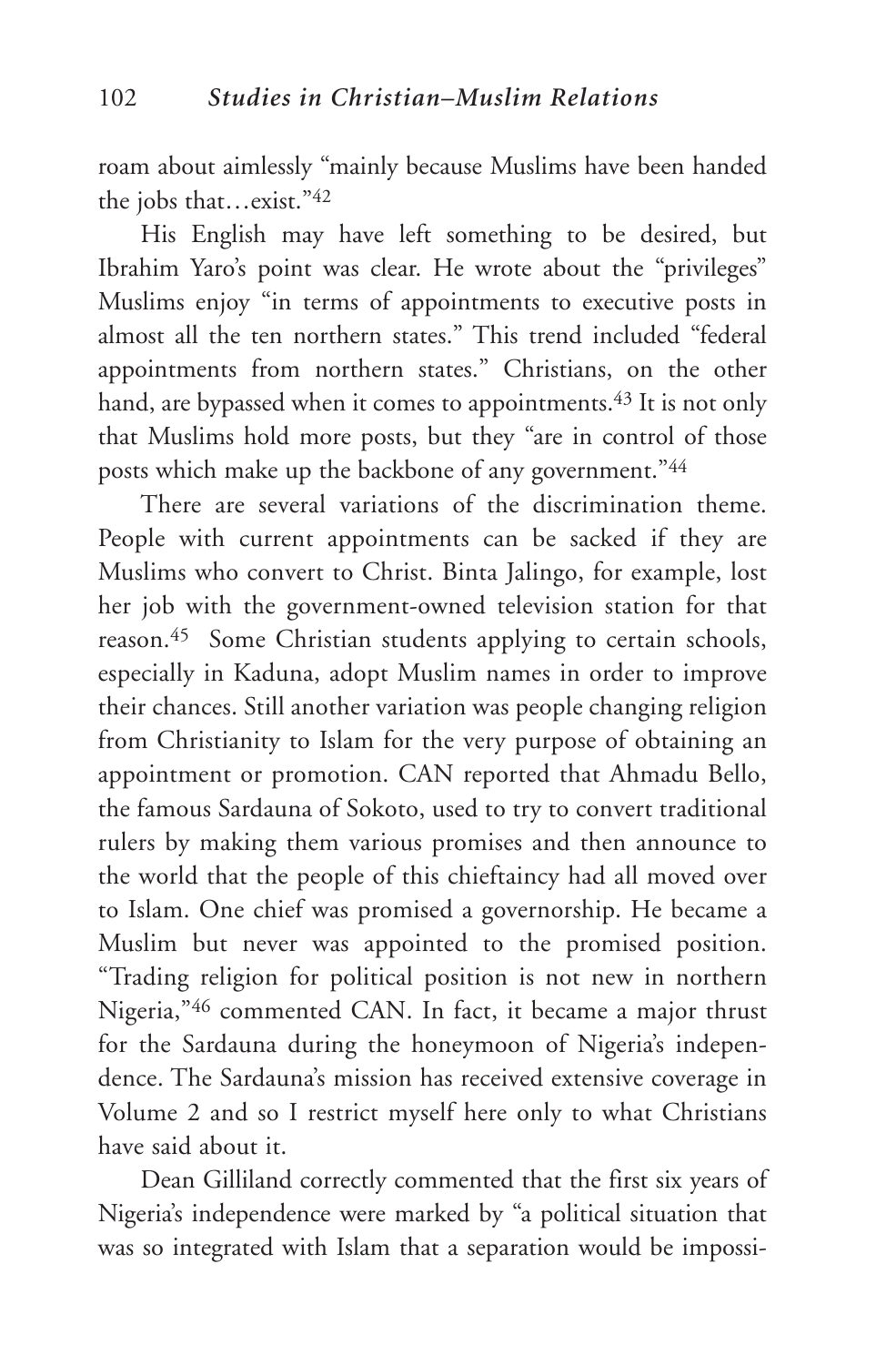ble." Politics, government and *da'wah* or mission were one for the Sardauna.47 It was natural for him.

It is no wonder then that Wilson Sabiya frequently railed against this allegedly established Muslim tradition. He singled out three Muslim practices that, in effect, declared northern states Muslim. First, Muslims were appointed to "executive posts in almost all the ten northern states, including federal appointments from the northern states compared to the Christians who are bypassed in terms of appointments." Secondly, government provided Muslims with "amenities to enable them to fulfill their religious obligations"—in other words, subsidised pilgrimage. Thirdly, the governments confiscated "Christian institutions established to serve everybody regardless of their religious beliefs," that is, schools and hospitals. These, Sabiya concluded, meant that "Christianity is completely regarded a *persona non grata* religion in the northern states." As to appointments, he complained that in his day "only Muslims were appointed as military governors" of the ten northern states. Subsequently almost all "executive appointments"—and he lists them—went to Muslims as well 48

In his capacity as Chairman of CAN, Gongola State Branch, Sabiya and his secretary, Kenneth Eze, wrote a letter to Babangida complaining about the same trends in the police force. "After a careful study of the recruitment and appointment in the Police Force," they wrote, "we discovered that there is a gradual and concentrated effort to convert the country into an Islamic State." This was happening in order to prepare the police "to convert the transition programme to a transition into [an] Islamic State." Christians were prevented from improving themselves, while Muslims were chosen to take courses for training for Assistant Superintendents of Police. Out of the twenty-five recruited for these courses in three northern states, only one was Christian! This clearly indicated there was a plan to Islamise the force. Similar tendencies were found throughout the North. Out of fourteen state police forces, only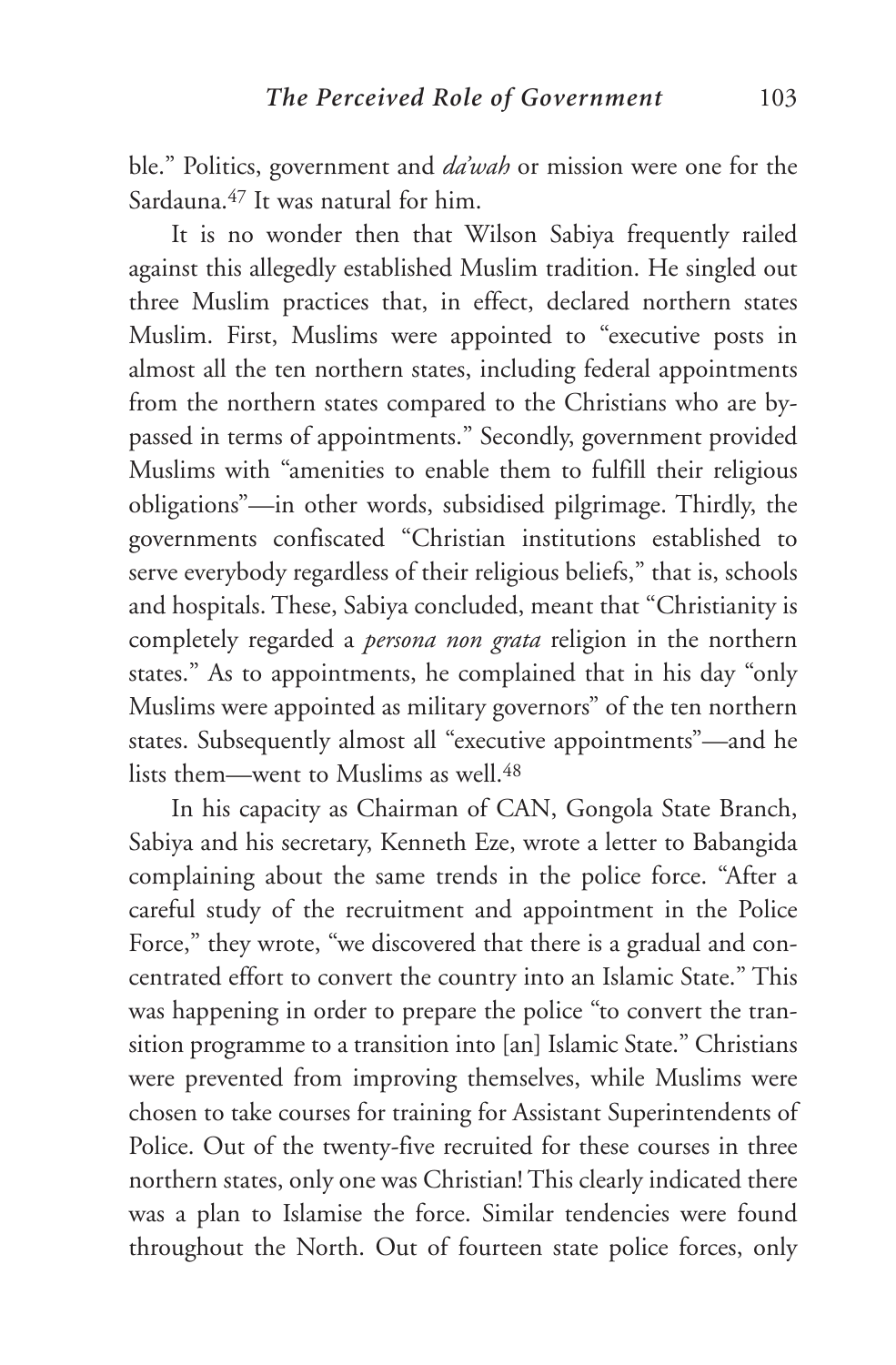two were headed by Christians. These Muslim police chiefs "systematically deny Christians promotions, refuse them their rights and victimise them…." Their official complaints went unheeded. "We are fed up and cannot continue to fold our hands and see the nation perishing."49

Wilson Sabiya never tired of challenging the president. In 1990, he wrote another letter, co-signed by Ayuba Ndule, the Assistant Secretary of CAN, Gongola Branch. He reminded the president of how the people had first welcomed him as the country's saviour, but that he soon began to show signs of partiality and dictatorship. A cabinet reshuffle, according to Sabiya, made it "clear that your moves were to turn the country into an Islamic State. It is clear that you are against the secular state." Then he listed fifteen important government positions that were all occupied by Muslims, a method that has almost become a tradition in Christian protest literature. It is not clear which of these were new appointments. But it was clear to Wilson Sabiya that Babangida was turning into a dictator and that he had "completed the machinery to meet membership of OIC as an Islamic state. We have therefore seen that Christians have no place in the scheme of things. We are left with no alternative but to register our protest. No Islamisation for Nigeria! We cannot be made aliens in the land of our birth."50

It is interesting that a few months later the Action Committee of TEKAN considered the same lopsided police situation. Sabiya was chairman of that committee as well, but absent from this particular meeting. The committee asked "whether that action was a design or an accident." It concluded, "Most likely, it was the grand design of the Muslims for a future strategy in the northern states." This committee also thought to recognise a similar process at work in recent postings of military state governors in the North.<sup>51</sup>

This concern about one-sided promotions and appointments has long been on the Christian agenda. The TEKAN Study Group submission of 1987 complained that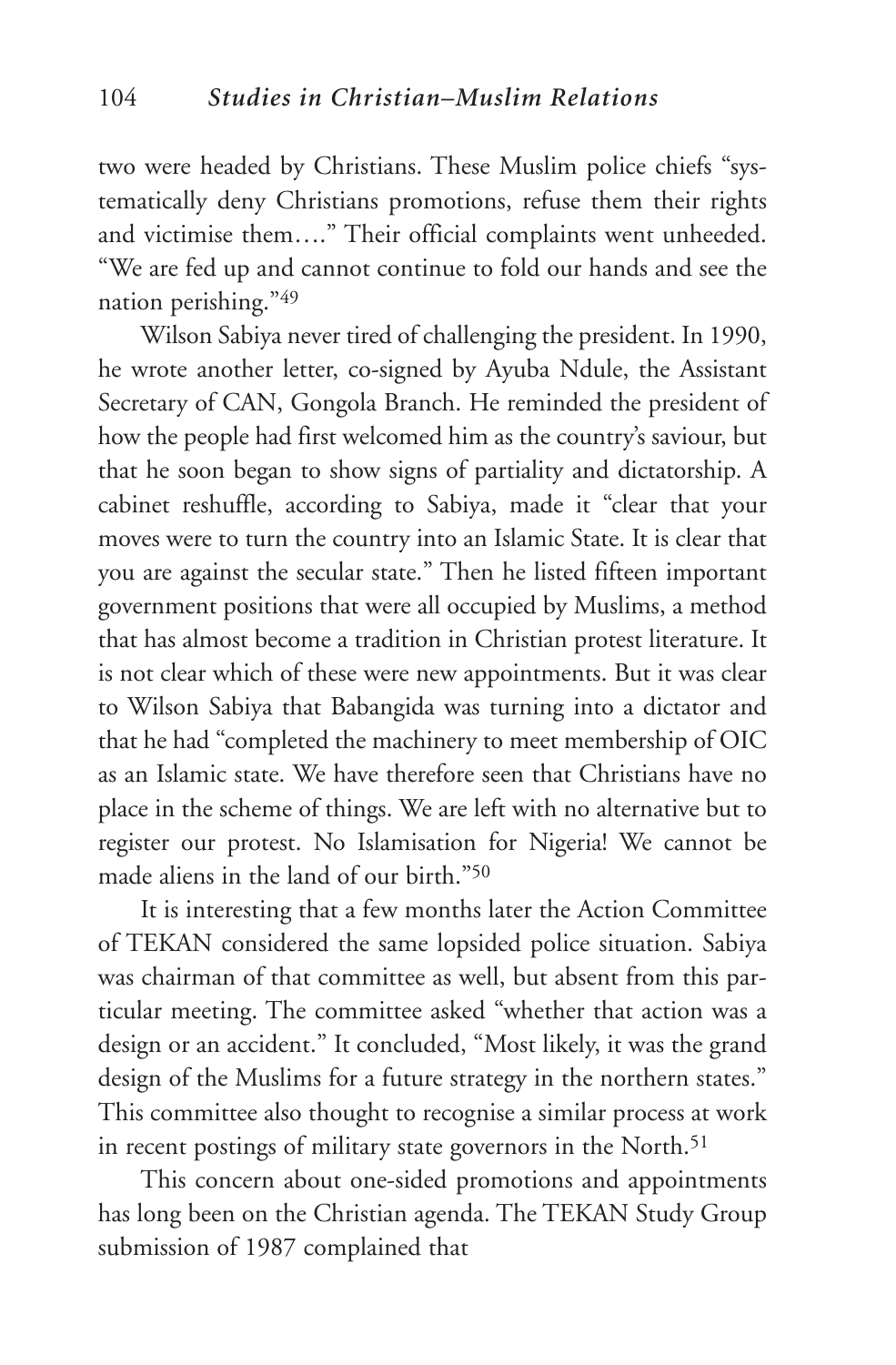*appointments and promotions seem to have religious undertones. Through discriminatory appointments and promotions the impression is created that we are an Islamic state and that the land belongs to Muslims. For example, the army has thrown out the seniority principle to bring about religious bias among its leadership. Senior officers who are Christians have either been retired or made to serve…under their juniors…because they [the juniors] are Muslims.* 

This was then followed by the familiar list of high positions that were allegedly occupied by Muslims.

CAN, Northern States and Abuja branch, also drew attention to police issues, this time to transfers of officers to their states of origin. "We suspect," CAN stated, "that the transfer was motivated by two prominent emirs in the North with very clear political and religious motives." The purpose was said to be "to give room for Christian officers to be quietly retired, make room for the rigging of elections and to enable Muslims to finalise their preparation for a *jihad*." CAN also claimed to be "aware of the mass importation of mercenaries of other nations into Nigeria with the ultimate motive of waging a *jihad*. We wish the jihadists luck!" Then CAN threatened that its enemies might be surprised about "the extent of our readiness to protect our rights and those of our children with our blood."52

Kaduna CAN's letter to Babangida devoted much space to the same issue. The letter referred to a "gradual but constant phasing out of Christians." Admiral Ukiwe was replaced "single-handedly" by the president for no other offence than that he ventured to reveal that the OIC was never discussed at administration meetings. Professor David West was "unceremoniously removed from the petroleum ministry" because he dared to speak about "the Arab/Islamic monopoly of OPEC and also in compliance with the dictates of Nigeria's membership of the OIC." He was replaced by Lukman, a man who was to become Chairman of OPEC. Professor Bolaji Akinyemi "was removed from the External Affairs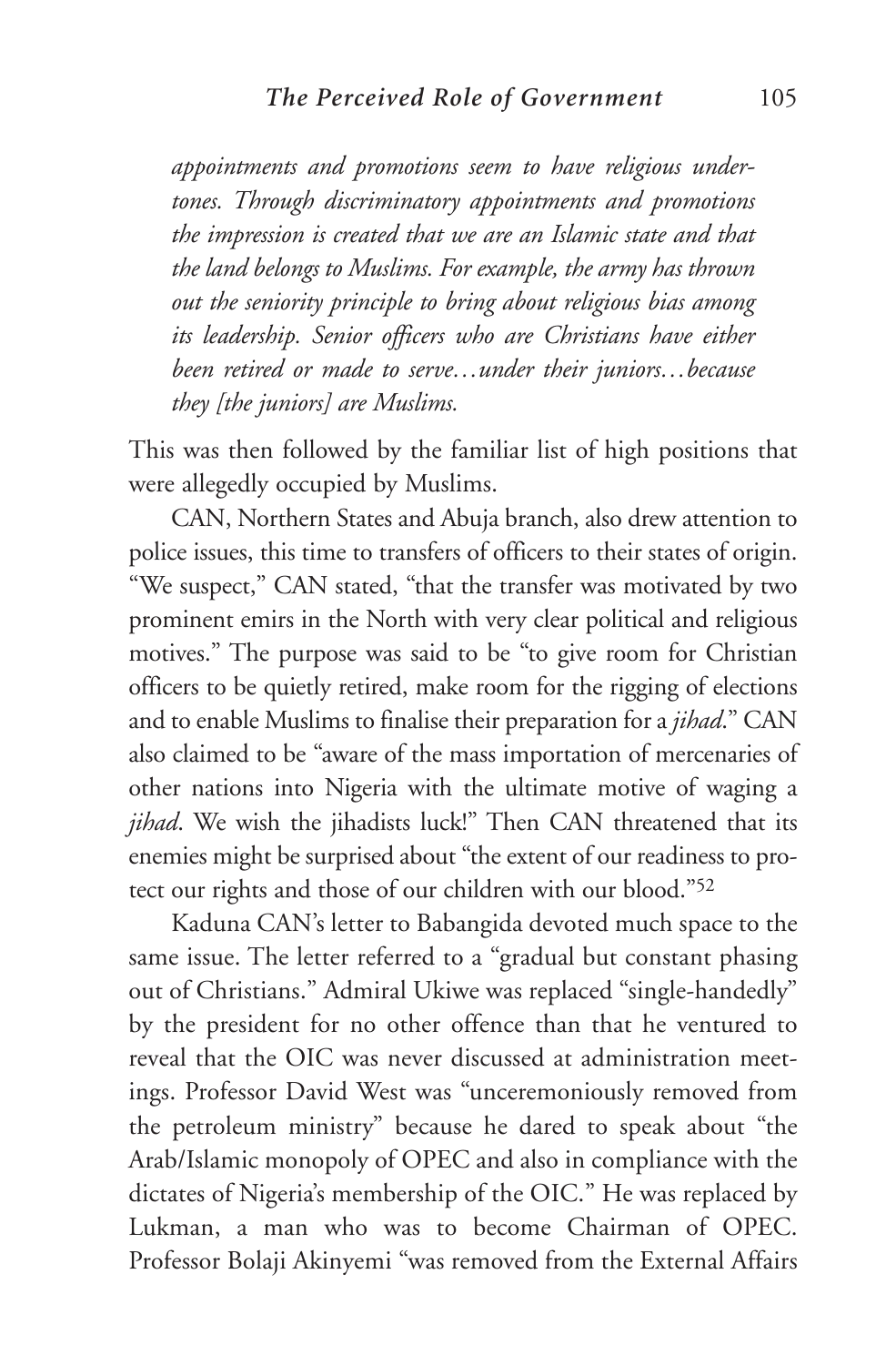Ministry for refusing to be messed up in defending the membership in OIC and for meeting with the Israeli foreign minister," even though the president himself later met with the Israeli head of state. Though internationally recognised for his competence, Joel Garba was removed as Nigeria's representative at the United Nations. These were only a few of the examples that could be cited. Then CAN presented a list of twenty-nine highly placed appointees by name, position and religion, a list that featured a mere three Christians.

CAN commented, "Mr. President, your recent restructuring of your administration seems to be the last phase of the carefully implemented design for the ultimate promulgation of Nigeria as an Islamic state." The letter highlighted two concerns of CAN. One, the president had "preserved for the Muslims and the establishment political, economic and military power and domination. Your avowed but deceptive claim is to clean the stable, reject the status quo and establish a new political order. We now know better what the new…order is all about."

Secondly, the president had "a clear mission of Islamising this country and that this is of priority before the middle of this year." The political part of the document ended with these words:

*We seriously suspect that the only reason for restructuring the armed forces, which is predominantly Christian population but…Muslim in leadership and command, is to gradually phase out Christians from the armed forces and use the control so secured for the declaration of Nigeria as an Islamic state.*

The signatories included not only three bishops, but also Tanko Yusuf.

The National Executive Committee of CAN addressed the same problem in a communiqué around the same time as the Kaduna CAN letter to Babangida. It accused the government of not living up to the constitution by favouring Muslims. This time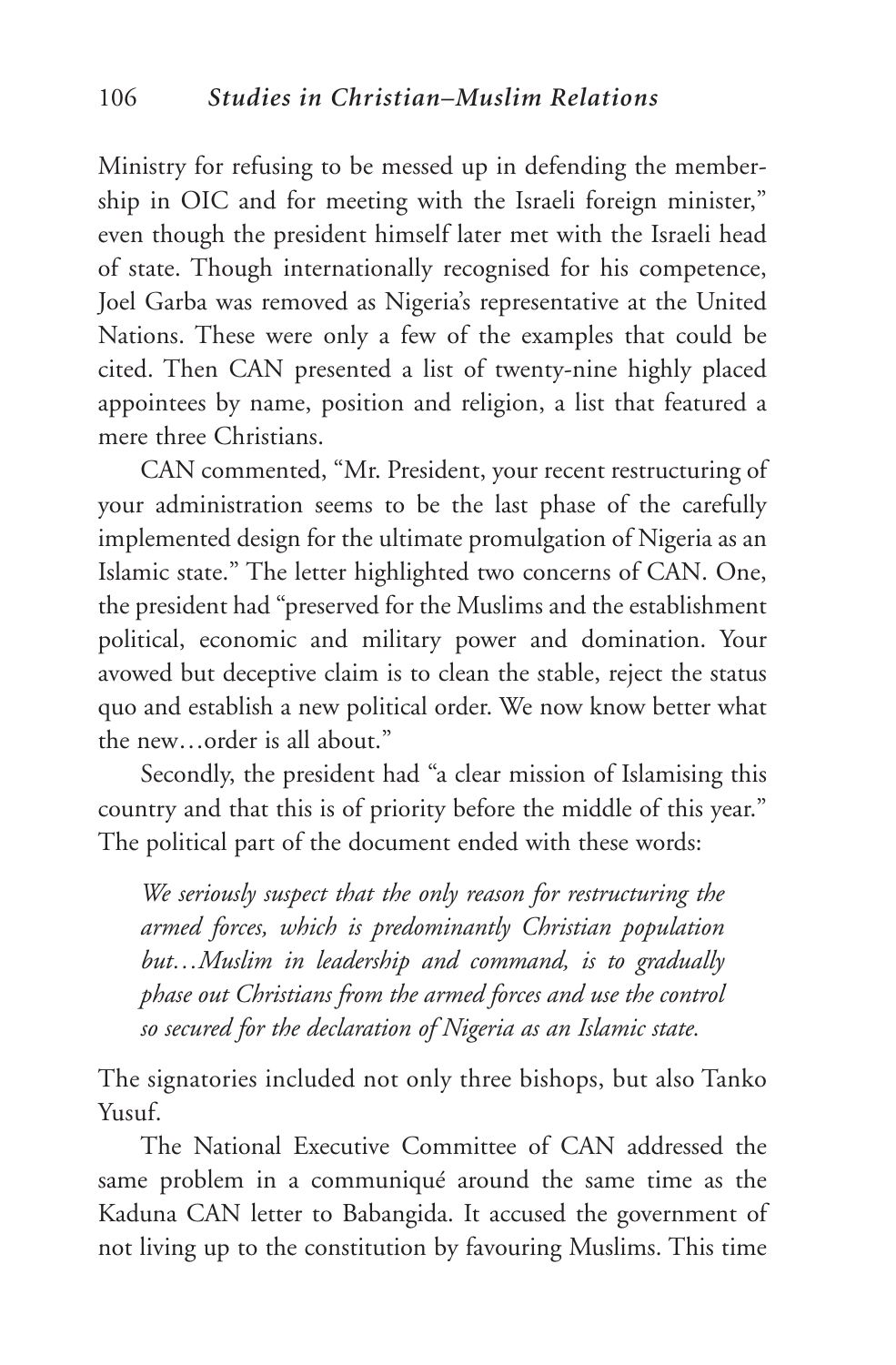it counted thirty-nine "top functionaries recently announced" of which twenty-six (two-thirds) were Muslims, while a total of twenty-eight—two Christians and twenty-six Muslims—hailed from the North. This was a strong imbalance clearly favouring Islam over against Christianity and the north over against the south. CAN noted that "the powerful ministries" went to Muslims, "while emasculated ministries are assigned to Christians." It also observed that "all service chiefs are Muslims." While CAN encouraged Christians to take peaceful action, it also stated, "we expect the government to take appropriate steps to redress the imbalance …at the earliest possible date."53

#### ▲ *Discrimination in Amenities* \_\_\_\_\_\_\_\_\_\_\_\_\_\_\_

Another major complaint of Christians is that the various governments provide more amenities, licences or permits for Muslims than they do for Christians. They spend public funds for the benefit of Muslims on a grand scale while Christians go begging. This issue covers a wide range of concerns. It is, according to Christians, a blatant case of government partiality.

#### 1. CHURCH BUILDINGS AND MOSQUES

The issue of church buildings provoked much heat over the years and continues to do so even into the new century. Among the more prominent problems are getting land and building permits, government-sponsored vandalism, proximity to mosques, mosques built at government expense on public properties, and Christian insistence on church buildings where government has constructed mosques.

Minchakpu alleged that

*most state governments in northern Nigeria do not allow the acquisition of land for the building of churches. You can never be allowed to get a certificate-of-occupancy for a parcel of land*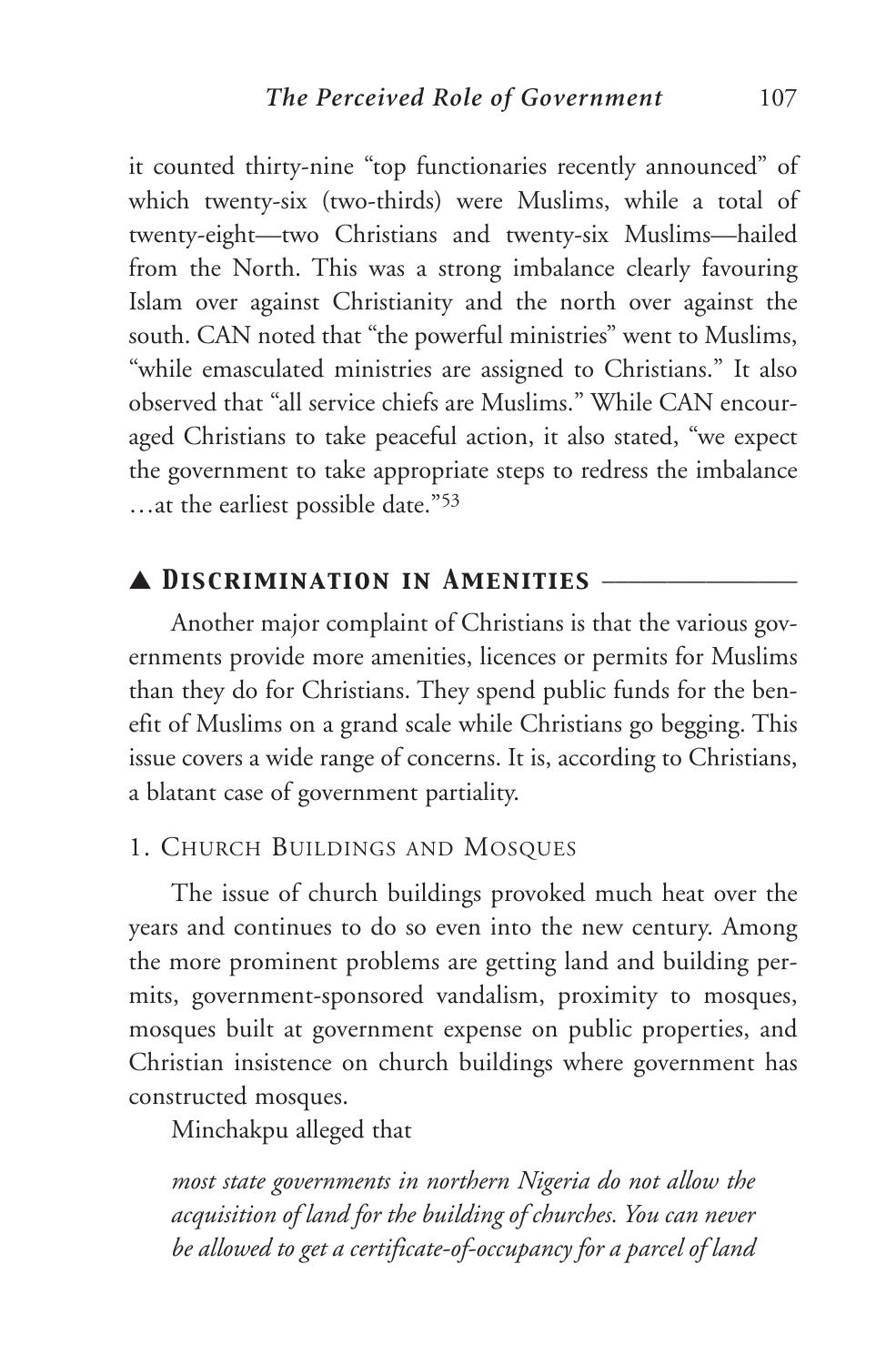*for the building of a church. And this is because most of these governments are controlled by Muslims.*

These governments "use public funds belonging to all the adherents of all religions in the country in favour of Islam to the detriment of Christianity and others."54

The NIPSS list of classic Christian complaints about government anti-Christian actions provides some examples of the denial of permission to build churches. These examples are also reported in the 1982 Memo of CAN to the Kano State Government, a state that generates more Christian complaints than any other. The Kano government took eight years to give approval for rebuilding St. George's Church! This, of course, led to the 1982 rampage. CAN complained that even though Christians were the majority in Kano's *sabon gari*, there were many more mosques and Muslim praying grounds than churches—sixty-three versus thirty-five, to be exact.

The CAN Memo also reported that three church buildings were pulled down by Kano authorities, while one had to delay completion since the case went to court. The Memo reported that eight churches were burnt during the rampage of 1982, along with a Christian bookshop and "other Christian properties."55

Kano State has produced many tales. Christians in the LGA of Sumaila requested permission to build. They were told to produce 300 signatures of people in the area who were in favour of such a building. The letter was to be routed through the local village head.<sup>56</sup> The Kano State Ministry of Land and Survey instructed the Roman Catholic Church "to stop further developments" on their Kundila Housing Estate building project, even though they had received permission earlier. The stated reason was "a protest by the local people residing around the area." The church was consoled with the promise that "you will be communicated with further on the issue in due course."57 The next year, the church received notice that permission had been withdrawn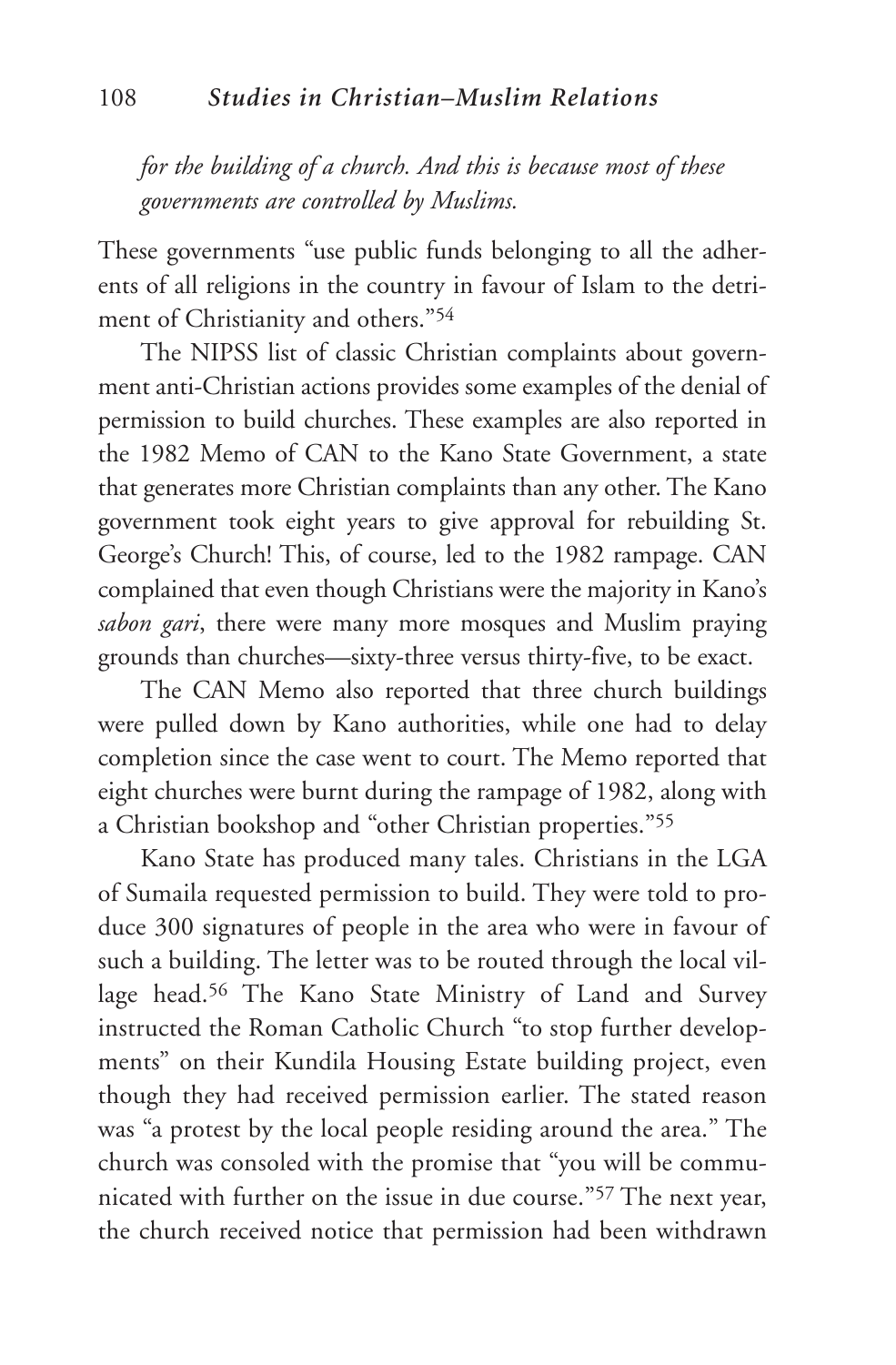altogether, for the Ministry had received "several petitions and letters of protests." "The situation has now reached an alarming position that the Commissioner…has no alternative than to revoke the Right of Occupancy for the interest of peace and fair play." However, as before, the Ministry posed as the personification of encouragement: "You are advised to select any suitable site within or near any predominantly Christian community and submit for our immediate consideration, please."58 No further comment needed! The people, it must be understood, are overwhelmingly Muslim.

The NIPSS report continued,

*The Christians regard such demands as delaying tactics. They say that even when they submit such signatures, their authenticity is usually questioned by the authorities, who sometimes put up other conditions such as the demand that the signatories should be indigenes of Kano State.* 

The members of these churches are mostly Southern immigrants often without a single indigene amongst them! So it will never happen. Even the noblest features of grassroots democracy can be distorted into oppressive instruments.

The Kano shenanigans against Christian churches have no end. Christians accuse authorities of limiting "their constitutional freedom of worship by attempting to decide how many churches they ought to have." For example, the request for a church in Wudil was turned down because "the one in Garko is sufficient to serve your purposes." Garko is thirty to thirty-five kilometres away!59

Then there is the practice of Muslims building a mosque next to a church. They will mount loudspeakers on them and leave them blaring during church services.

At the end of the millennium these Muslim shenanigans in Kano were still going on. Minchakpu tells us that in 1999 the Kano government had marked 150 churches for demolition. The govern-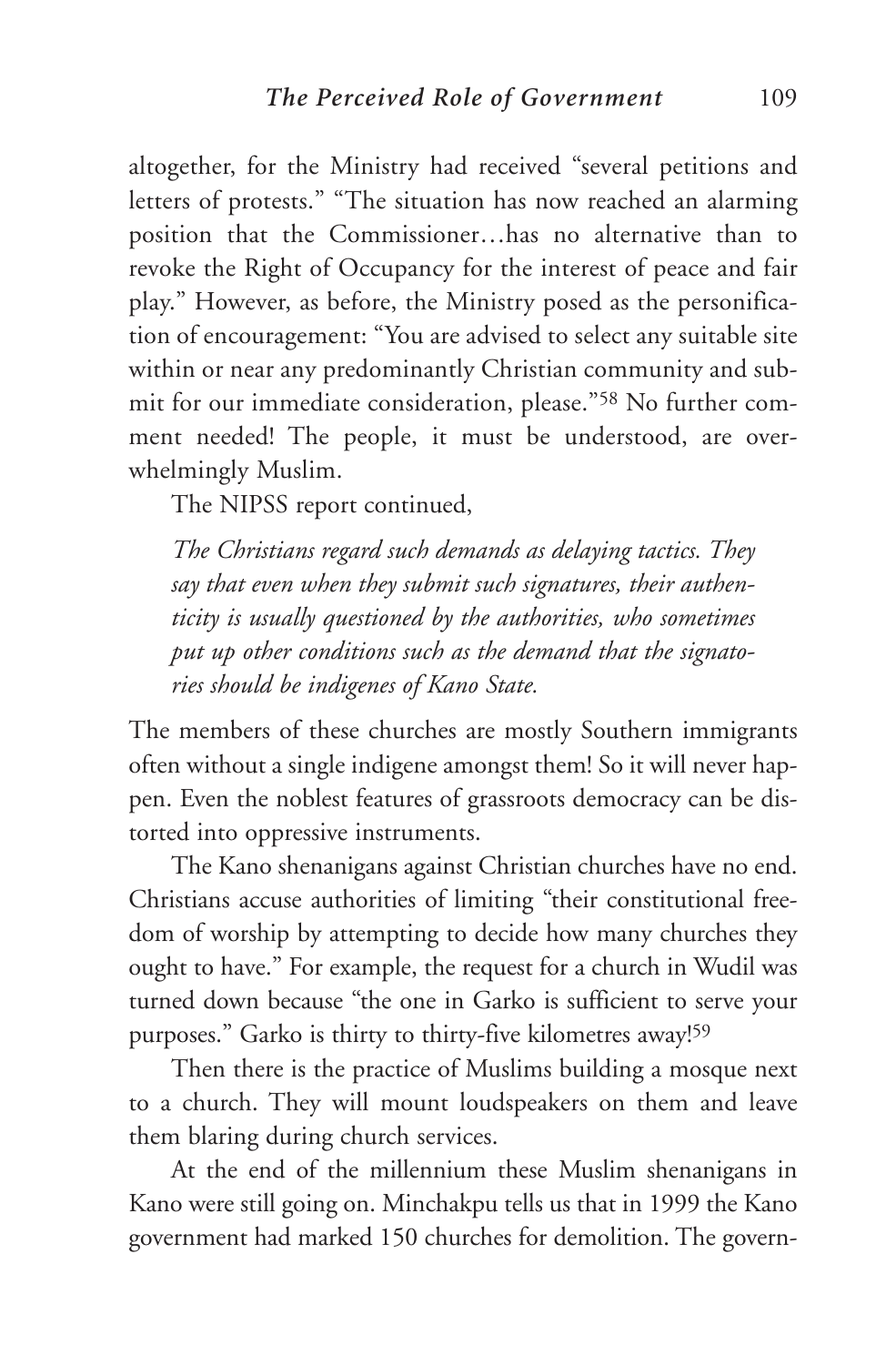ment had written a letter to the churches that charged "the premise is being used as an illegal place of worship, because the authorities never granted permission for such use." Muslims in Kano were saying "that the spread of the churches is obviously unregulated and even unwelcome." Efforts to have the decision rescinded were not successful at the time the report was published.<sup>60</sup>

Muslims also attempted occasionally to destroy existing churches. Reports from the news service Compass Direct that most likely originate from Minchakpu and which I will treat as such, tell of various Muslim attempts to get rid of existing churches. The Muslim Emir of Ilorin, Alhaji Ibrahim Sulu Gambari, allegedly called on the government to "relocate all Christian churches out of Ilorin and to ban the sale of land for buildings to all Christians"! No explanations were given for the call, but it heightened tensions in the city. Pastor Sunday Omabamu referred to it as "an irresponsible act" that goes against the constitution, a favourite Christian refrain.61 A similar story is told of Abuja, but for this you have to turn to a later paragraph.

A bizarre incident took place in Zaria; only a few weeks prior to the Kafanchan ruckus, the Zaria local government was preparing to build a mosque on the grounds of the Anglican St. Michel's Church! Not only did this involve the government in building a place of worship, but it also was a blatant attempt to take over a Christian compound for Muslim purposes! They withdrew from this hostile and unbelievable act only "after a clear and certain message" from the Christian community was sent to them about the implications of such an action.62 Sometimes one just gets stuck for lack of words or comprehension….

Wilson Sabiya was an aggressive champion of Christians over against an aggressive Muslim governor, who was building mosques with government funds on public properties throughout Gongola state. Sabiya, together with his CAN secretary, Kenneth Eze, wrote a strong letter of protest to the governor. The letter dealt with two issues, namely, that of the mosque on public grounds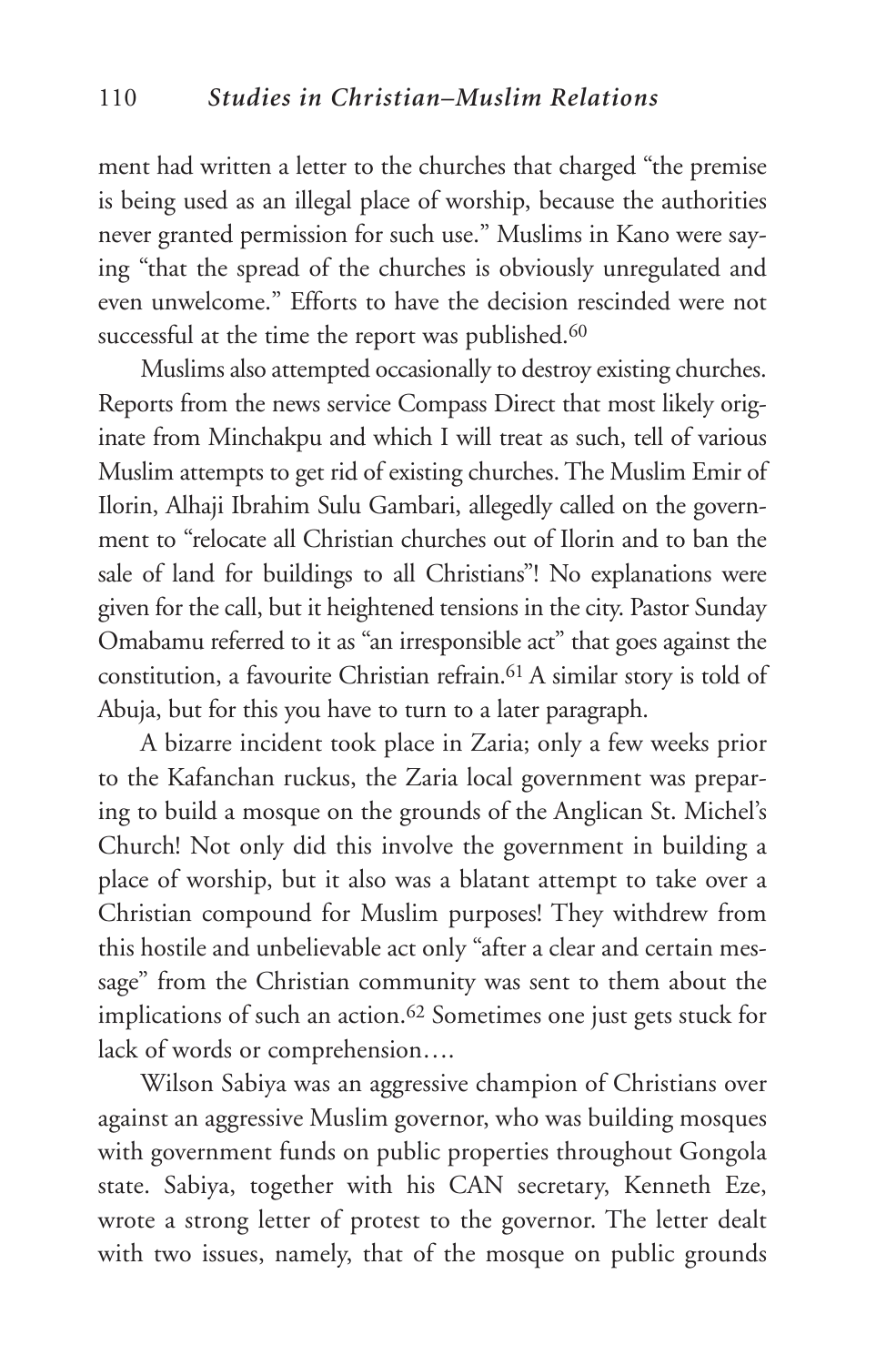and the governor's demand to erase a Christian notice on a private bus. The issues themselves and the strong feelings they aroused are so well put that I can serve you no better than to include the document as Appendix 7A.

In 1989, they wrote a follow-up letter that is attached as Appendix 7B. It dealt with the same unfinished issue of the building of mosques and churches and some additional ones. The governor did not respond to either of these letters, except with harassment—the illegal arrest of Sabiya in a futile attempt to silence him.

Reasons for the government's displeasure were not only the letters but also Sabiya's being in possession of confidential government documents. Sabiya explained that civil servants are oathbound to support the government to do justice. This implies that they are obligated to prevent her from injustice. If they can do this by leaking confidential documents, then they are doing their duty. Sabiya was released quickly due to the hordes of youth and women who trooped to the Government House to demand his release. They ignored the pleadings of their Bishop David Windibiziri to practise patience and proceeded with their march. It became very clear to the government that if they did not release him forthwith, they would have serious disruptions on their hands. And so Sabiya was soon reunited with his family.

Sabiya and CAN began to sue the government at various fronts, including one to force the government to either build a chapel at the Yola Government House or to demolish the mosque there. In at least one of the cases, the court ruled in favour of CAN by declaring the government action a "flagrant violation" of the rights of Christians. On September 3, 1993, Chief Judge B.S. Bansi of the Yola High Court of Justice made the following ruling:

*The act of constructing a mosque at the Government House out of the public fund of Gongola State without the corresponding construction of the church for the applicant and those he represented who are equally citizens of*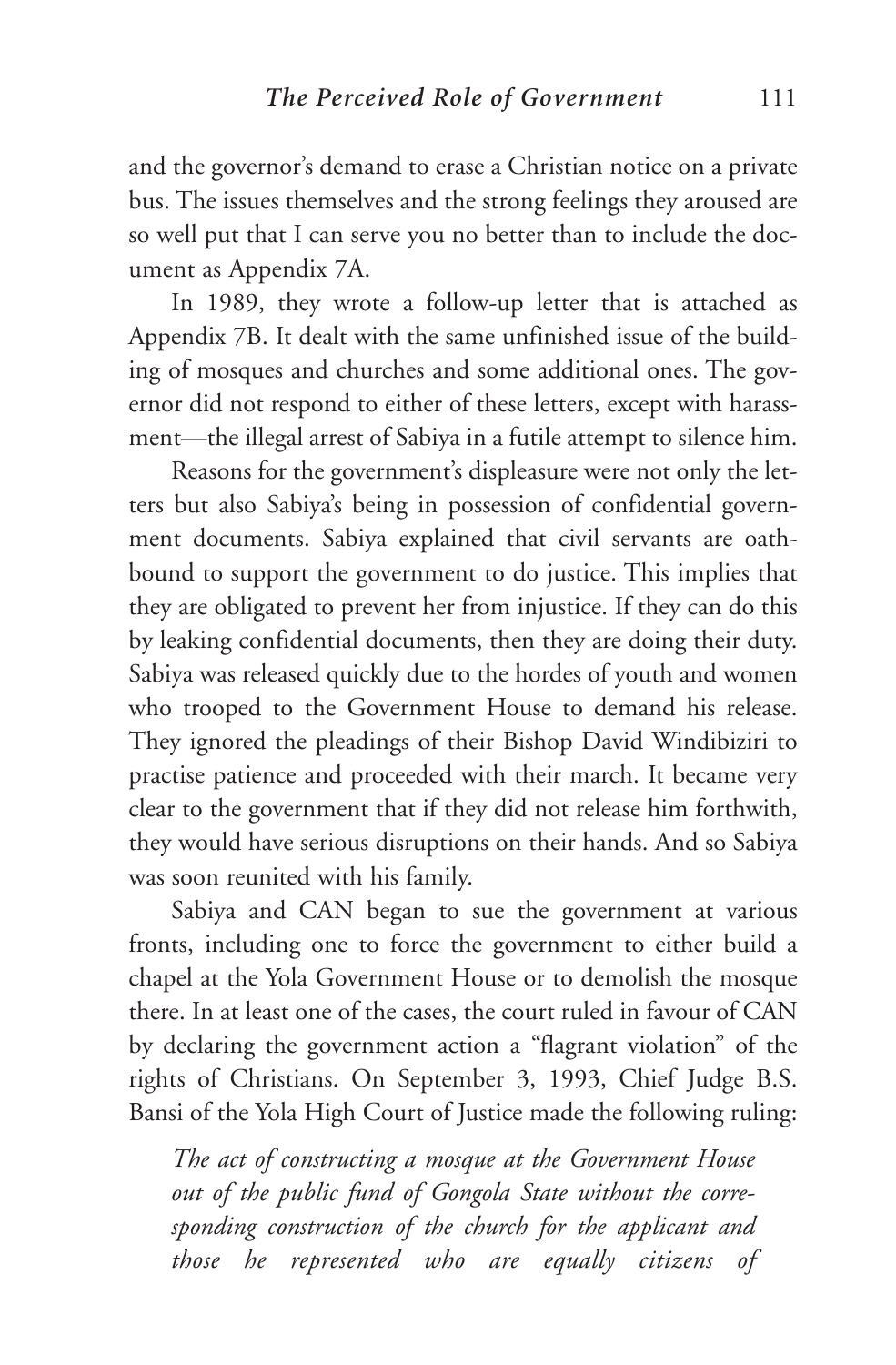*Nigeria–Gongola State and the co-owners of the said public fund, is in my judgement a flagrant violation of their right under the 1979 Constitution.* 

The ruling included the provisions that the church should be similar to the mosque in quality and funded by the state government. It also included a caution against "further promulgation of discriminatory policies by the state government."

This ruling, Minchakpu commented, "marks the watershed of the long battle waged by CAN against the discriminatory policies promulgated and implemented by successive administrations." He jubilated, "the glaring evidence of discrimination against Christians has now been brought to light." He invited the federal government to stop the discrimination against Christians practised throughout the North.<sup>63</sup>

Sabiya vowed that wherever CAN saw a mosque built in a public place, they would build a church there. He cited the example of Takum town, where Muslims were building a mosque in the motor park. When Christians also started to build a church, the government stopped both projects. The same thing happened in Mubi and in Jos. Paul Gindiri, a wealthy businessman, popular evangelist and activist in Jos, built a church in the Bauchi Motor Park in Jos without seeking a permit, when Muslims built a mosque on the premise. The building of a mosque on the Jos Polo Ground was stopped when Gindiri started sending his tippers with supplies for the foundation of a church there.

In spite of his unpleasant experiences with Muslims, Sabiya denied having a quarrel with them. It was not a question of religion versus religion, he commented, but "between government and religion. Every religion will try to influence government, but it is up to government to be fair to all sides."64

Sabiya was one of the more activistic clergy who did not hesitate to take the government bull by the horns. As evidenced by his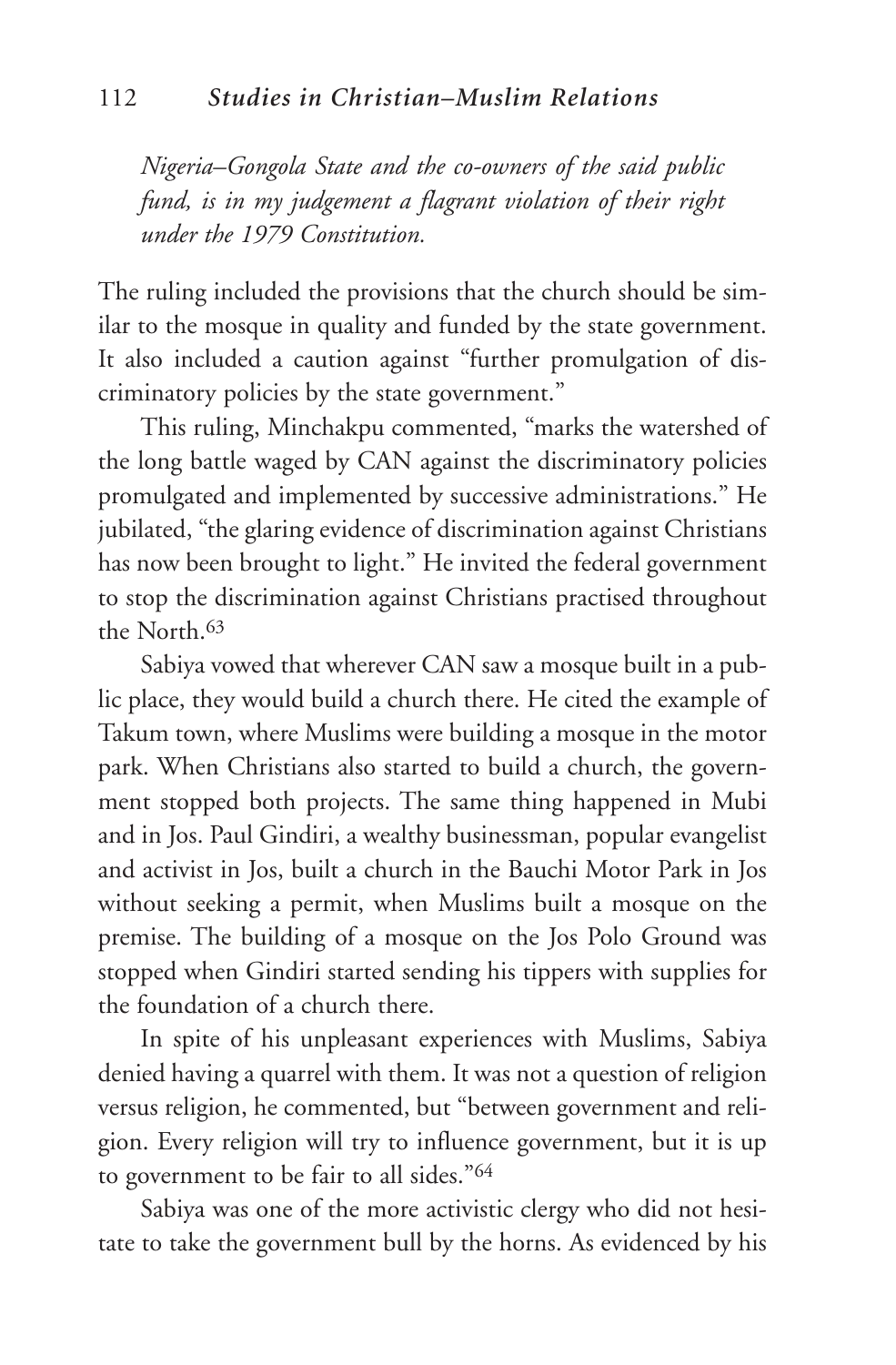ecumenical positions in both CAN and TEKAN, he had the approval, if not admiration, of his colleagues in other denominations. Victor Musa of ECWA described the reaction of the Gongola Christians as "excellent." He pointed out that if it had been a Christian governor arresting a Muslim of Sabiya's standing, the federal government "would have pounded down heavily on such a governor." The Gongola Christians did not take up arms, but "they took up their Bibles, which is the greatest arm. That is a good demonstration of the Christian spirit."65

A prominent Christian lecturer who had been a member of the 1977 Constituent Assembly, Ayuba J. Wudiri similarly gave kudos to Gongola State branch of CAN. With respect to mosques, in the course of arguing against the government's erecting them, he waded across a wide range of issues and arguments that should be very familiar to readers of this series by now. Allow me to quote:

*Government has no business at all building mosques or churches. It is the responsibility of the various religious groups and therefore government is wrong in taking over the affairs of a religious body. Nigeria is a secular state, whether you like it or not. Call it multi-religious, but it is a secular state and the Constitution spells this out that government should not engage in religious affairs. The question of religious crises…has always been with the government. It is the government that has been precipitating religious crises. It is government officials, the police, the military and such other agencies who have been using their position to advance the cause of Islam in this country. We have documents to show this. It is governments—military or civilian—that have been deliberately waging jihad against the people.*

Wudiri continued his comments,

*The action which CAN took is normal. What else do you do when you see that the government, which is supposed to be neutral is favouring a particular religion and the governor*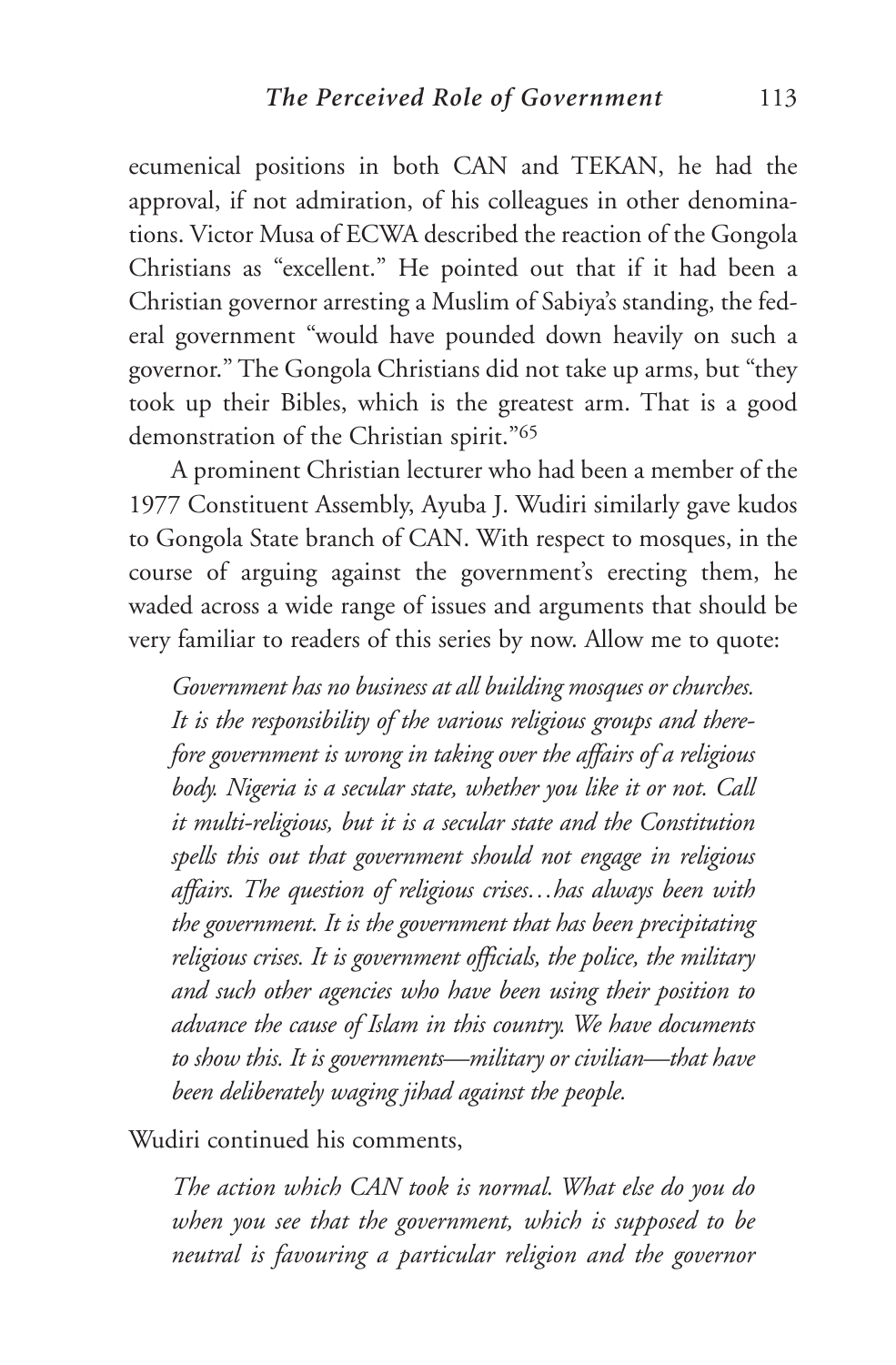*acting as if he were a governor of Muslims? CAN's position is in order and it is legitimate. CAN should go the full length to see that justice is done, and that is to see that a chapel is built in the Government House to show that the Christians are human beings, to show that the Christians have a right to government money and whatever government is going to use it for should be fair.*<sup>66</sup>

Leaders move on and, in Nigeria at least, states are re-arranged or renamed. Sabiya's place as chairman was taken over by Dennis Gereng; Gongola State was disassembled; Yola became the capital of a new state, Adamawa, with deep historical roots in Muslim slavery. Five years after Sabiya began his crusade the issue was still brewing, with Gereng in charge of the state CAN. Though a court had ordered the government to build a church in the same compound, with the contract to be awarded within eight weeks, the order had not yet been carried out by early 1994. CAN was now suing the government for contempt of court. In the meantime, CAN was waiting to complete this case before it would introduce the next one about another mosque.

The problem in Adamawa, insisted Gereng, was a deliberate one. When that additional mosque was built and CAN complained to the new governor, Salihu Abubakar, the latter responded that Christians should wait till they get a Christian governor, who could then build them a church. Thus, Gereng continued, "you can see the type of discrimination that Christians face in this state, despite the fact that they constitute the majority."

Throughout all of this, Gereng emphasized the motive and concern of Christians. The issue was that the constitution provides for fundamental human rights and equality for all. It does not allow for discrimination or preferred treatment. The government is supposed to treat all people, ethnic groups and religions equally. Government house belongs to all and so, if Muslims need a place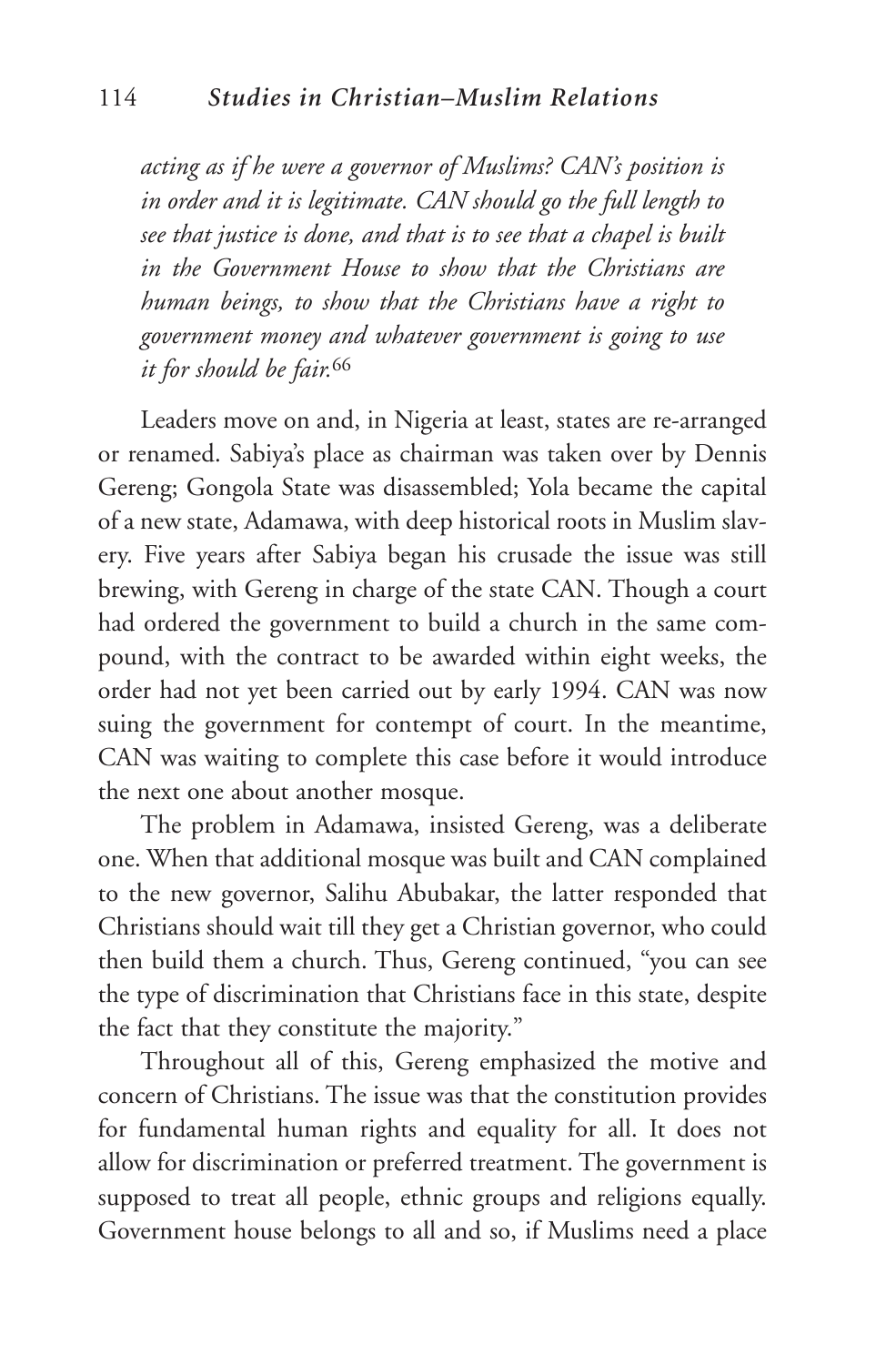to worship there, Christians have an equal right to it. "We want to make sure," he further explained, "that, whatever the government does to the Muslims in this state, is done to the Christians. This is because we believe that we are in the majority. So we will not allow that treatment meted to us. We want to make sure that our rights are given to us."67

We move over to Plateau State's LGA of Wase, where the LG built a mosque within the premises of the local government administration. The situation in Plateau State being different from that of Yola, the local CAN chapter took an approach directly opposite to that taken by Sabiya. It is more efficient to simply reproduce the letter from CAN to the Wase authorities than to retell the story.

#### ERECTION OF RELIGIOUS BUILDING IN THE LGC SECRETARIAT

*Sequel to our meeting with you on Wednesday, 22nd March, 1989, on the above subject, as the body charged with articulating, projecting and protecting the interest of Christians, we observe as follows: That there has been a ban by [the] Government of Plateau State on the erection of religious buildings in public places, which has not been lifted.*

- *1. That given the volatile nature of religious issues in this country, the erection of a religious building (mosque) in a public establishment like the secretariat does not augur well for this time in which government…is trying to douse the fire of religious imbroglio.*
- *2. That the erection of a mosque in the secretariat is a deliberate act of provocation.*
- *3. That CAN does not find amusing the suggestion that Christians should ask for a place of worship of their own, because this makes nonsense of the gravity of the issue.*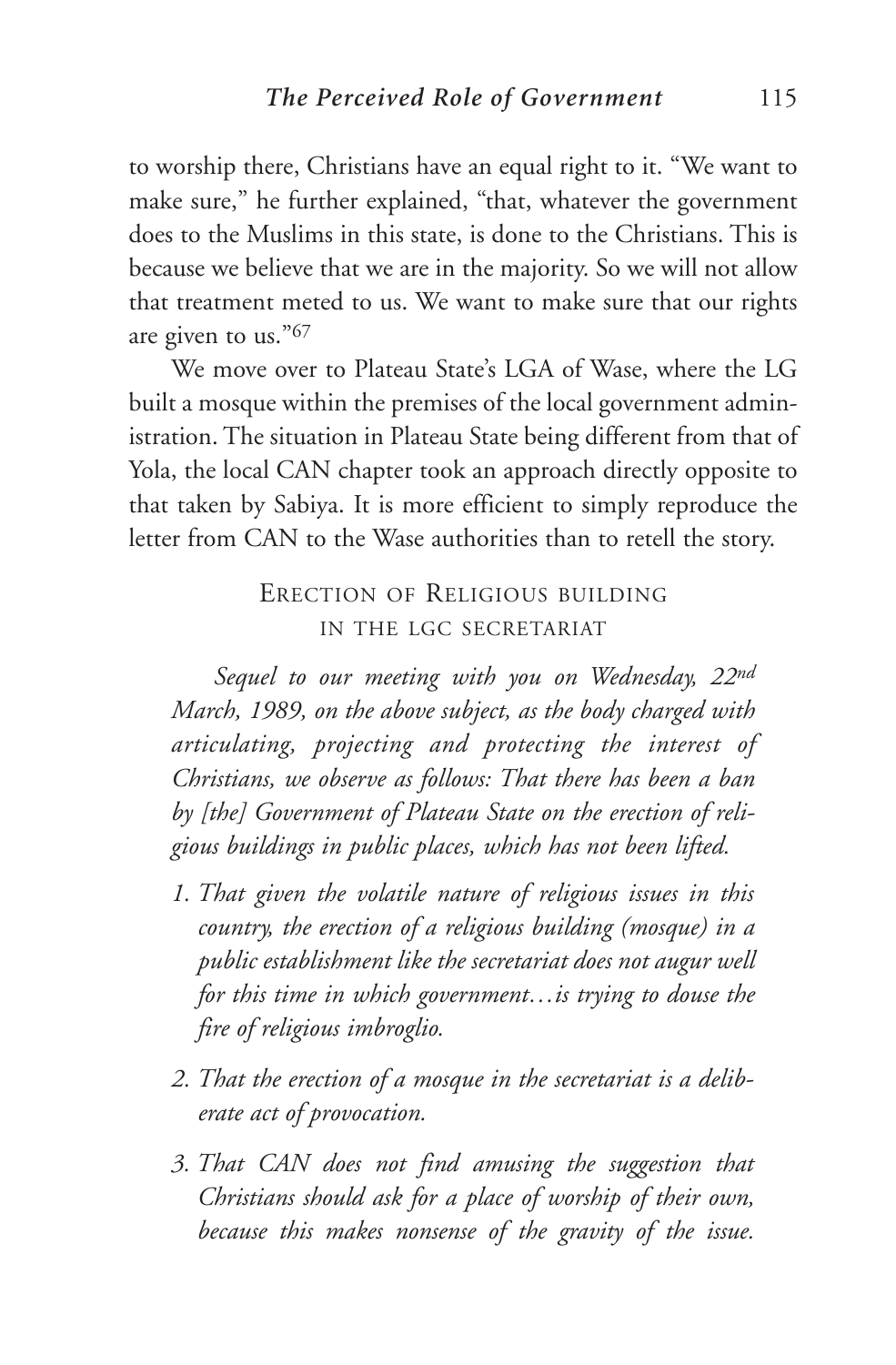*Government cannot pretend to be unaware of the problem this portends for peaceful existence. What happens where Traditional Religionists, Animists, Atheists, etc. demand for a place of worship of their own?*

- *4. That the circumstances surrounding the approval of the said site and subsequent building were obnoxious, nebulous and, therefore, unacceptable. For instance, the site plan and whatever else was done and approved without the knowledge of the Councillor for Works, Land and Survey.*
- *5. That Wase has had an administration spanning 13 years and all this while the Muslims who work in the LGC Secretariat have always worshipped. Why must they now have a building/mosque which by its very existence imposes itself on non-Muslims and indeed, intimidates and harasses them?*

*From the foregoing, we are convinced that the mosque being erected…is part of the grand design to harass and intimidate non-Muslims. What does look like part of the scheme to enhance the perpetration of this evil is demonstrated in the composition of the Local Government Traditional Council68 which does not have a single Christian, in spite of numerous non-Muslim chiefs in the area. Consequently, we have resolved as follows:*

- *1. That the mosque presently being erected be demolished forthwith. And we like to make it unequivocally clear that this is non-negotiable.*
- *2. That as a matter of priority, the composition of the Traditional Council provide for a Christian member, as we do not believe that issues affecting us Christians would receive favourable consideration [otherwise].*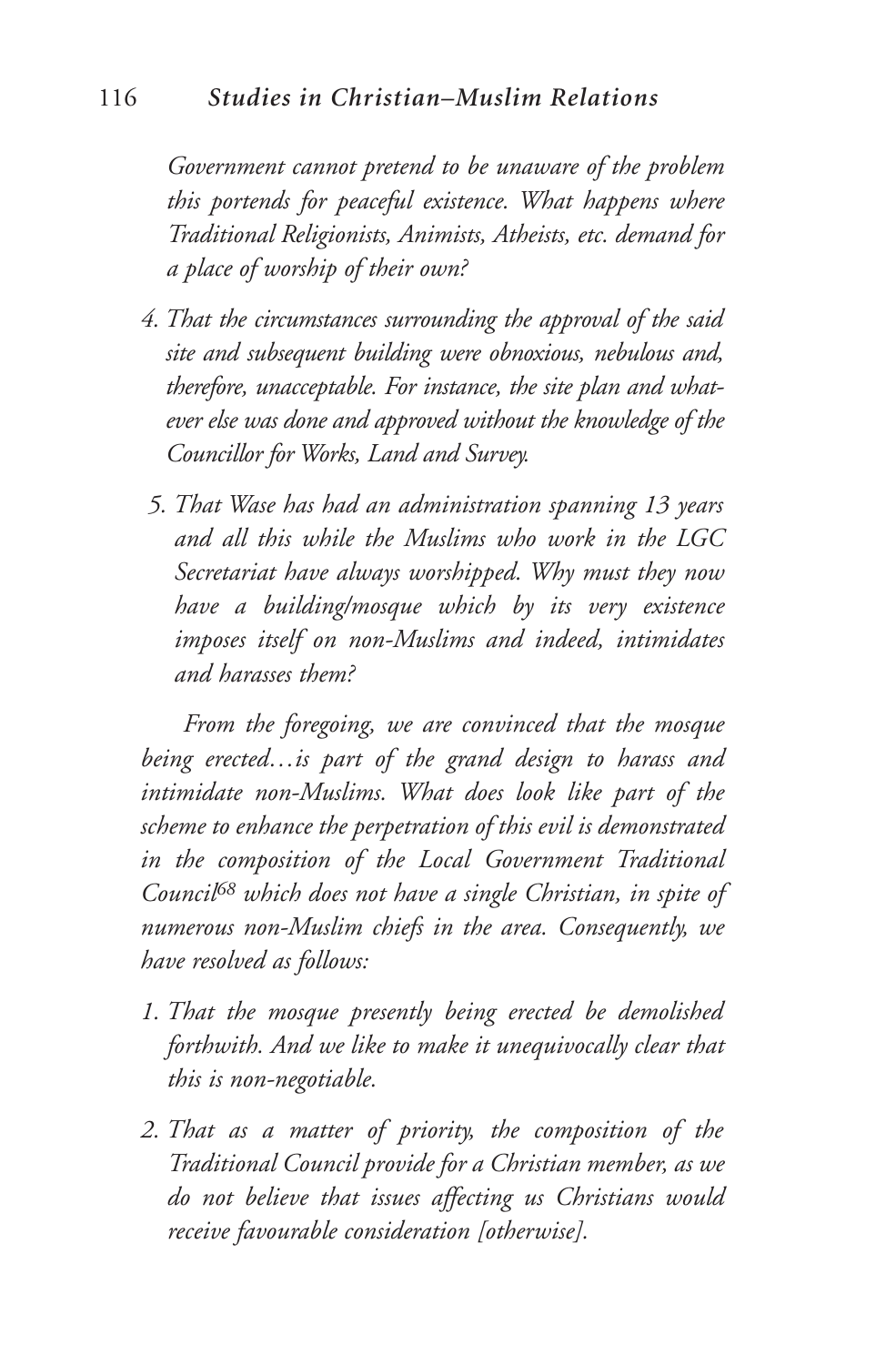*3. That we are strongly committed to the principles of justice and fair play and, if need be, are ready to stake our very lives in the pursuit of same.*

*We do trust that you and your council members would see the wisdom that had been applied elsewhere in avoiding the aiding and abetting of any situation that would lead to unnecessary confrontation.*

*God bless and thank you.*

The letter was addressed to the Chairman and copied to all political and ecclesiastical leaders in the state and local government.69

Though NIPSS is quite capable of defending itself, I have not found any evidence that it fought against the building of a mosque on its premises. The response of the Jos Christian community was basically to take it in stride and to gather the resources to build a church on the campus as well. Nevertheless, three people took it upon themselves to complain to CAN, Kaduna State Branch, about the "misuse of public funds to build a mosque at NIPSS." They wanted CAN "to ascertain the legality of building a mosque at NIPSS at the cost of public money."70

Along with a cover letter, CAN Kaduna forwarded the letter to Jabanni Mambula, in his capacity as Secretary of CAN Plateau State, and asked the latter to check whether the mosque was built with public or private funds. If the latter, "we need not raise any eyebrow about it. If otherwise, CAN in Plateau should take the matter up with the appropriate authorities." So, the issue was not so much the presence of a mosque on public ground as the source of the funds.71

Jos-based TEKAN with the same Mambula as general secretary, also recognised the problem. Christians, its Study Committee wrote in 1987, "are clearly treated as being inferior to the Muslims." Muslims do not need certificates of occupancy for their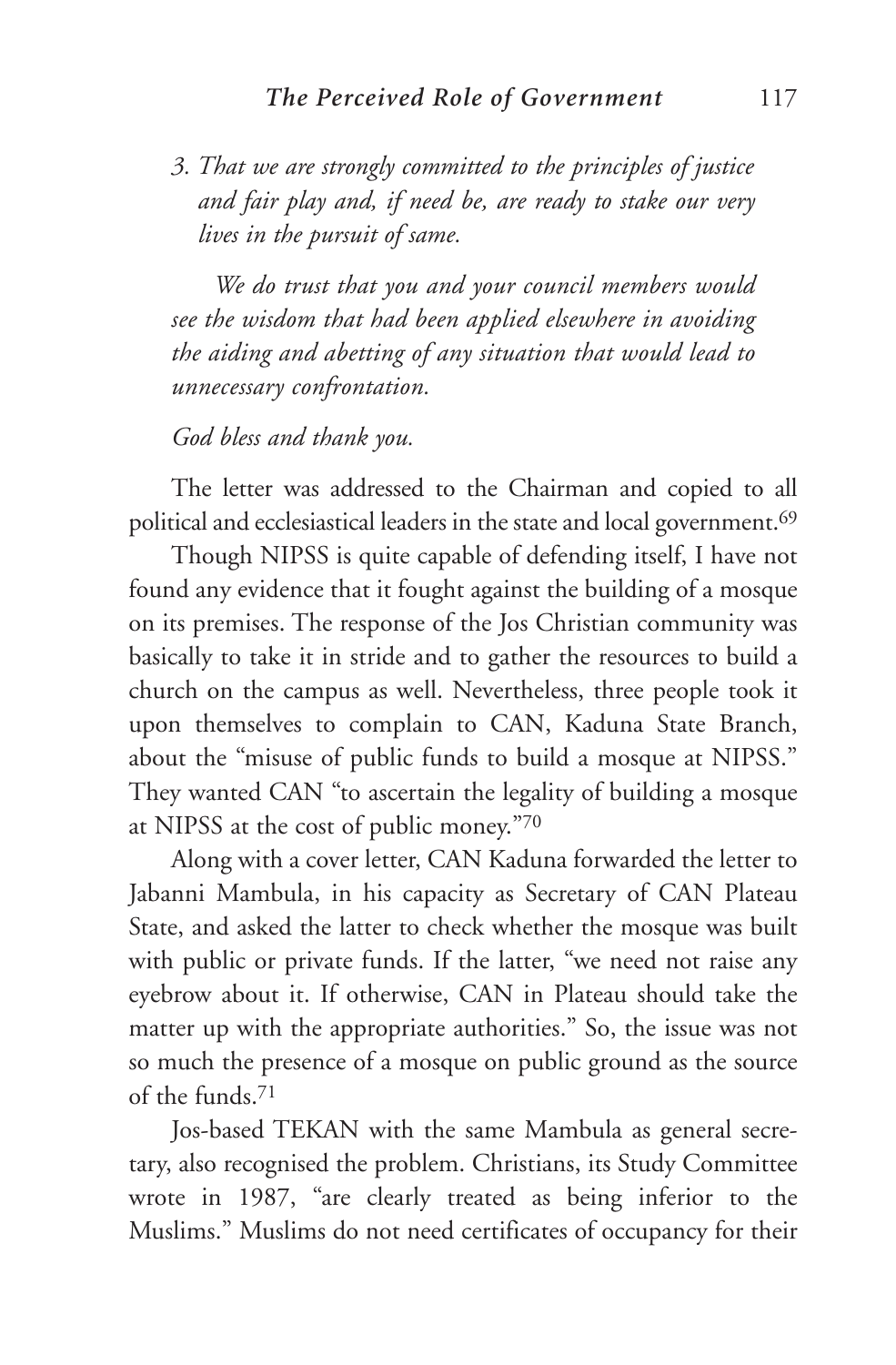mosques and their mosques have "proliferated in government ministries and parastatals." Similarly, public educational institutions have mosques but not chapels.

Nassarawa State is a break-off from Plateau that was engineered, I understand, by Muslims who were unhappy under Plateau's Christian majority. Akwanga is the second largest town in the state and is largely Christian—99%, according to the local CAN chapter. The local government began building a mosque in its secretariat. However, Peter Maikasuwa, chairman of the local CAN chapter, wrote a letter of protest to the local government council, warning them of discriminating against the Christian majority. The letter said, "CAN does not oppose freedom of worship, but CAN is totally opposed to the building of a mosque within the secretariat. The secretariat is a public place, and so, no religious group can be allowed to construct a place of worship there." The chairman of the local government claimed that the building had been approved by the Security and Peace Committee, a body comprised of both Christians and Muslims, but an unnamed member of that body denied that it had approved the mosque. When building proceeded, CAN decided to destroy the mosque and, apparently, assigned the job to Christian youth. The youths promptly destroyed the structure on December 6, 1997. The government detained six of them. The next day, more Christians took to the streets "to protest the Islamisation policies." The report ended by stating further construction had been "suspended."72

This incident took place in the middle of already escalating tension and violence between Christian and Muslim ethnic groups in Nassarawa State. Conflict between the Christian Bassas and the Muslim Igbirras, according to Minchakpu, began "as a result of government political policies that favoured Muslims over Christians." There were the familiar issues of Christian versus Muslim chieftaincies with arrangements mostly in favour of Muslims, the appointment of Muslim leaders over Christian areas, use of public funds for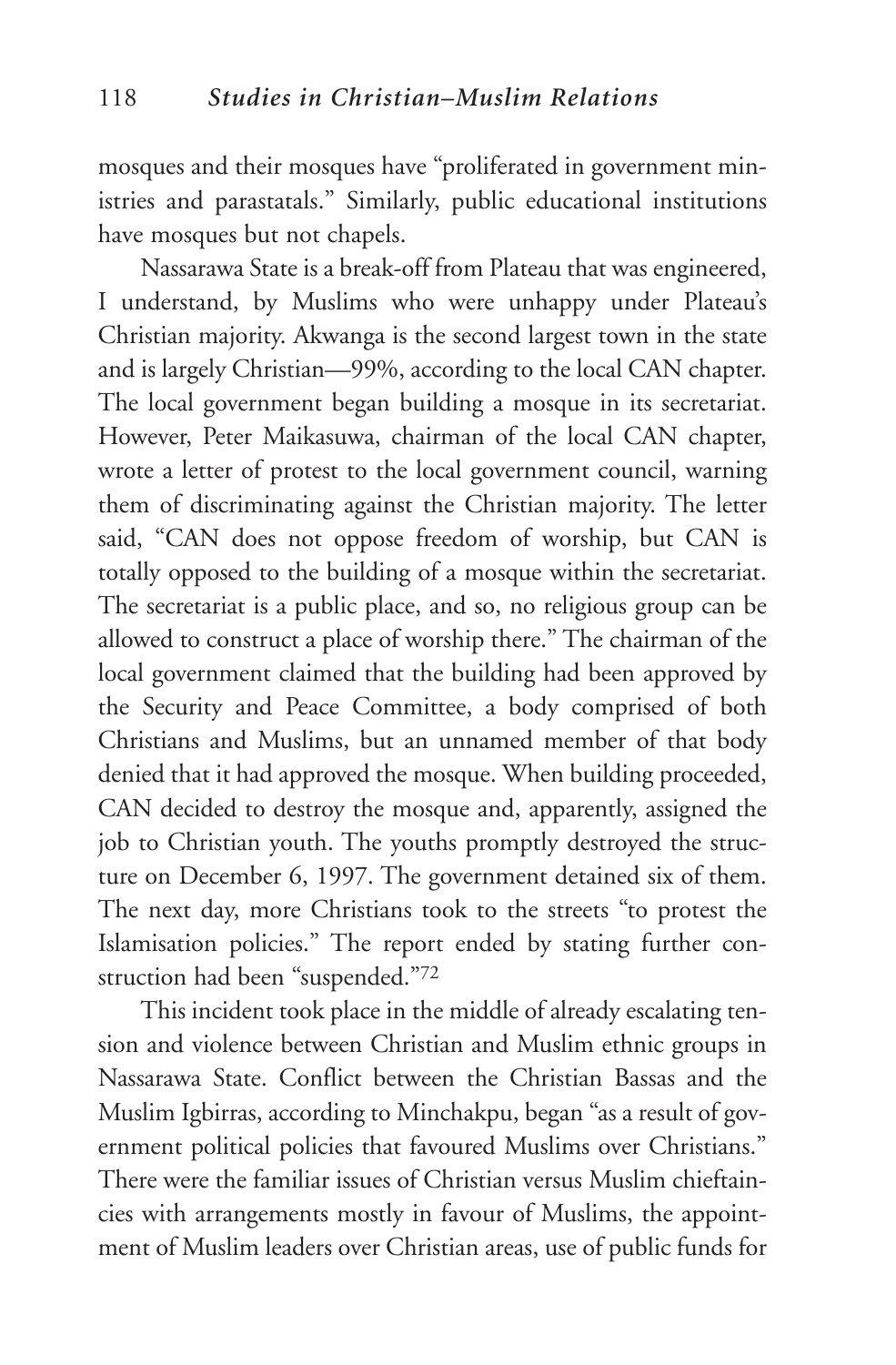mosques on government property, prevention of the teaching of CRK while IRK was allowed and, finally, media domination by Muslims. The basic problem was "the government's inability to encourage co-existence between religious and ethnic groups." Victor Musa, at this time president of ECWA, a prominent denomination in the area, signed an ECWA statement that stated, "We have observed that the government has been promoting Islam over and above Christianity." The terrible result of all this unrest and anger was the destruction of some seventy churches in the area by Igbirra Muslims and "5000 Christians displaced or killed."73

The virus of discrimination even entered academia. Christians alleged that the authorities at Bayero University in Kano refused them permission to build a chapel by one of their favourite devices: dragging out the issue. The Chapel Building Committee expressed "genuine fear that the delay may be indefinite, in view of the known and undisguised opposition to…a chapel" as "expressed by certain sections of the Muslim community. The claim has even been heard that Bayero University is an Islamic University." The Committee regarded the issue as a "test both of the right to religious worship enshrined in the constitution and of the true Federal character of Bayero University," which happens to be located in the Muslim environment of Kano.74

The issue went to other quarters in academia. Kaduna CAN reminded President Babangida that there is a mosque at the University of Nigeria in Nsukka, a campus in the middle of Christian Ibos, while "a church at Bayero University and Usman Dan Fodio Universities are taboos," both of them located in the far Muslim North. The Sokoto and Katsina state governments cancelled fund launchings for the building of churches on campuses within their jurisdictions because of Muslim threats of violence. CAN wrote,

*The conclusions to be drawn here are that Christians under your administration can enjoy their freedom of worship only*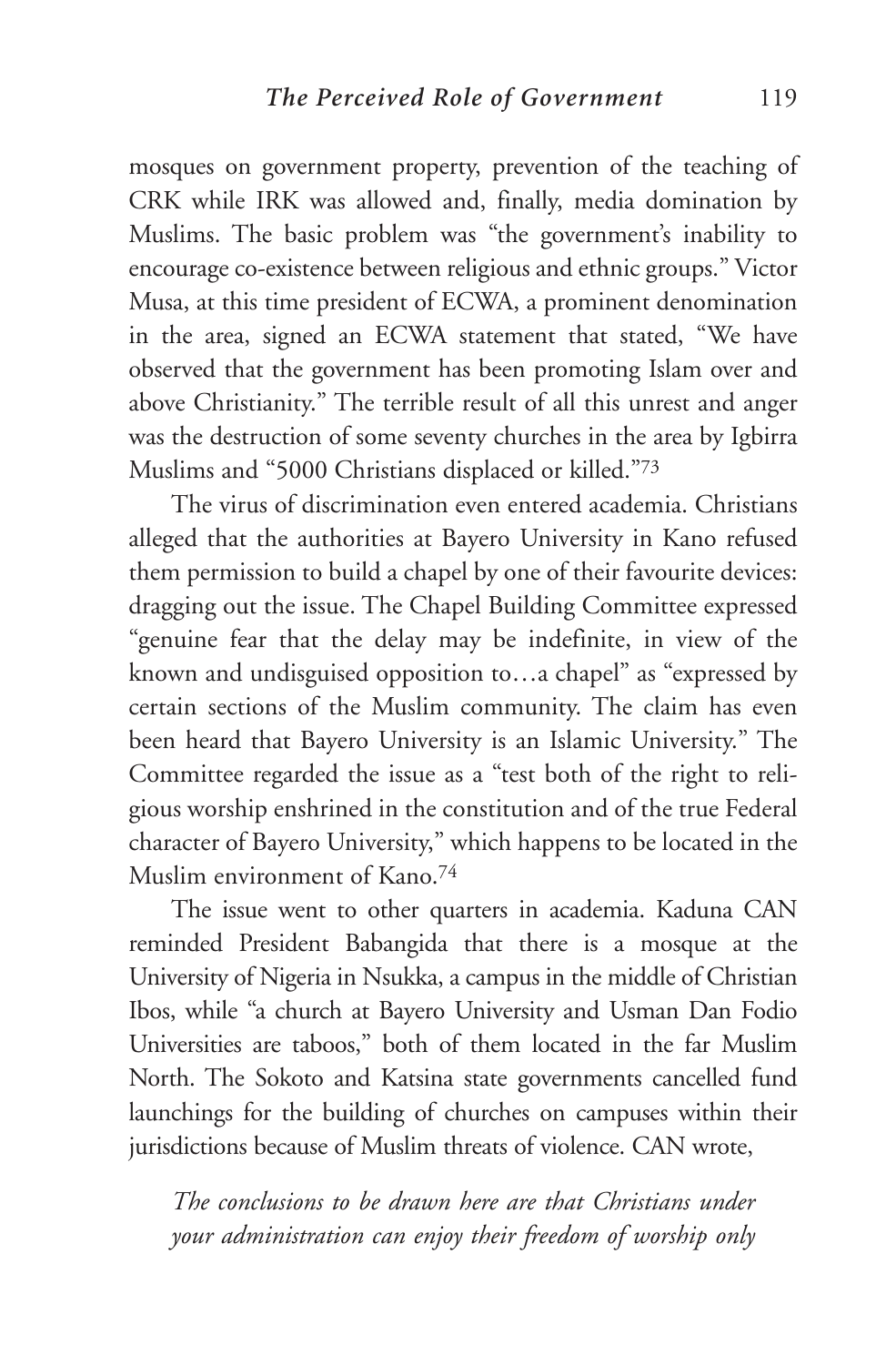*at the convenience of Muslims or that the lives and property of Christians can only be guaranteed by the negation of their right to freedom of worship.*

Southern universities were not spared friction and violence. According to C. O. Williams, the escalation of violence due to the OIC predicament led to violence centering on the Chapel of the Resurrection on the campus of the University of Ibadan, again in Oyo State. Muslims burnt the "Statue of Resurrected Christ" just outside the chapel. They also demanded that the cross on the same property be removed because it could be seen from within the mosque, which was built across the street long after all these Christian structures were put in place.

Christians are a varied lot and often give conflicting signals. One Mike Oko reported that the federal government provided land at the Lagos airport for a church building—a public property. When he announced this development to the congregation of Saint Augustine's Catholic Church in Ikeja, Lagos, the Reverend John Iyere praised the government to the sky. He explained that the government intends "to maintain the status quo on the issue of religion in the country," the very thing that CAN was denying. While showering his praises on the government, Iyere predicted that "the step would ensure unity, cooperation and understanding among the nation's Muslims and Christians." Not much evidence of that, unfortunately.

The country's Muslim leadership showed its hand in unmistakable ways in its first religious steps in Abuja, when that city was still in the budding stage. With undue haste and without going through the established protocol, the government constructed Muslim praying grounds in the city and, soon afterwards, a mosque on a plot that had been earmarked for a school—all with government funds and labour. According to Matthew Kukah, no one had applied for these facilities, but there they were. Christians meanwhile "were busy going through…formalities and waiting to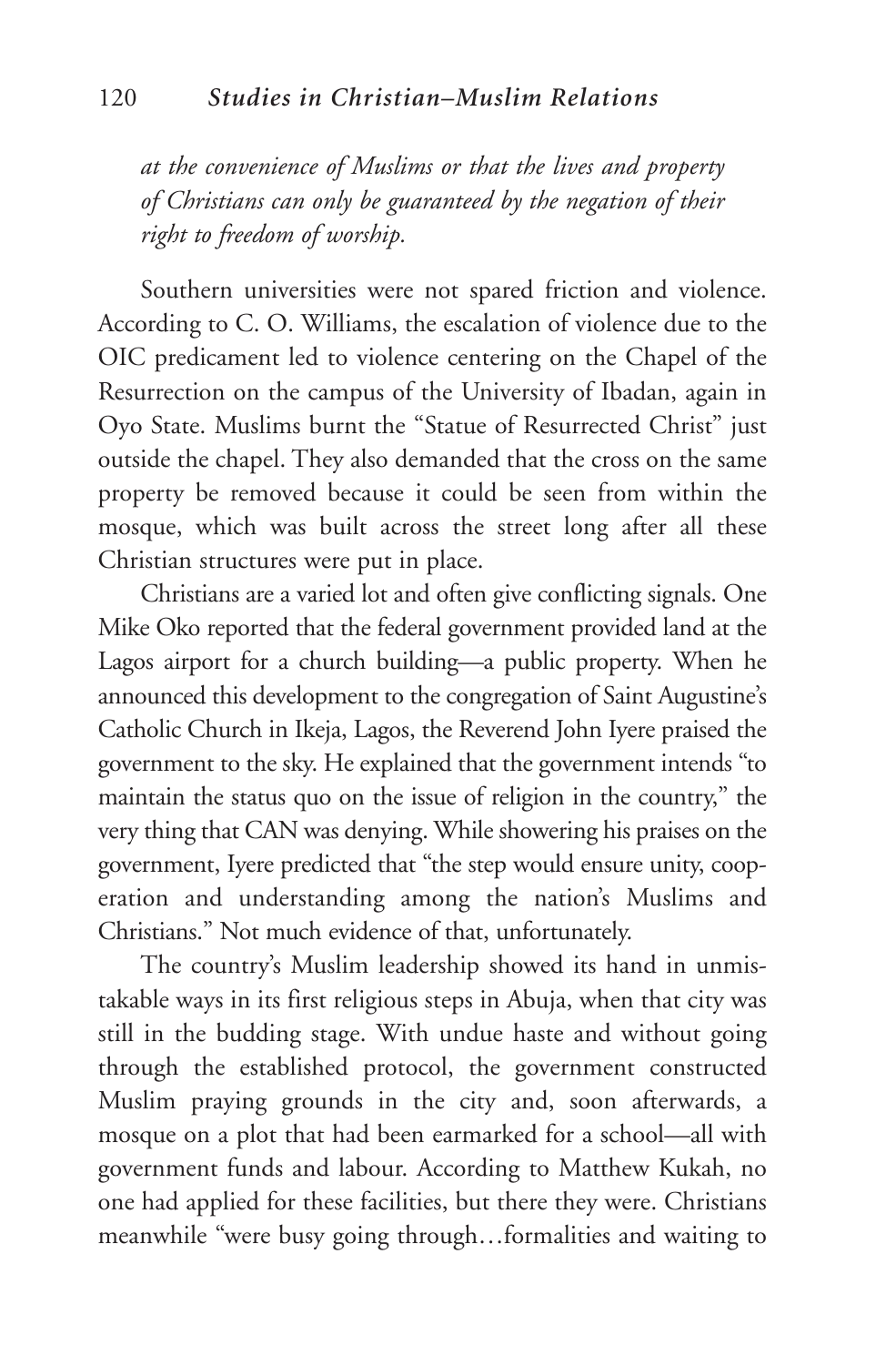be allocated lands that did not seem to be easily available." Within another year cooperation between the government and the Muslim community led to the construction of a giant mosque that was destined to become the National Mosque. All these amenities were strategically located within a mile of the city centre. Consider, in addition, that the main entrances into the new city were designed according to Muslim style,75 and you can understand the nervousness of Christians with respect to the future of their new capital. When President Shagari was asked whether or not this indicated a strong Muslim bias, he replied, "It is only fitting that I, as the president of this country, have a place of worship that befits my status. My vice president…is a Christian. If he also wishes to have a befitting place of worship, that is up to him."76

That betrayed a seriously cavalier attitude towards religion and spending. Almost all Christian denominations have worked hard to get property in Abuja, the new capital city. The NKST77 obtained a property and spent some millions on buildings before the Muslim World League grabbed it away from them. While the church was negotiating with the federal minister in charge of these developments, the League continued its manœuvers, ostensibly without the minister's knowledge. One day "a team of armed policemen," along with government staff led by three highly placed Muslims, came and "bulldozed all the standing structures." Muslims launched their \$43 million project that same week with a famous speaker from Saudi Arabia. The church wrote a strong protest to the government, accusing it of "injustice, religious and political favouritism." It demanded a new plot and compensation. It received and accepted the new allocation, for it was "bigger and in a more strategic position." The question was raised why Muslims did not take this better plot. The suggested answer was, "They are in power and want to display their naked powers. Investigation has proven that the government has allocated a high number of plots to the Muslims for mosques, and only few to Christians. The ratio is 4:1."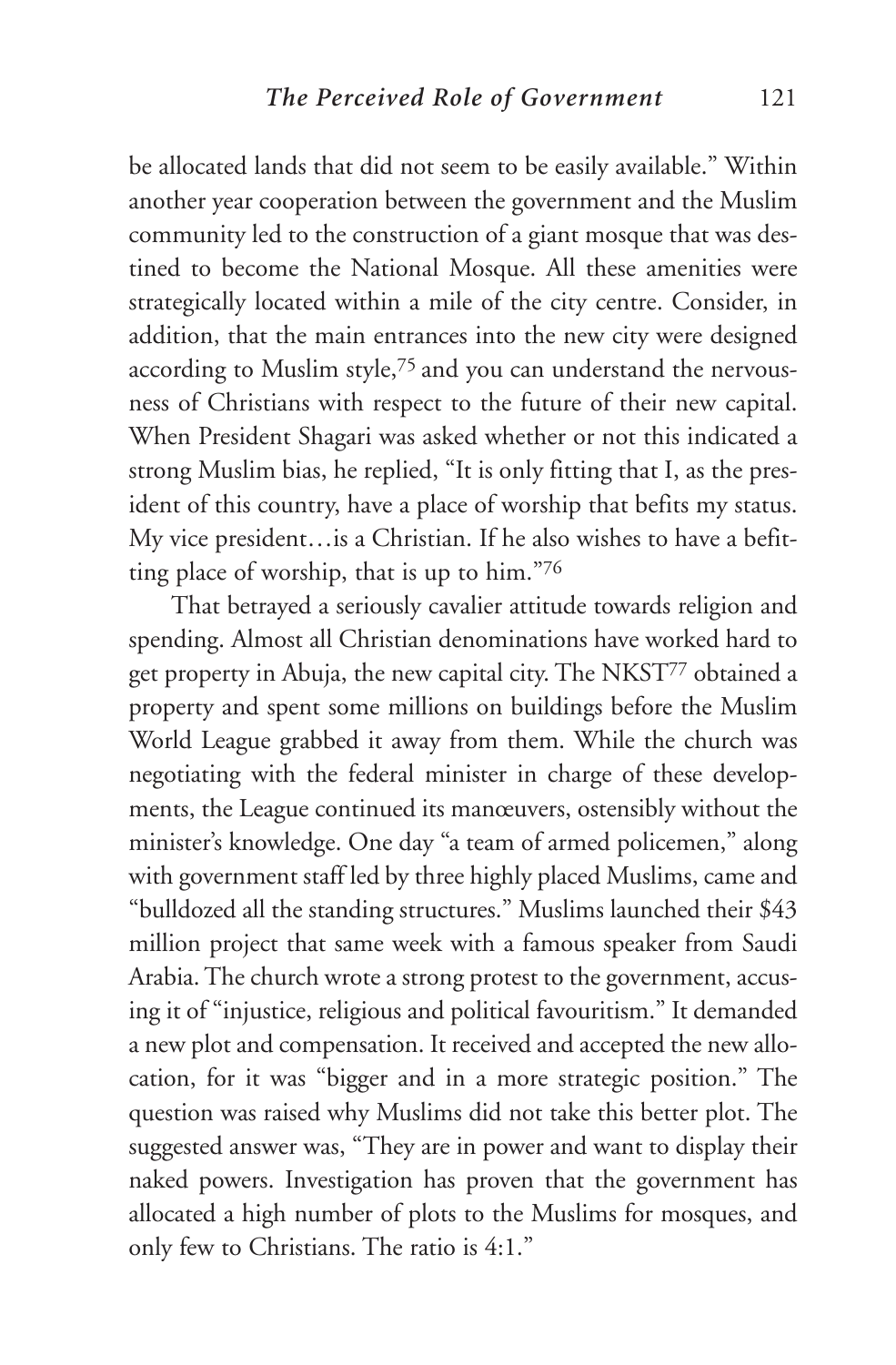A. T. Mbachirin, editor of NKST's newsletter, announced that NKST could not compete with the overseas funds of Muslims, but he did appeal to NKST's friends, especially those abroad, to come to her rescue<sup>78</sup>

Some years later, according to Minchakpu, authorities in Abuja demolished twelve churches. As elsewhere, the government claimed they were illegal structures, built in the wrong places, and which did not fit the plan for the new city. Christians claimed that some of these churches had been in existence for fifteen years or more. Ola Makinde of the Abuja branch of CAN wondered why the government pulled them down just before they were to hand over power to a new civilian regime. He felt that it was because the city administrator was a Muslim who wanted to get rid of them. The government had been demolishing churches for two years already, he claimed.79

There is yet another aspect to this issue of buildings. Though the basic principial demand of the Christian community, as represented by the "fathers," is for governments to keep their hands off religion, pragmatism and competition with Muslims for government funds often drives Christians in a different direction. They demand funds for many Christian activities such as education, health care and even pilgrimage. So it is with the National Ecumenical Centre project. The government wanted to have a national cathedral and a national mosque in the new capital city Abuja that would befit the splendour of the Nigerian nation. Elsewhere in this volume there is reference to the way President Shagari, without going through the normal channels, and with great urgency, amassed resources to build the mosque that dominates the Abuja skyline. Christians could not agree on the cathedral idea and thus turned it instead into a National Ecumenical Centre. The government funds were not forthcoming as spontaneously for the Centre as they had for the mosque under Shagari.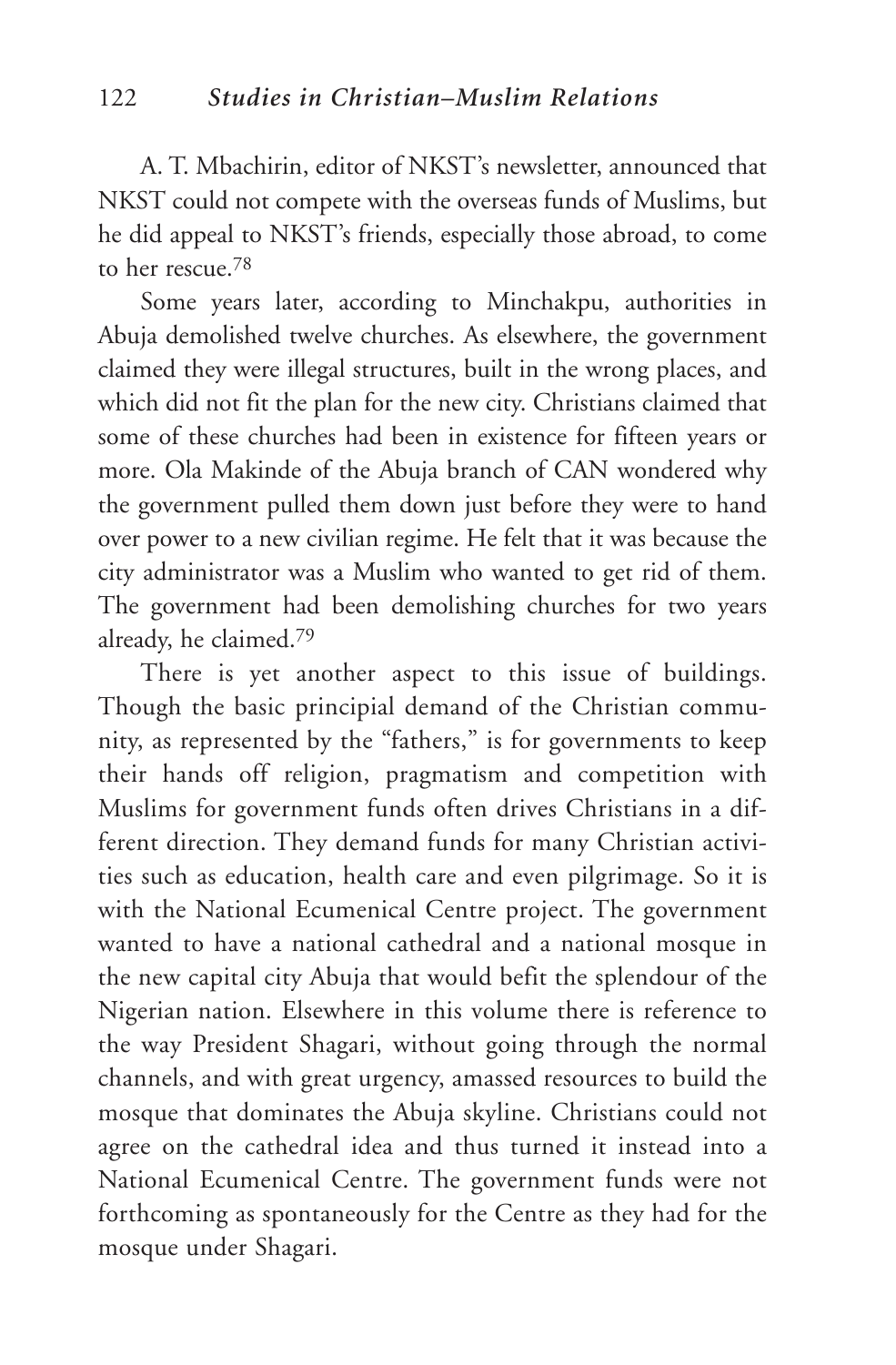Thus, the CAN National Executive Committee appealed to President Babangida: "We express our profound gratitude for the keen interest which Mr. President has shown in our project. Obviously, the very high costs of the materials as well as the devaluation of naira have rendered the ten million naira donation far less useful than it would have been if the Government had released it to us as soon as it was promised." Then they went on to request an additional twenty million naira, for just the first phase of the project would cost some eighty million naira. At the end of the request, CAN added a little dig: "Incidentally, we sincerely trust that the government will make the new federal capital a fullfledged symbol of unity, genuinely welding together the kaleidoscopic variety of tribes, tongues and creeds in Nigeria."80

The money has been granted, to my knowledge, up to forty million, but in 2003, the building still stood there uncompleted in the shadow of a majestic mosque as a shameful monument to Christian disunity and corruption *à la* Tanko Yusuf. In mid-2002, CAN planned yet another fund raiser for the project at which event President Obasanjo was present and promised to support it towards its completion. The next year, they launched the campaign for N2.5 billion!<sup>81</sup> Clearly, in spite of decades of fruitless and shameful internal politics that, according to Tanko Yusuf, included financial corruption, the zest for the project had not diminished! Let us pray that this time it is zest for the Centre itself, not for the money.

In the meantime, a new problem is rearing its ugly head in Lagos. The state government has outlawed the use of residential buildings as house churches, while any new church buildings require government approval. There are, as always, two sides to this story. Kola Animashaun, an official in the state's city planning office, explained that the measures were taken to create a "peaceful environment." He added that churches in residential areas could no longer "hold all-night programmes such as prayer vigils unless their worship halls installed soundproofing." He threatened to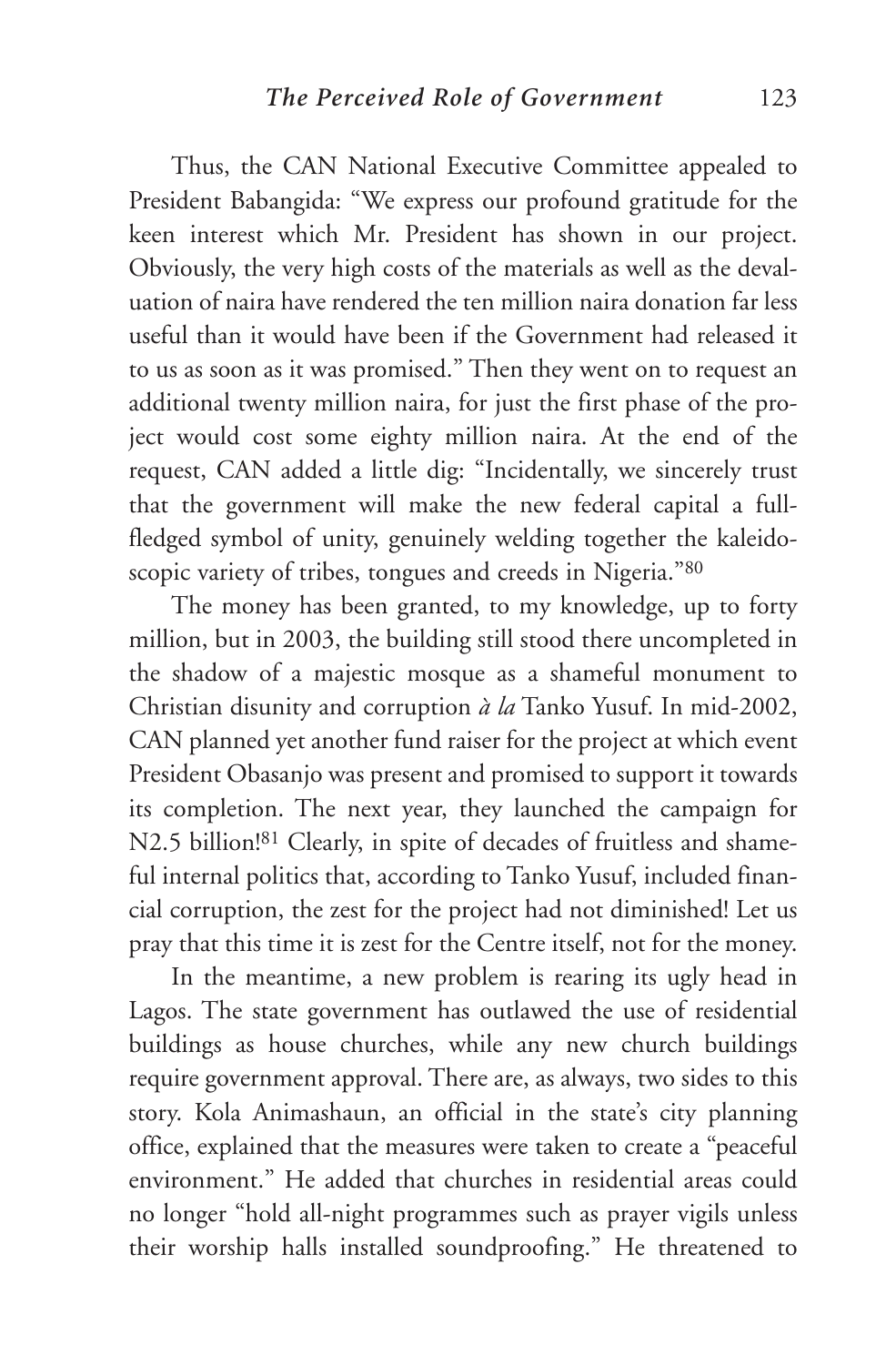demolish "illegal church buildings being used as house churches," since approval had never been given for them. Mike Okonkwo, president of Pentecostal Fellowship of Nigeria, explained this development as a "ploy by the Muslim government in the state to persecute Christians and deny them their right to worship God."82

Part of this legislation seems, at first glance, reasonable. Of course, approval is needed for new buildings and, of course, noise pollution needs to be contained. All-night prayer meetings can become pretty rowdy in Nigeria. At the same time, Nigerian cities are full of illegal buildings. With religious volatility and noise pollution both at such high levels throughout Nigeria, it would not be wise for the government to start their clean up with church buildings. So, I cannot help wonder whether we are given the entire story. Both Christians and Muslims are prone to quick accusations these days. At the same time, I wonder how noise pollution laws can be applied to Christians, when Muslims throughout the country continue to broadcast their call to prayer at five in the morning with their loudspeakers that penetrate every bedroom in the neighbourhood, Christian and Muslim. Perhaps we are left with only Okonkwo's explanation. But then, it would still be unwise on the part of the government as well as unjust. Such blatant partiality would be beyond comprehension—except when one is aware of the ease and blindness with which Nigerian Muslims in power sometimes impose their religion without any qualms or second thought. The question continues to plague me throughout this study: Is this Islam or just certain types of unfaithful Muslims? Akbar S. Ahmed, writer of *Los Angeles Times*' "best non-fiction book of the year," opts for the latter. If so, where is the moderate majority to stop such blatant discrimination?

#### 2. PILGRIMAGE

The issue of government involvement in pilgrimages has been a constant irritant. In Volume 2 we saw that Muslims insist on deep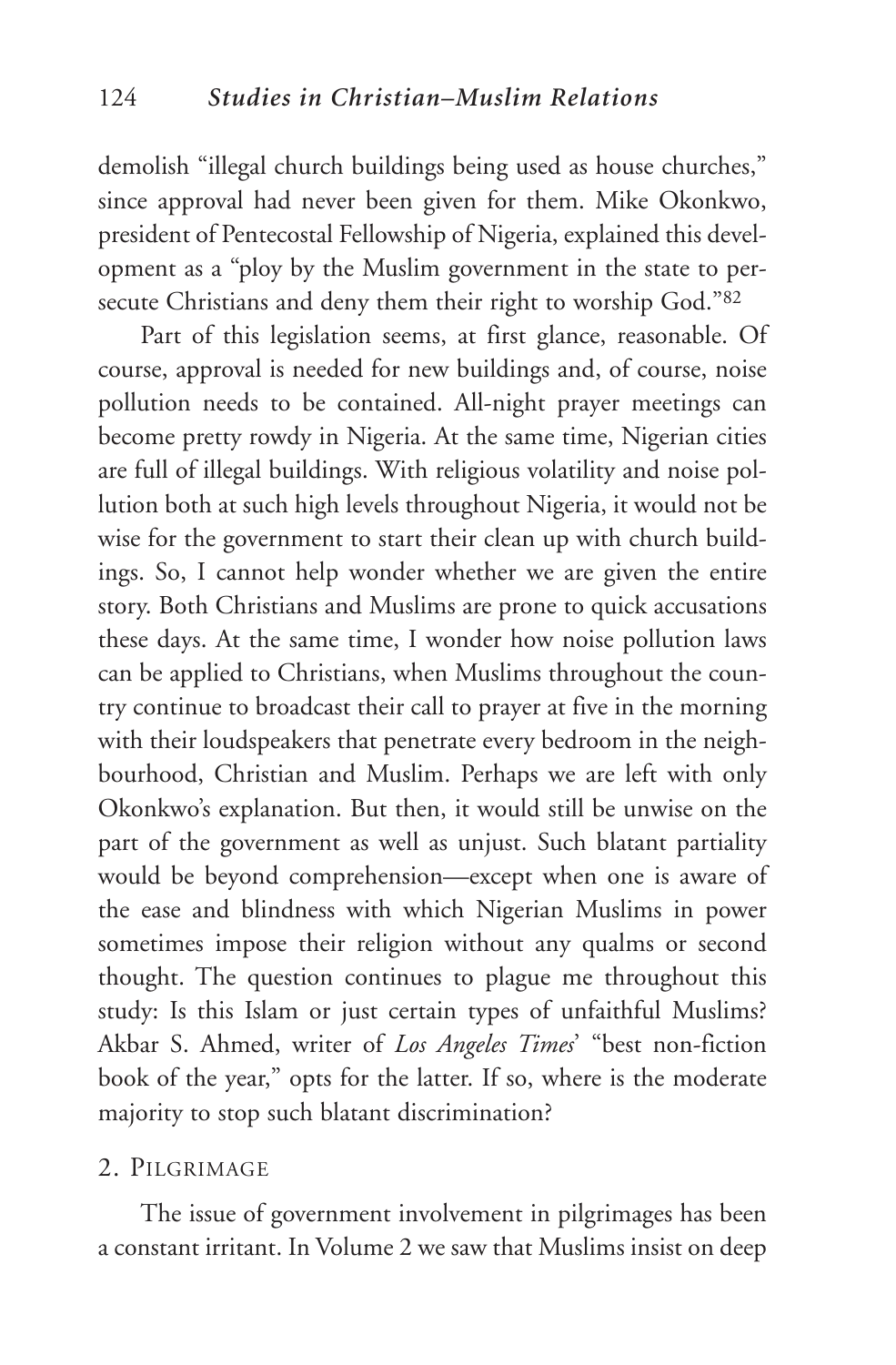government involvement. They regard it as a government duty to support their religion, including this feature, and as a Muslim human right. On the other hand, we have seen earlier in this volume that all the Christian "fathers" oppose such government involvement and regard it as an expression of government partiality towards Islam. Correcting this impartiality demands government withdrawal from such religious affairs.

Around 1990, CAN threatened to sue President Babangida to challenge the legality of the 1989 decree which established the Nigerian Pilgrims Commission. In an unidentified newspaper clipping from that era, we are informed that it was Okogie and C. O. Williams, at the time national president and general secretary respectively, who filed the suit. The decree allegedly had several major problems. First, it was against the secular status of the country for the government to be involved in such private religious affairs. Secondly, since it was to serve only Muslims, it was a discriminatory measure, spending common funds for a section of the population. The measure further gave the impression that Islam is the state religion. Finally, the measure contradicted a recent pledge the president had made to the Roman Catholic bishops that he would not show favouritism to any religion.

One Ogueri wrote a pungent argument against such government involvement. The government, he reported, had decided to subsidise the 1992 pilgrimage by some fifty percent. For one thing, the decision included giving pilgrims a very large exchange rate advantage by pegging the naira to the dollar at about 11:1 instead of the going rate of 18.5:1. This meant that any nairas exchanged would yield many more dollars than normally—close to double. Some thirty thousand pilgrims were to benefit to the tune of \$1500 from the subsidy, which would cost the government a total of N380 million.

This largesse flew in the face of the ongoing economic recovery programme, which included removal of subsidies on various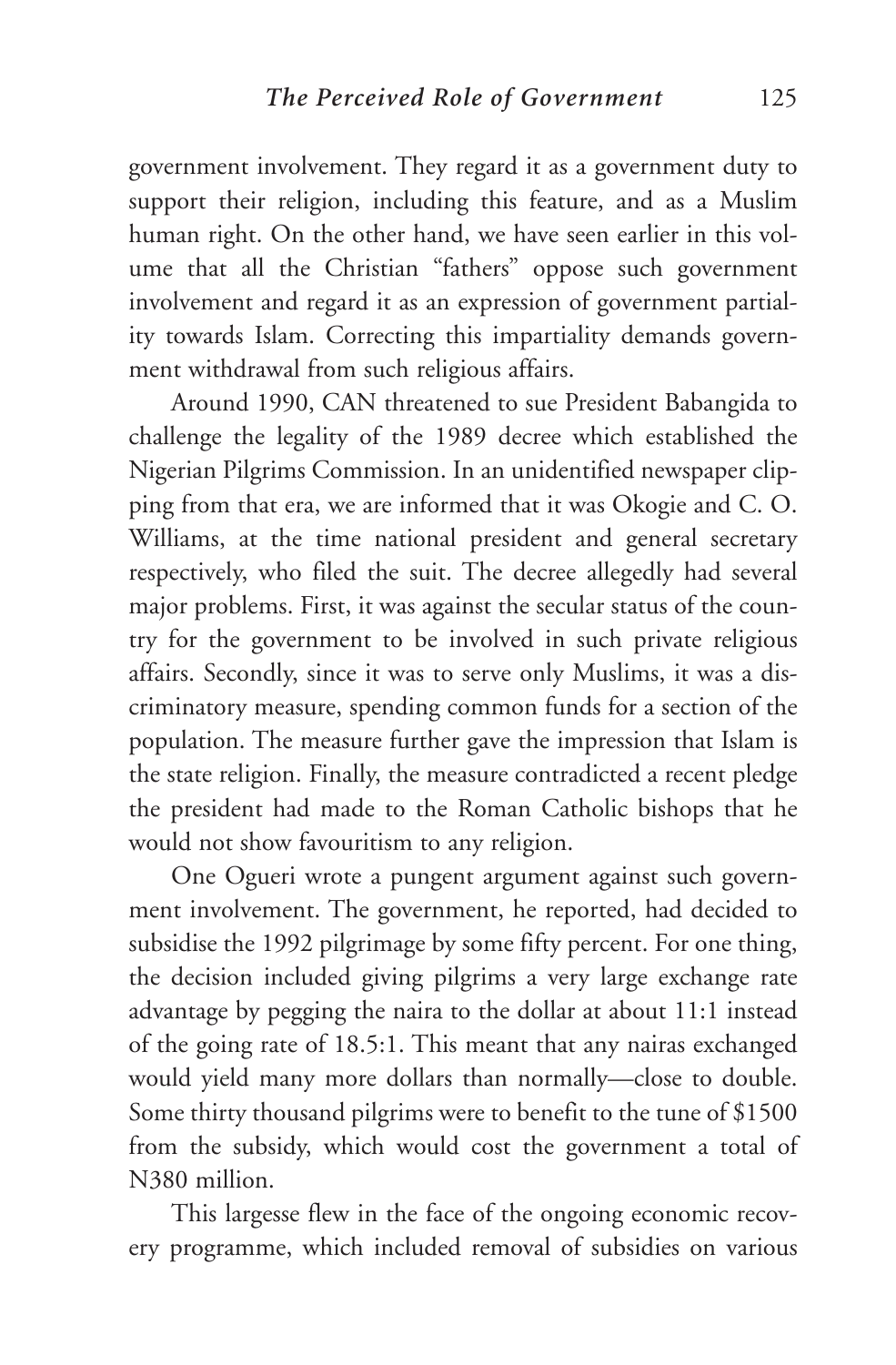social services. This exception to a much-touted policy "creates room for suspicion," for it brought up the question of the government's seriousness with respect to its general policies. The Nigerian economy, Ogueri argued, was in shambles, largely due to government policies. Industries cried out for subsidies to survive the economic chaos created by government, but the latter refused to heed them. And then such largesse to be spent on one social service, a hotly disputed one at that? If this amount were divided among all Nigerians, he proposed, each would get "something close to N4 million." The subsidy is a "misplacement of priority" and "its religious implications cannot be ignored." Please read the arguments that have by now become traditional on the part of Christians:

*Nigeria is a secular society by constitutional provision and should not accord any recognition to any religion. It is unfortunate that federal administrations have taken decisions and carried out actions which approximate to the elevation of other religious groups. Government's role in matters of religion should stop at the level of ensuring a hitch-free hajj operation and not using taxpayers' money to finance such a costly venture. Government has a duty to distinguish between its traditional and legitimate role as an institution for public peace and its illegitimate role as the custodian of the religions of a segment of the society.*<sup>83</sup>

Ibrahim Yaro blasted the government for its support of the Muslim pilgrimage: "By far the most blatant and defiant government act of favouritism on behalf of Muslims comes with government involvement in Muslim pilgrimage." Then he gave statistics as to the number of Nigerian Muslim pilgrims from 1968 to 1985. The lowest number was twenty thousand in 1984, while the highest was one hundred twenty thousand in 1980, figures that probably reflect the rapid downturn of the Nigerian economy in the early 80s. Note, Yaro urged, how many "have poured out of the country largely at the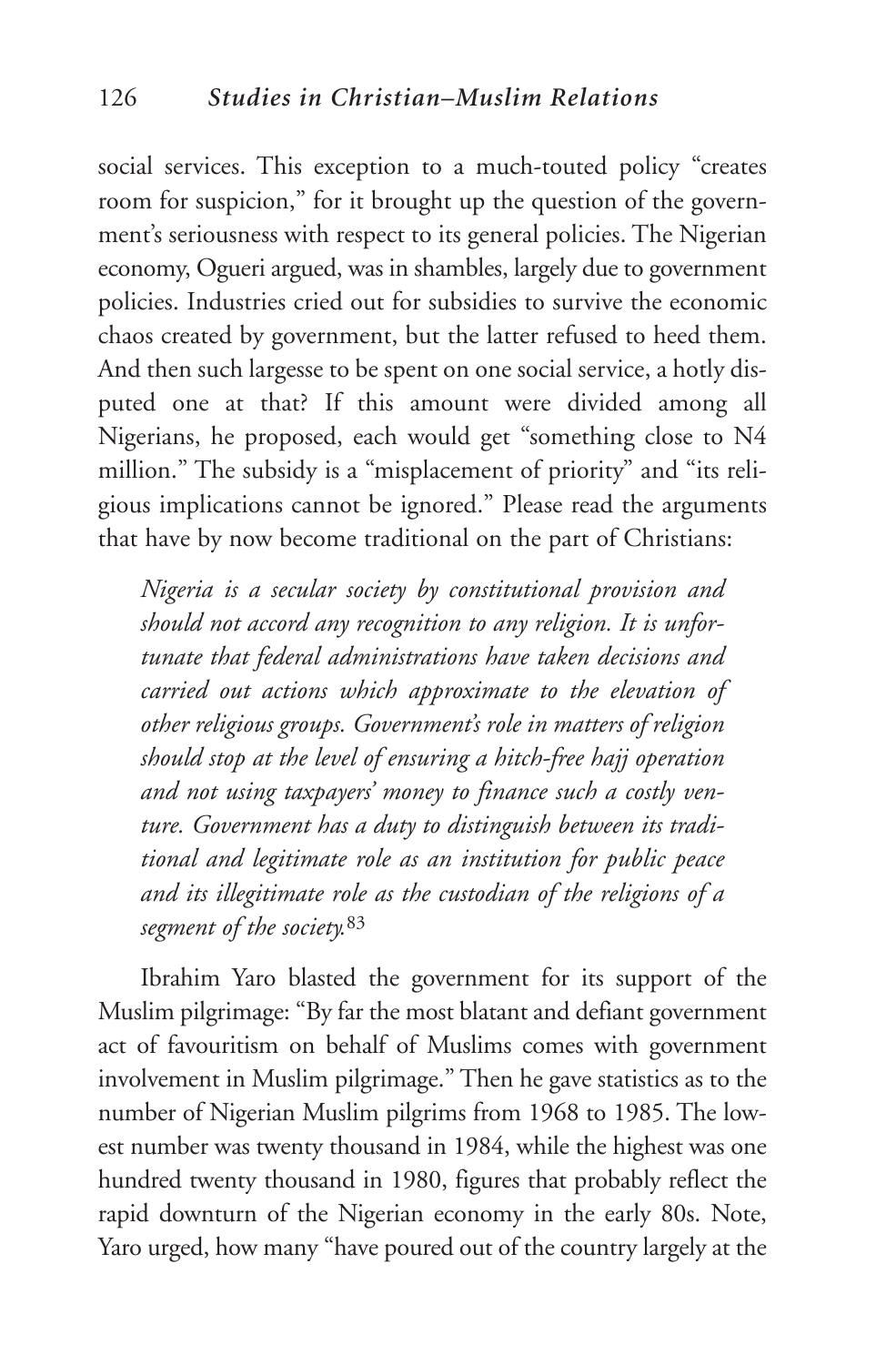taxpayers expense." As far as he was concerned, their numbers may triple, but at "non-Muslim taxpayers' expense?" He estimated that in 1981, the government spent some 130 million naira at a time when the naira was still a strong currency, not far from the dollar. The amount did not include the charges for the huge piles of excess baggage with which these pilgrims return, often contraband, according to frequent insinuations in the press. In 1984, the low year, "despite the austerity," Muslim pilgrims were given a special foreign exchange allotment of N800 each, while the mere 1300 Christian pilgrims were allowed only N100 each "by the same government." Each Christian received one-eighth of what each Muslim received!

Yaro called this

*a callous abuse of power. It is difficult to see how such a government could even remotely claim to be working towards unity, peace, harmony and justice for all. Yet, despite all these unjust privileges granted to Muslims, they still have the audacity to demand even our blood. And the rest of us have been keeping mute for the sake of peace. Yet the Muslims would not leave us alone.84*

Now, I am giving you fair warning and urge you to brace yourself. After the threatened suit, the CAN National Executive Committee wrote the following to President Babangida:

*We warmly appeal to the federal government to promulgate, as a matter of utmost urgency, a decree which will establish a Pilgrims' Commission that will cater for the welfare of pilgrims to all the "Holy Lands." Such a decree will help to promote a peaceful atmosphere for the practice of the various religions in Nigeria. It may also help to create confidence in the federal government's declared desire to foster religious tolerance and create no impression which can be interpreted as preference of one particular religion.*<sup>85</sup>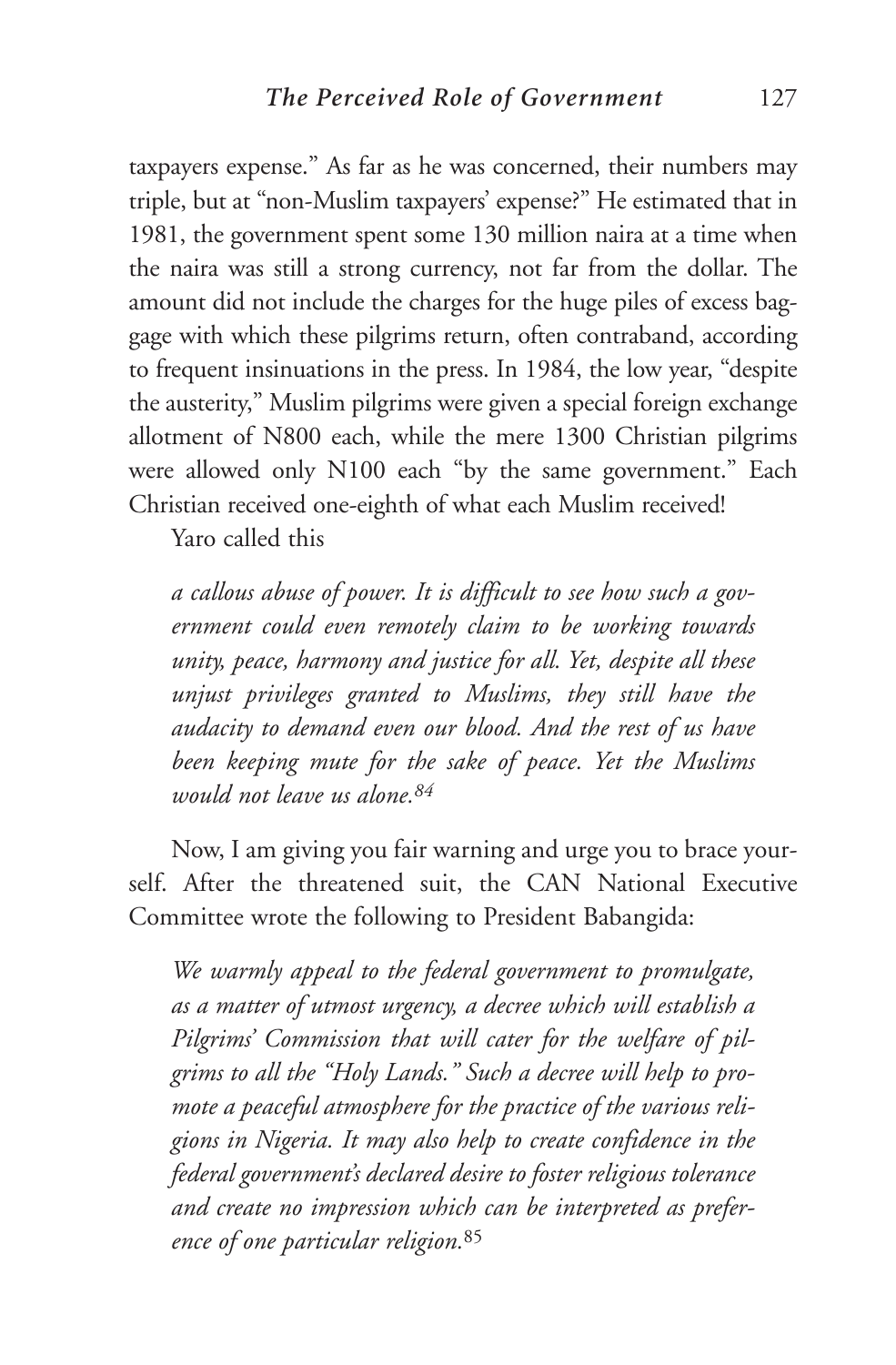CAN did explain her reasoning. It preferred the government to "steer clear" of pilgrimage affairs, but if support is available to Muslims, then it must be for Christians as well. If the government insists on handling pilgrimages, "then, whatever facilities the government accords one religious group must be made available to another religious group. Otherwise a most unpleasant impression will be created that the government prefers Muslims."

Already there were problems with the Christian pilgrimage. Some Christian pilgrims absconded in Israel, causing difficulties between the two governments. There were whispers that Christians would be barred from going on pilgrimages because of this. Another problem was that the Chairman of the National Task Force on Pilgrimage allegedly attached little importance to Christians. Whenever Christians came to see him, he was never around. CAN felt that the solution to the latter was to create two boards, one for each religion.86

The Christian pilgrimage programme was established in the late 1980s. Today, the federal government and many states have their Christian pilgrim boards, but since Christian pilgrims are far fewer than their Muslim counterparts, the government money spent on this project is still much less. Furthermore, the establishment of these boards can hardly be said to have promoted "a peaceful atmosphere." If anything, tension has increased steadily since then. But the Christians did get their boards and some of their money, for what is indeed a private spiritual journey. I have a considerable number of friends and acquaintances among the pastors who went almost completely at government expense to serve as pilgrimage leaders. I also know at least one who has been appointed to a state level Christian pilgrim board position who unashamedly advocates *in church conventions* that Christians should press money from the government as much as they can. After all, do not Muslims do the same? From where, I cannot help asking, do Christians take their cues? Has Islam become their new source of revelation?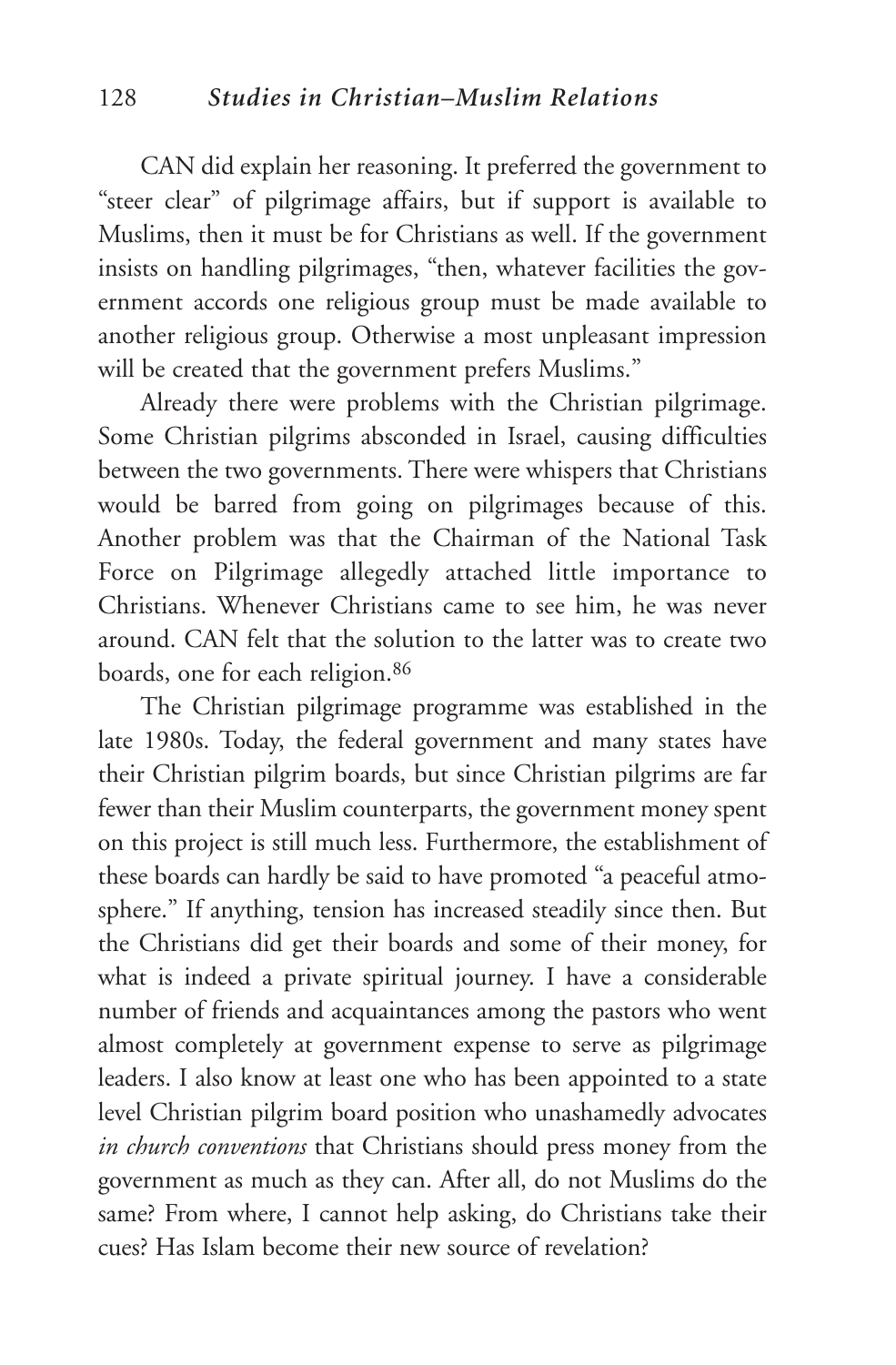Matthew Kukah would have none of this. In a speech delivered to the Fourth Assembly of CAN in 1995 in Abeokuta<sup>87</sup> and published by *NS*, he spoke about the "embarrassment" caused by Christian involvement in the "pilgrimage business." It has done "more harm than good" to our faith. We wait, he wrote, "until Muslims decide on what they want for their faith before we start saying: Well, the government has done it for Muslims; it must do it for us too." He continued,

*This kind of reactionary policies only increases tension among us. Why have we been unable to articulate our own policies ourselves in keeping with the dictates of our faith? Since we have started these imitations, we have continued to fumble about from one policy to another.* 

It is "purely political expediency" that has led to confusion among Christians. They should "show the difference between economic and political opportunism and faith. Suffice it to say that the time is now for Christians to wake up from their slumber and sincerely examine how they want to live their faith in a plural society like Nigeria."88

### 3. PUBLIC UTTERANCES

C. O. Williams reported that by the mid-70s "attacks on Christians had gathered considerable momentum." Muslim preachers began preaching sermons denouncing the Christian faith and ridiculing "cherished Christian beliefs." They used all the government media for this purpose. He adduced an example from *NN,* which stated,

*The Islamic system of education is the best for the world, because the Western form in particular has not only failed to produce people of good character and sense of commitment, but has accelerated the development of corruption and aided the spread of vices.*<sup>89</sup>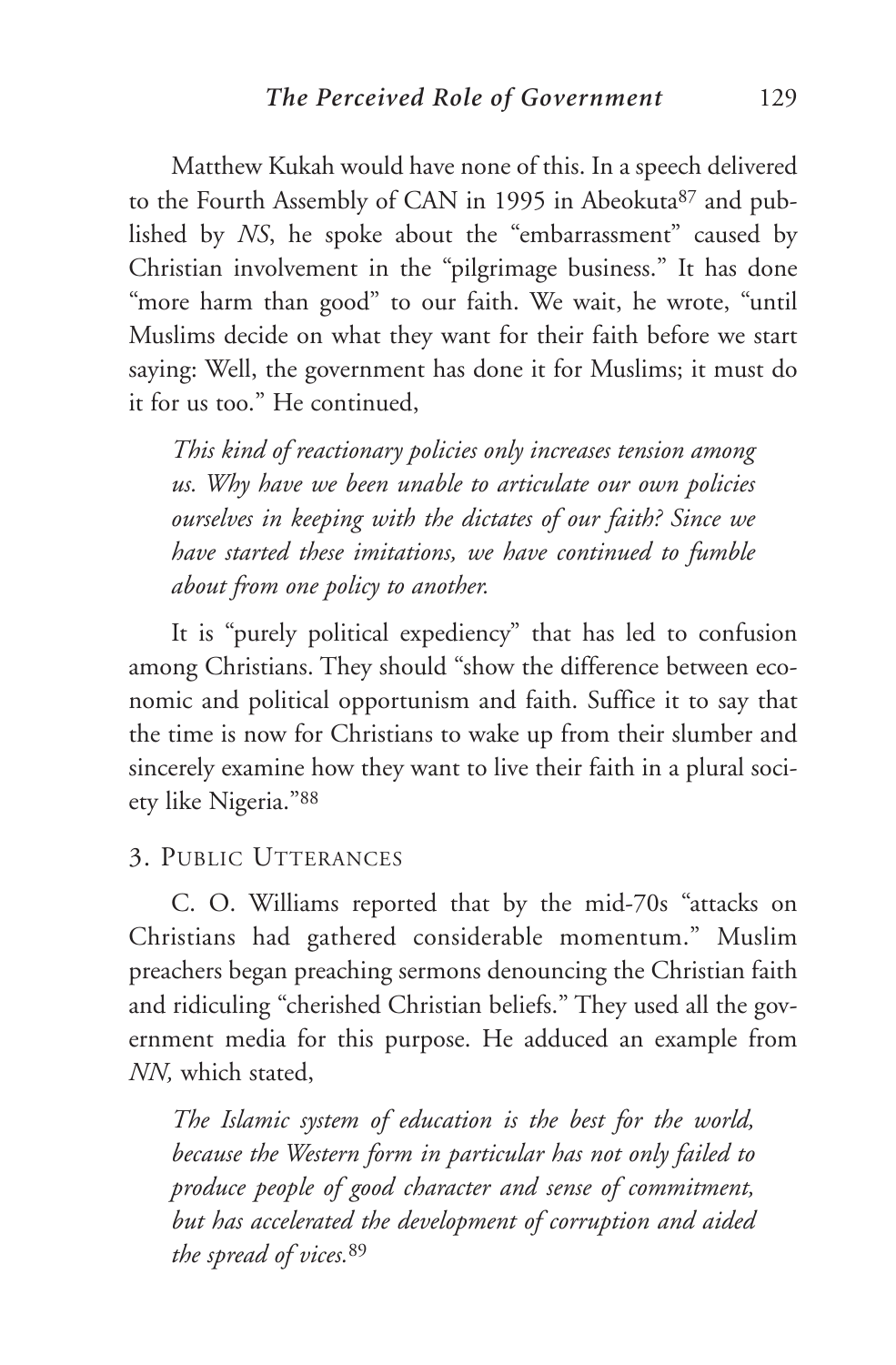Williams took this to be a serious provocation against Christianity, though I am not so sure it was far off the mark.

In the pre-CAN years, the CCN churches, located mostly in the South, would react mainly by drawing the government's attention to such "totally unprovoked and unnecessary" words and actions. As mentioned earlier, when the *Sunday Times* published an article entitled, "The Bible Is Not That Special,"90 the government "could not help but publish its reaction." It wrote that it felt "very concerned about this and a series of articles of this nature, which have the effect of arousing strong religious sentiments." It warned that "these types of publications are strongly condemned and the FMG will continue to ensure that the religious harmony existing in this country is not disturbed." Muslims were infuriated, according to Williams. Instead of retreating, "they intensified their provocative operations against the Christians, especially in the northern part." In July and August of 1977, "several places of worship in Yola were destroyed by "some Muslim fanatics."

Haruna Dandaura complained about restrictions on Christian preaching. Kano's *sabon gari* is full of churches, he wrote, but Muslims come in and preach freely without anyone disturbing them. In fact, they can safely go and preach anywhere in Nigeria. However, Christians "dare not enter the city of Kano to preach: one is mobbed immediately."

The Kano CAN Memo provides some concrete examples of such incidents in 1982. In response to Christian preaching, a church in the Rogo area was burnt by the local people. The benches of a mission near the Kano-Municipal Brigade were allegedly confiscated by the district police officer named Mutari. That same officer also allegedly arrested, beat and locked up several people from the Assemblies of God church in *Sabon Gari*, Kano.91

"Muslims reserve their right to propagate their religion and convert more to Islam." So, Dandaura demands, "must the Christians<sup>"92</sup>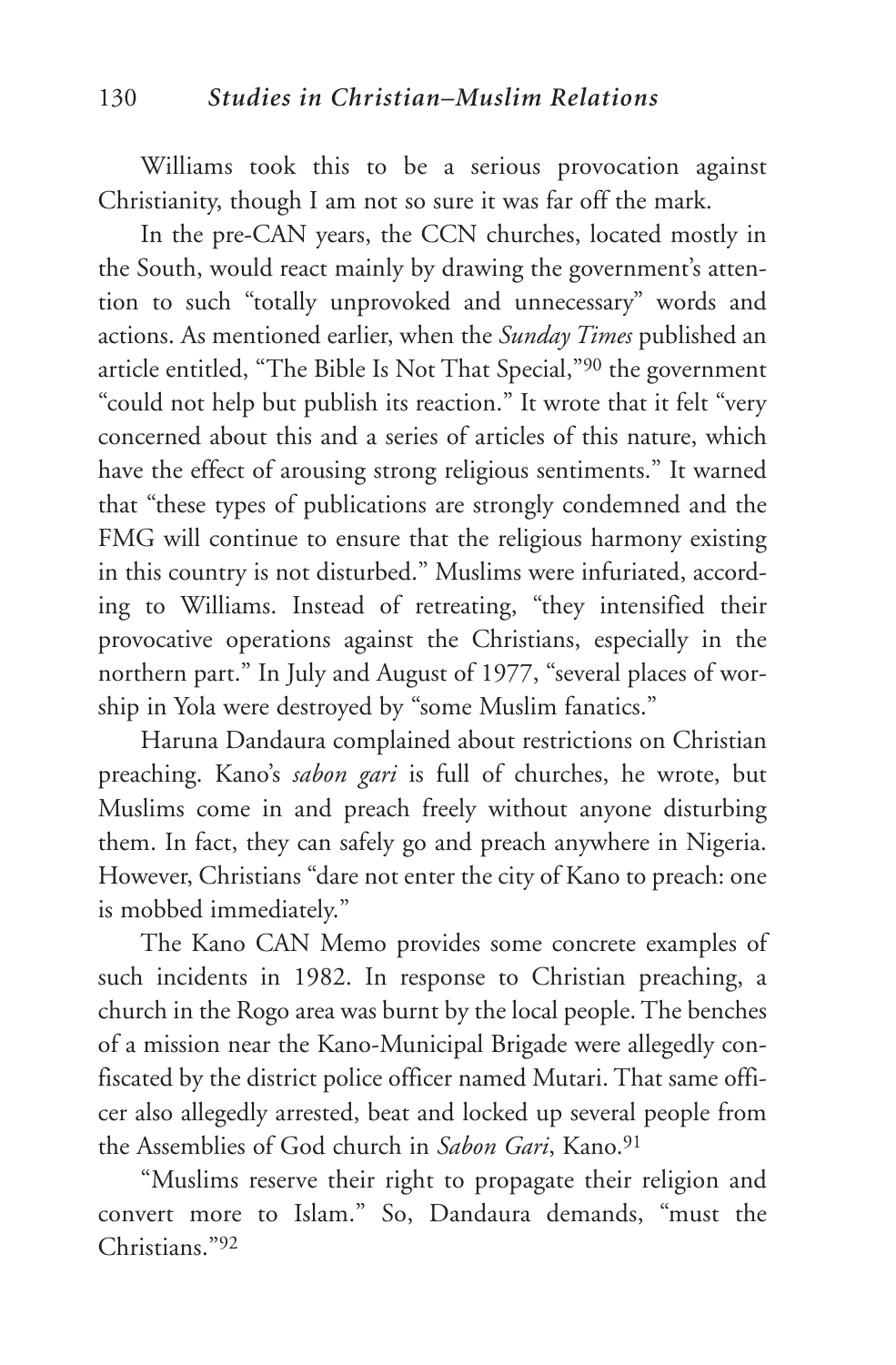Oyeniran of UGCAN fame took a strong stand against a ban on public preaching that was instituted by some states in order to stop preachers from offending adherents of the other religion. There was a good reason at least to control open air preachers, if not ban them, for they often displayed a lack of wisdom, respect and tolerance. Nevertheless, Oyeniran would have nothing to do with it. He dubbed it "spiritually unconstitutional" and called on Christians to disobey the ban. He declared:

*There is no government that can ban or restrict God's means of saving sinners. You cannot because of counterfeits ban the service of God. Any government banning public preaching is in disobedience to the edict of God and true believers of Christ would not obey any government that disobeys God's law, for it is written, "we must obey God rather than men." Government can be changed, the constitution could be amended. But there is no nation that can change or amend God's constitution and find rest. It is the decree against God's law which says, "Go ye." The idea of banning public preaching is not the solution to religious crises.*

He urged that all states lift the ban "with immediate effect" so as to yield "to the wishes of the masses."

The TEKAN Study Committee of 1987 also rejected any ban on public preaching. It "is meant to cater to the wishes of the Islamic fanatics," it argued. "With the possible exception of Kafanchan, we are not aware of any riot which resulted from public preaching." The ban, including that of holding processions, is "meant to prevent Christians from performing the duties required by their religion, and to curtail Christian growth. It is strictly against Christians, because through such preaching Christianity has been growing by leaps and bounds."

While it is enforced on Christians, "Muslims continue to block major streets every Friday to perform public worship. Every Friday,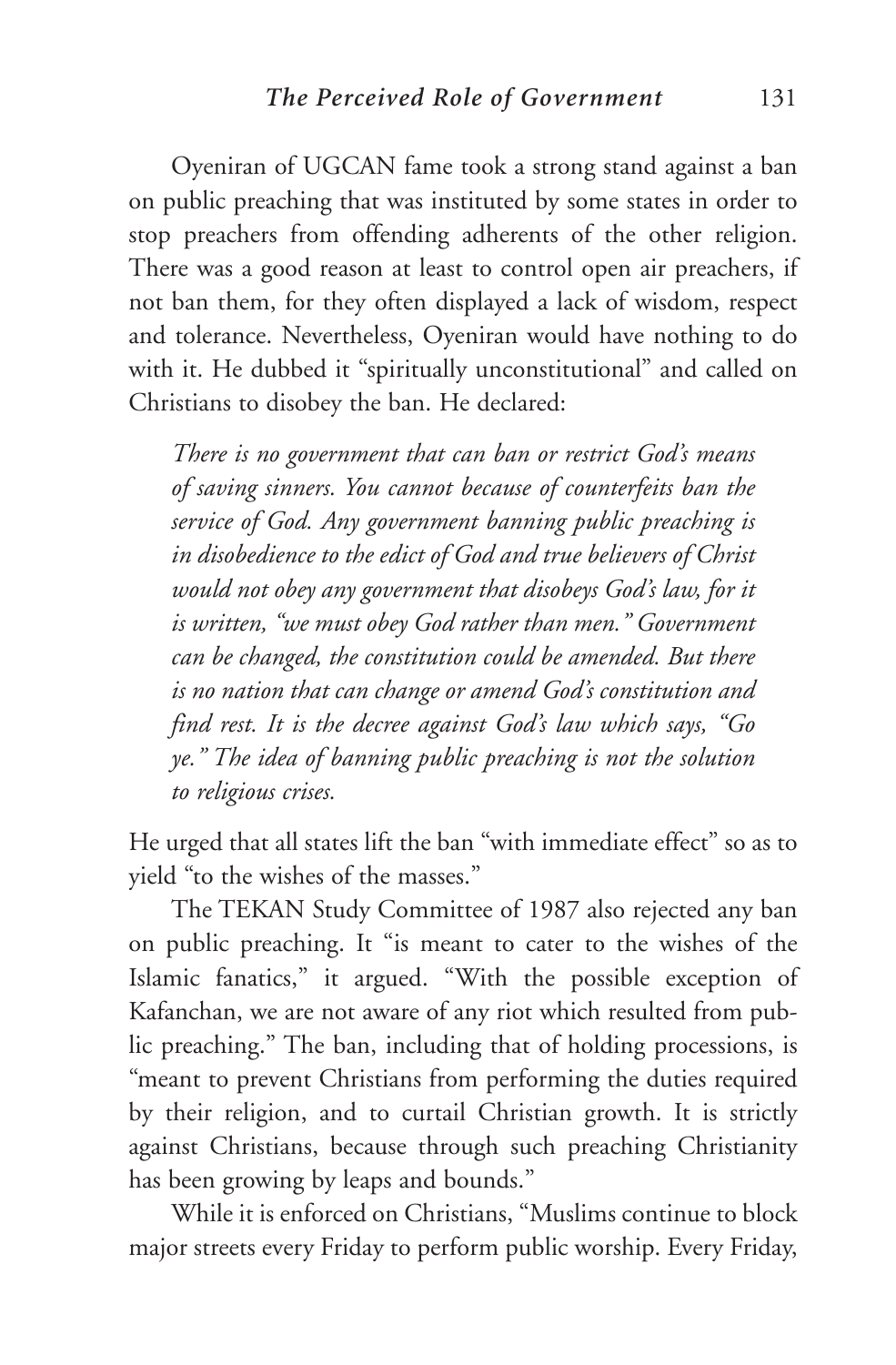Christians tolerate the curtailing of their freedom of movement, but Muslims refuse to tolerate a Palm Sunday procession or an Easter Monday public worship assembly, which occurs only once a year." All of this is the result of a government that protects Islam but is "insensitive to the feelings of Christians."

Preaching is of course only one genre of public utterance. It has long been a Christian complaint that "certain categories of people of certain religious persuasions [read: Muslims] can make comments more than capable of causing civil strife and get away with it, but those who believe differently [read: Christians] and say so are incarcerated." The complainant here is the Plateau State Youth Wing of CAN in a letter to the Commissioner of Police in Jos, but it could have been almost any Christian group. The letter, written during the tense days after the aborted Orkar coup, went on to say,

*We are in possession of a cassette…in which Muslims have come out to categorically state that they would train their youth in three days to wage war against Christians. We also recall the inflammatory comments of Gumi in a Quality Magazine interview to the effect that the country would have to be divided into two, should a Muslim fail to become head of state; and further that the only panacea for peace is for all the Christians to become Muslims. Recently too, Alhaji Sani Kontagora in a Newslink Magazine interview made similar comments. According to him, the presidency of this country is not for a southerner, except they come and kill all the people in the North. …While the government was busy absolving religious leaders from the coup, Ibrahim Dasuki [the Sultan of Sokoto] said in a BBC and VCA*<sup>93</sup> *interview that he knows it was Christians who planned the coup and that he would deal with them accordingly.* 

The writer commented that "Till this moment, there is no report of any of these people being questioned, not to talk of detaining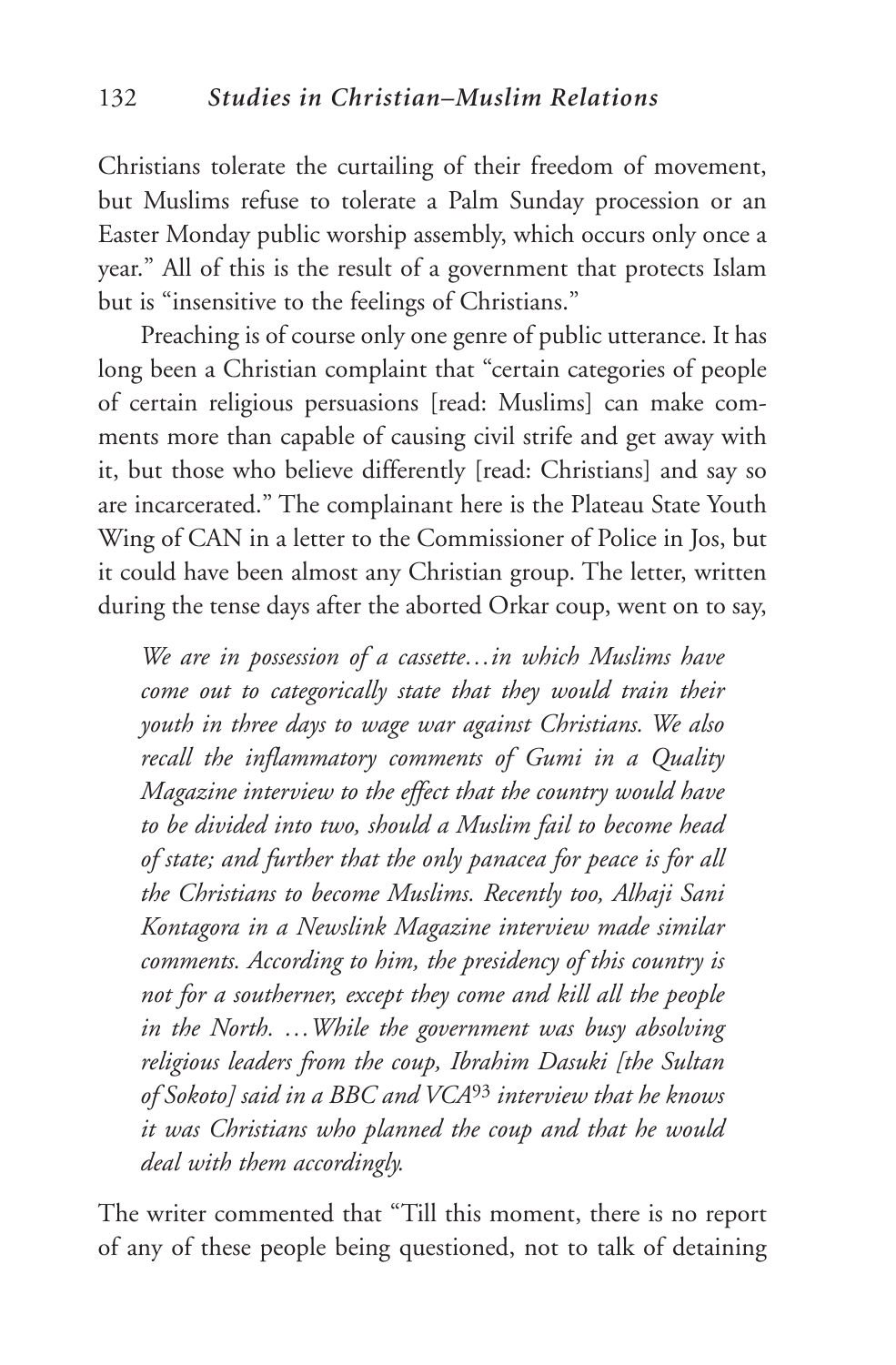them. We object to this partial administration of justice."94 It is a sentiment heard frequently.

A related irritant is the freedom with which Muslims will deride the Christian view of Jesus, while they demand blood when a non-Muslim speaks about Islamic views, even if in a positive or neutral way. That was, after all, the Muslim excuse for beginning the Kafanchan riot. In a joint press release, TEKAN and ECWA complained bitterly about an Islamic weekly magazine that had an article in Hausa entitled, "*Matar Yesu Ta Je Katsina*," which in English reads, "The Wife of Jesus Went to Katsina." This write-up is described as "an outright provocation to Christians." To make matters worse, in the same weekly, "these Islamic extremists" badmouthed the state's military governor, a Christian, by telling him that he should realise that "Katsina is not his village." Readers of Volume 1 will recognise the crowd of Yahaya in this incident. The signatories were especially offended that the federal government took no action and was silent. That meant "consent." The release declared, "With such an Islamic extremism and government open hypocrisy, there shall never be peace, unity and progress in this country."95

#### 4. EDUCATION

The educational sector is another battlefield. Major issues are the refusal to permit new schools, the taking over, Islamizing, renaming or closing existing Christian schools, the teaching of religion and the issue of uniforms. In previous pages we have already heard rumblings about these topics.

Professor Adamu Baikie, in a speech delivered at a CAN launching in 1987, aired the major complaint. "Our schools and colleges have been taken over by government and yet we see schools and colleges established under the umbrella of another religion being sponsored and entirely financed and administered by government."96 If Christian schools are not taken over, they may be closed down or denied permission to open.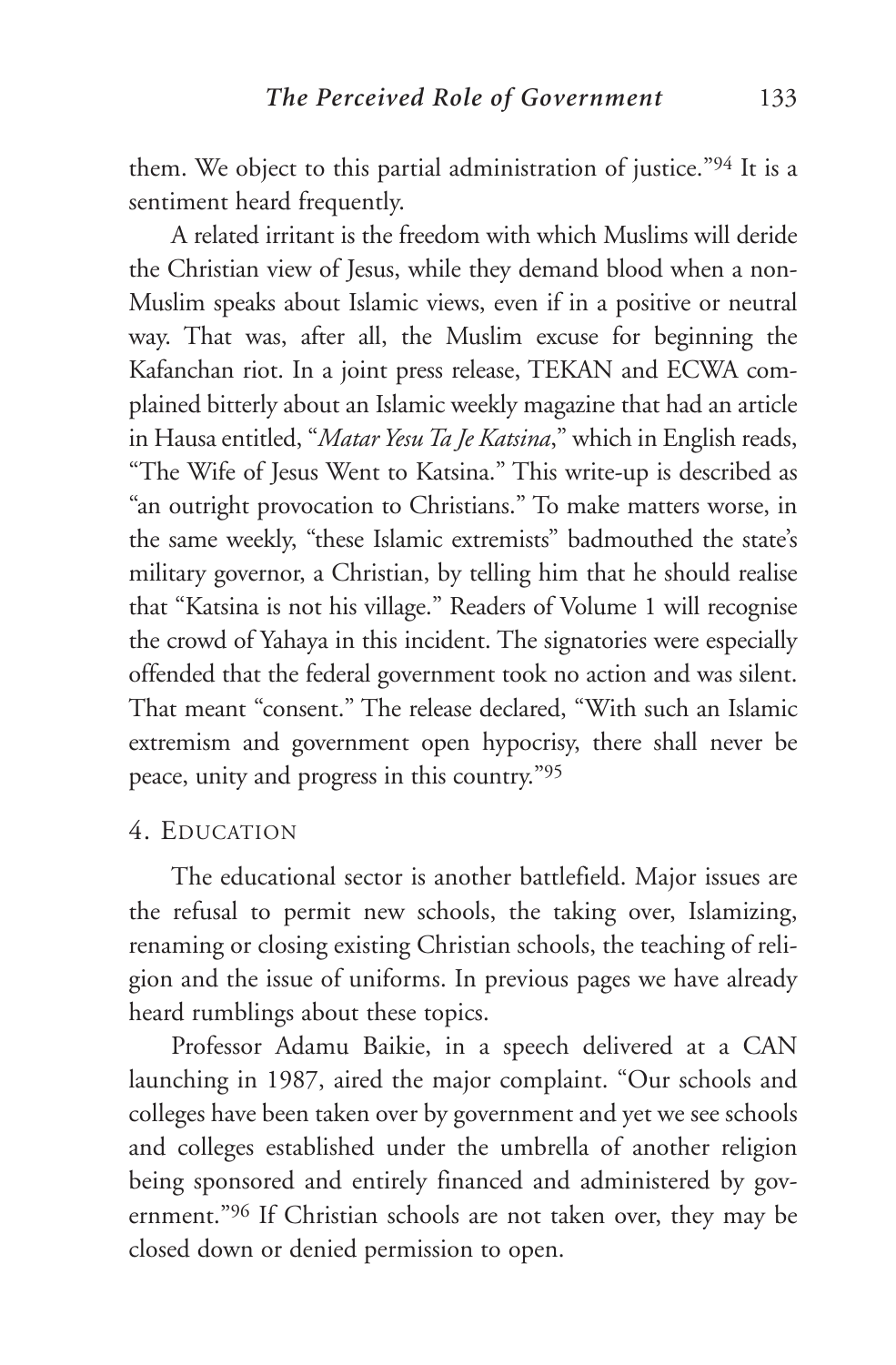In 1982, the Kano chapter of CAN accused the state government of taking over eight of their schools without paying compensation. Their names were all changed to obscure their Christian origins. Though the official syllabus provided for the teaching of CRK, it was in fact not taught in any of them, while between them these schools had twelve IRK teachers! Attempts to open new Christian primary and secondary schools "have been either frustrated or turned down for flimsy excuses."97

Twenty years later the situation in Kano State remains ambiguous. On the one hand, however, there are many more Christian schools. Though in 1982, CAN complained about the difficulty of opening up new schools, by 2002, statistics in both Christian and secular press indicate that during the intervening years many Christian schools were opened. Adamu Muhammad Tahir, a government officer, reported the existence of 314 approved private schools with another 115 applications for additional ones. There were also 294 operating illegally. Those statistics show that much progress has been made, something that Christians would do well to acknowledge.

On the other hand, Christians report a wave of closures of schools and discrimination in Kano. In 2002, Minchakpu reported that the government had closed down 122 Christian schools on the grounds that they were operating illegally. Tahir claimed only twenty-four were closed and explained that the schools did not "fulfill the necessary requirements set by the government." The government wanted to ensure that "only qualified teachers and standard educational materials were employed in educational institutions." Some, according to him, had only one toilet for both genders, an issue to which especially Muslims would be very sensitive. Other schools were grossly overcrowded and terribly under-equipped: no desks or chairs. In addition, many such schools "had defaulted in the paying of levies and taxes payable by proprietors and their employees." It was not, he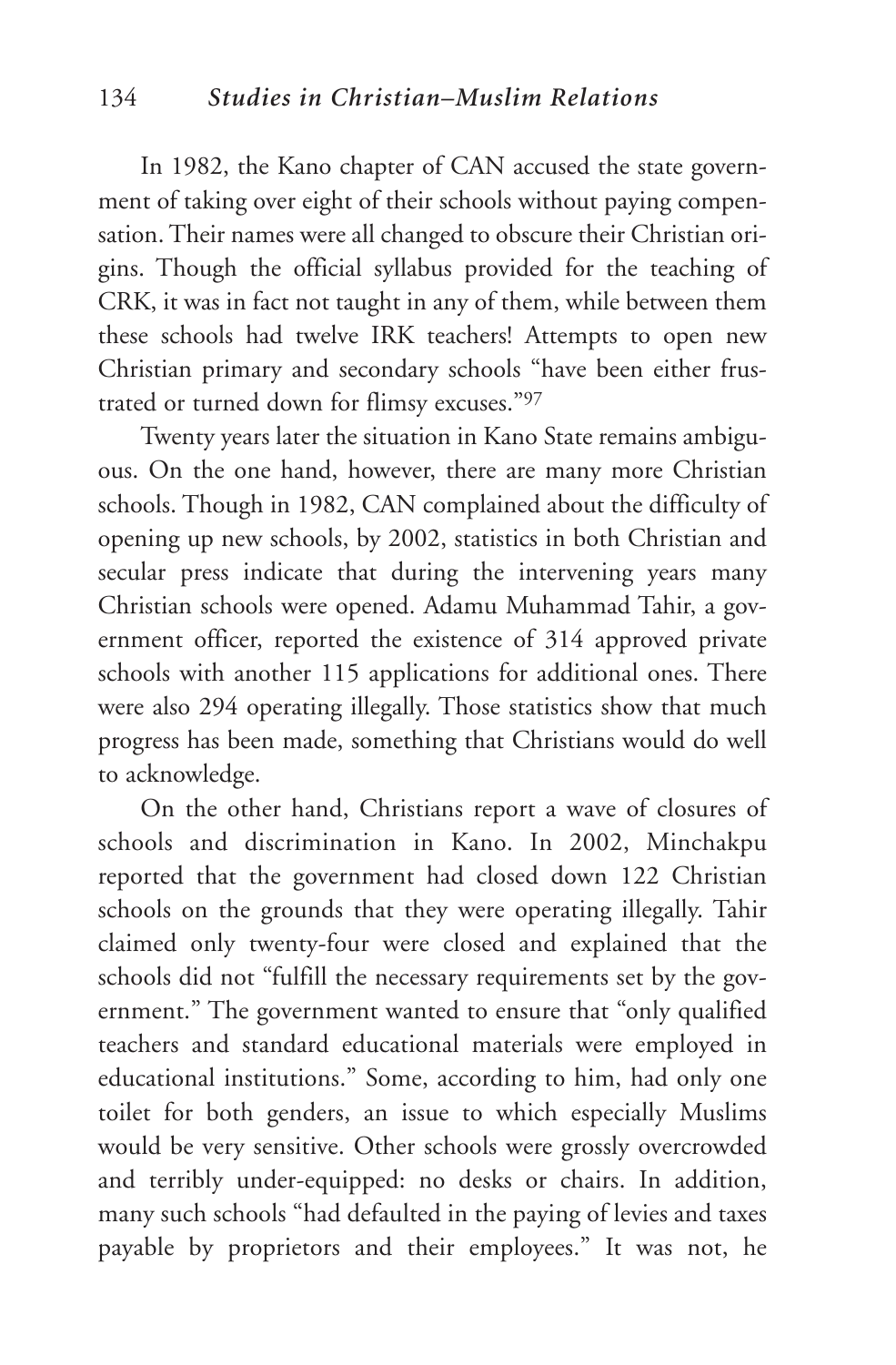insisted, a matter of discrimination against Christians. In fact, he spoke of the government's "pre-occupation to ensure that all private schools" teach both CRK and IRK.98

That sounded more evenhanded than it really was. Anglican Bishop Zakka Nyam, for one, outrightly rejected these explanations. He responded that these closures "are part of the grand plan of Muslim politicians and their religious leaders to entrench Islam as state religion in Nigeria." It is part of the programme to implement the sharia. "They insist that Islamic religious knowledge must be made compulsory in Christians schools. How can this be?" he asked and continued,

*The government also says we must employ Islamic clerics to indoctrinate our children, and when we say no, they close down our schools and then claim that we have not met their educational standards. What kind of policies are these? Should we just embrace anti-Christian educational policies that are detrimental to our faith? No, this cannot happen.*<sup>99</sup>

A little over a month later, a Minchakpu report also indicated that the twenty-four school closures were due mainly because of their failure to teach IRK. Tahir stated that the law enforced the Islamic education policy and supported the closure of the schools. There would be more closures, he warned, unless "they adhere to the Islamic education policy, pay the required education taxes and employ Islamic clerics to teach Islam." The tax amounted to N16,000. In addition, there is the insistence on "enforcing the Islamic dress code."

Joseph Fadipe of CAN in Kano explained that these

*closures resulted from Christians resisting the government's discriminatory religious policies that favour Muslims over Christians. It is a plan to spread Islamic law—sharia—to Christian schools. They intend to foist Islam on our children*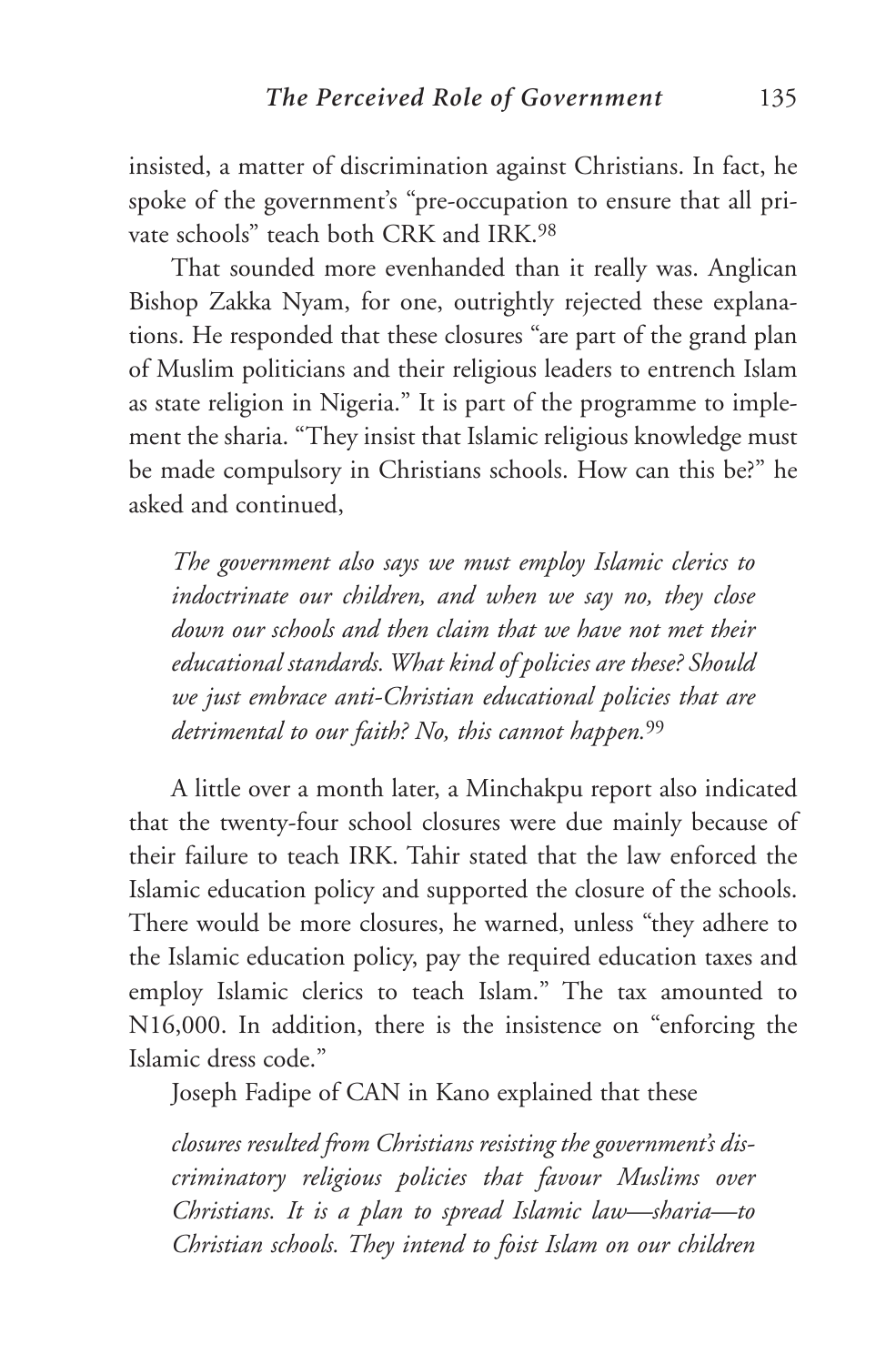*by all possible means. We refuse this manipulation of religion. We cannot accept the indoctrination of our children with a religion we do not ascribe to. We are determined to fight this injustice. We are considering legal action to seek for redress over this matter.*

In the meantime, the children no longer attend schools, we are told, while parents "fear for their future."100 Unfortunately, Minchakpu does not tell us whether or not government schools and Muslim-sponsored schools have met all those requirements of tax, uniform, adequate equipment and CRK teachers. To ask the question is probably to answer it—for the uninitiated I should probably add: in the negative. Are they receiving the same treatment, closures and all? Let's not ask too many questions! But, just in case Minchakpu lays his eyes on this page: please be a little more generous with your information—as you used to be in *TC*!

This latest Kano development is surprising in view of the repeated insistence and strong assurance of sharia advocates that sharia applies only to Muslims. Must we conclude that this assurance was a mere cover-up? It does not augur well for the future and only confirms what Christians have been warning about all along. This development is no surprise to them. In fact, it was expected; if not in this particular form then in some other, and if not in Kano, then in some other state—but eventually everywhere.

Ibrahim Yaro complained about the Kaduna government taking over a Catholic school and renaming it Queen Amina College. Matthew Hassan Kukah regarded this and other similar incidents as part of the campaign

*to undermine Christianity by its [Muslim government] attitude to Christian symbols. It is still remembered that in many institutions, after the government takeover, the chapels were turned either into dining halls or they were converted into recreation halls. Furthermore, the substitution of Christian*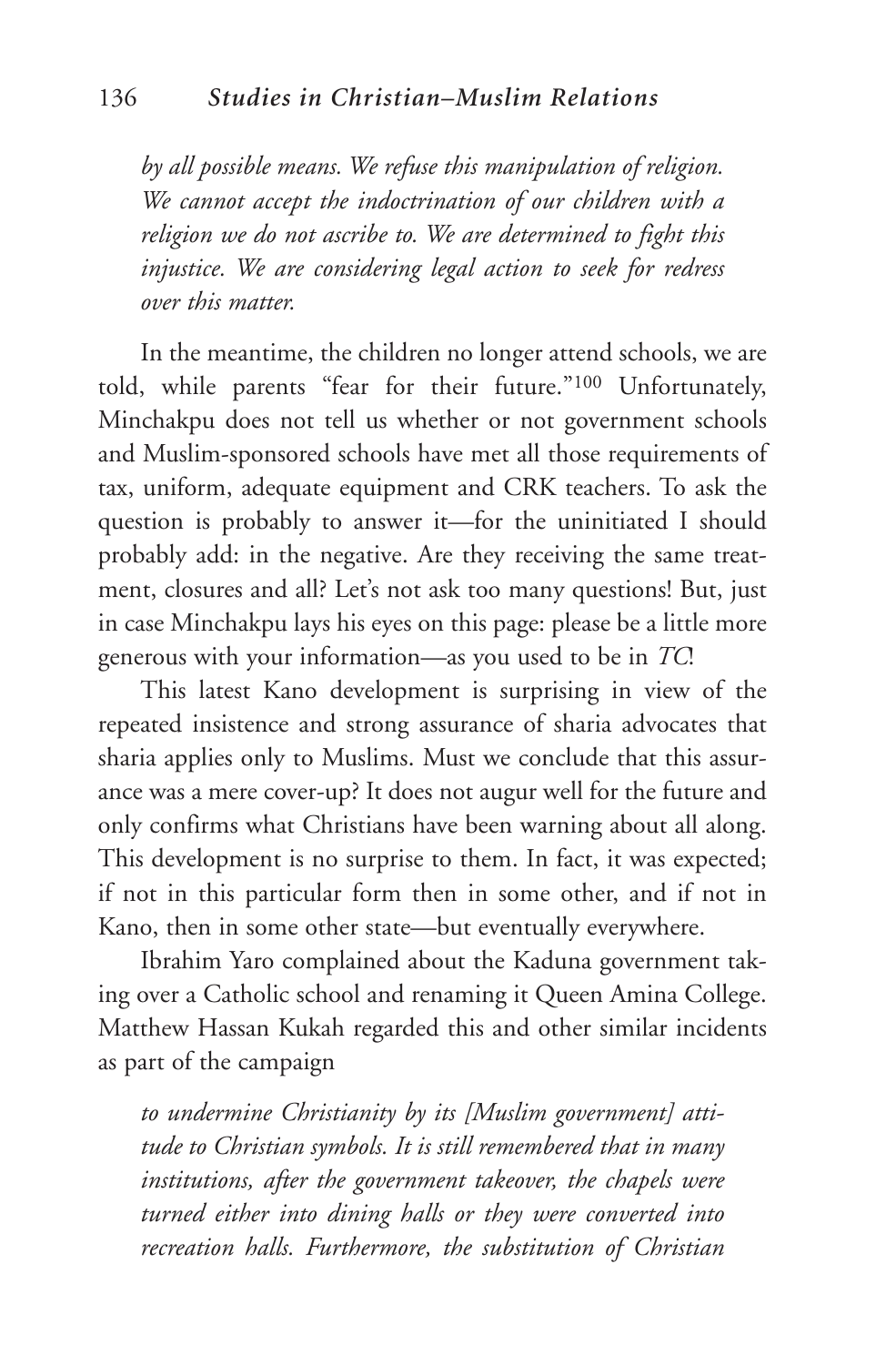*names with names that are of historical significance to the Muslims…, all these factors had created feelings of anger in the minds of many Christians.* 

Christians resent this even more, according to Kukah, when they consider that Muslims themselves have contributed nothing to the educational scene in the country. Their only contribution has been Arabic schools that are of no consequence to non-Muslims. So they resort to stealing the Christian institutions and convert them for their own use.101

That is exactly what had happened in 1989 in Kwoi, a town in southern Kaduna State, not far from either Kafanchan or Zangon-Kataf—in other words, in an area marked by tense Christian–Muslim relations. The Government Girls' Secondary School in the town, according to the local CAN chapter, was built on land for which the Christians hold the Certificate of Occupancy. Though my source does not indicate this, I suspect that the school itself was a victim of government takeover from the church. Now Muslim staff and students at the school want to launch an appeal fund to build a mosque on the premises. In a letter to the authorities, CAN threatened that such a launching would lead to "serious consequences." Tensions rose in the community. Christians were alleged to have burnt some pages from the Qur'an and security forces moved in as a deterrent to violence. CAN continued its threats and warnings, but Muslims continued with their plans. It was argued that "chapels exist in all other similar institutions in the state" and that "every Nigerian has the right to practise her religion." Denial of a mosque is denial of the Muslim religion.102 Though I have not been able to follow this story to its conclusion, the incident is all too typical.

Few northern states were exempted from the educational struggle. On December 11, 1998, several hundreds of Muslims attacked three churches, burnt cars and looted shops belonging to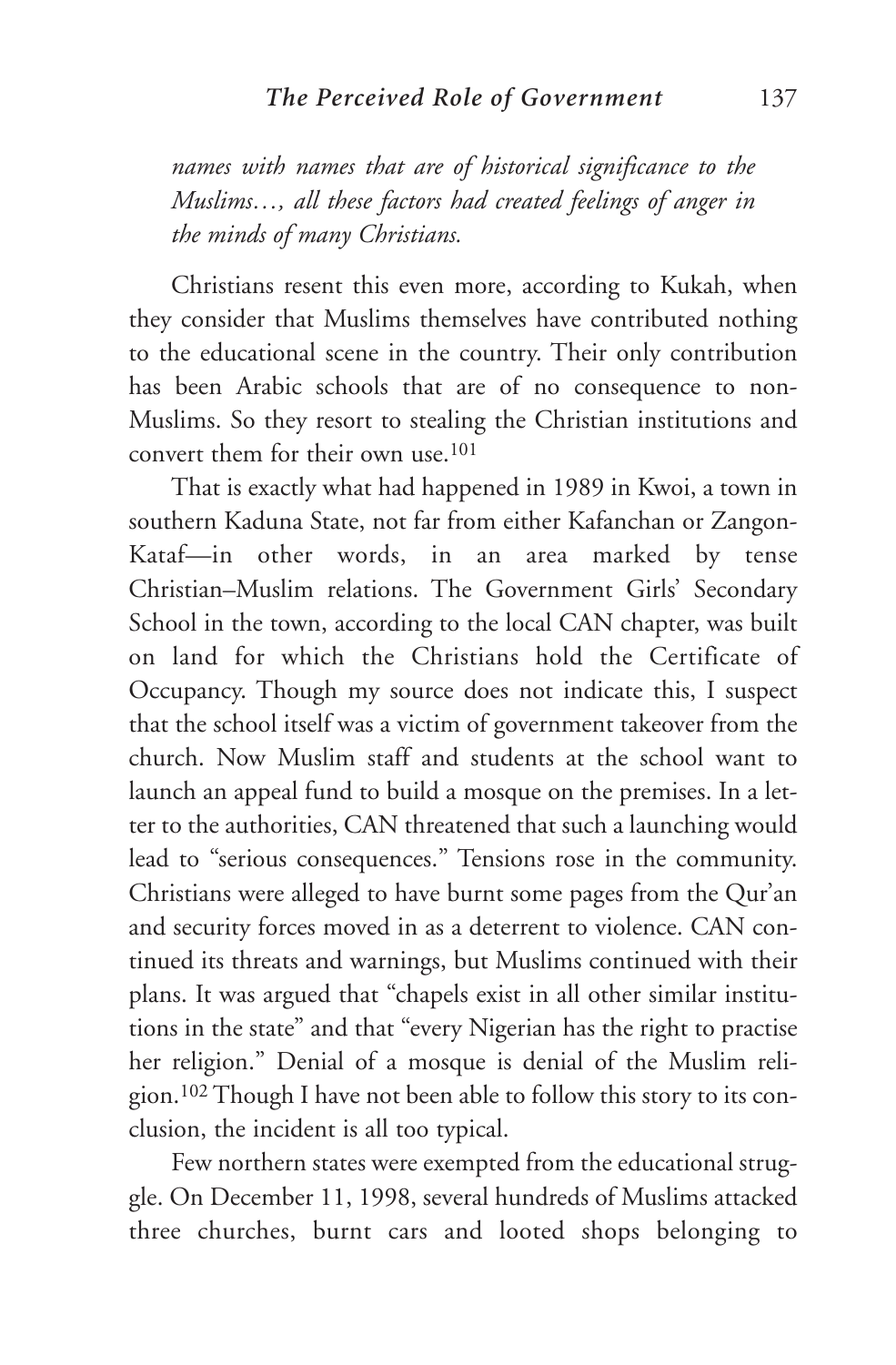Christians in Maiduguri, Borno State. It was in protest against the government decision to allow the teaching of CRK in public schools, a decision it made in view of the fact that IRK was already a compulsory subject. This had been a controversial issue for years in this state. To avoid further violence, the measure was withdrawn. The governor, a Muslim, explained that he had approved this course because Nigeria is a secular country. However, he continued, "It appears some of our respected *ulamas* [Muslim leaders] have taken the matter out of proportion and have continued to orchestrate their clandestine campaign." CAN reported that it had informed the government of this plan of the Muslims, but no precautions had been taken.103 A spokesman declared, "There is no amount of intimidation, threat, or whatsoever that will stop the Christians in the state from requesting their constitutional and legitimate right of teaching CRK. We are all prepared to die for a better and truly peaceful tomorrow."

Occasionally Muslims practise blatant violence with respect to Christian schools even in so-called "tolerant" Yoruba land. Kwara state has a large indigenous population of Yoruba, the only one in the North, and was at one time known as the North's "Christian South," according to Minchakpu's story, "Jihad in Kwara."104

He introduced the story as follows, "The Islamisation process which has been entrenched in most states in northern Nigeria, has now extended its tentacles to Kwara State." The story was meant to expose "the manipulation which led to the closure of three Christian schools in Kwara and the battle by Christians in that state to free themselves from the firm grip of fanatical Muslims in the corridors of power." The article itself began by pointing to various signs that Ilorin, the capital, has largely become a Muslim city.

There was a war raging between the state government and Christians over three Baptist schools. These and one community school were closed because they allegedly had not obtained written approval before starting. Christians immediately accused the gov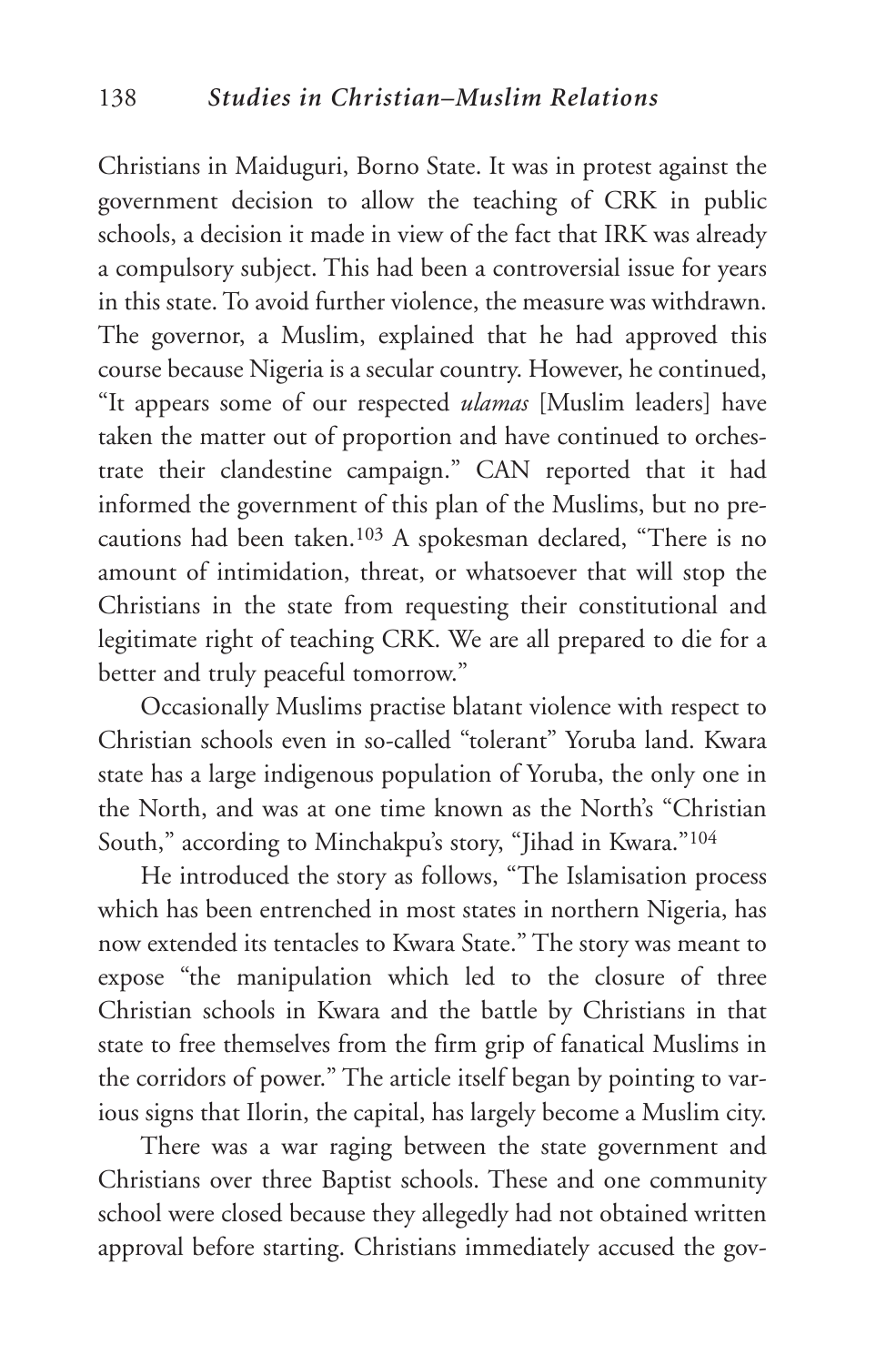ernment of discrimination against them. The fact was, according to Minchakpu, that they had received provisional approval. They met all the requirements and were recommended for full approval by the Inspectorate of Education. Final approval was long in waiting. In fact, the Ministry of Education took sixteen months before replying, but when it did, it was a rejection of the applications without reasons given. Before they were ordered closed, Hajia Halimat Yusuf, Commissioner of Education, had visited all three schools and remarked that they were "very impressive." Subsequently, she informed the schools that they should be closed temporarily and later, after "the anomalies created by the ministry were resolved," re-opened. They were closed. After further communication back and forth, the ministry demanded seven more "itemised particulars and documents" to reconsider. The Christians complained of double standards and religious intolerance, but they did submit the requested documents. Then a letter from the ministry came with the observation that, though CRK is taught, IRK is not. No teachers were qualified to teach IRK, either. And only twenty-one Muslim students were enrolled out of a total of 210. The demand was to "correct" these shortcomings. Christians then wanted to know why this demand should be made on them, when the schools funded by the state do not make the same provisions for CRK.

I cannot relate all the particulars of the story, but a court ordered their re-opening. When the schools acted upon that ruling, the police came and forced them to close. In the case of one school, students were "chased out by gun-toting mobile policemen." It was only on the insistence of the same judge that the police were forced to withdraw. At the time this story appeared in *TC*, that one school was open, while the other two remained closed.

Dr. Olusola Ajolore, the local CAN secretary, charged that the Ministry of Education had "openly declared its determination to adopt, sponsor and promote Islam at the expense of and to the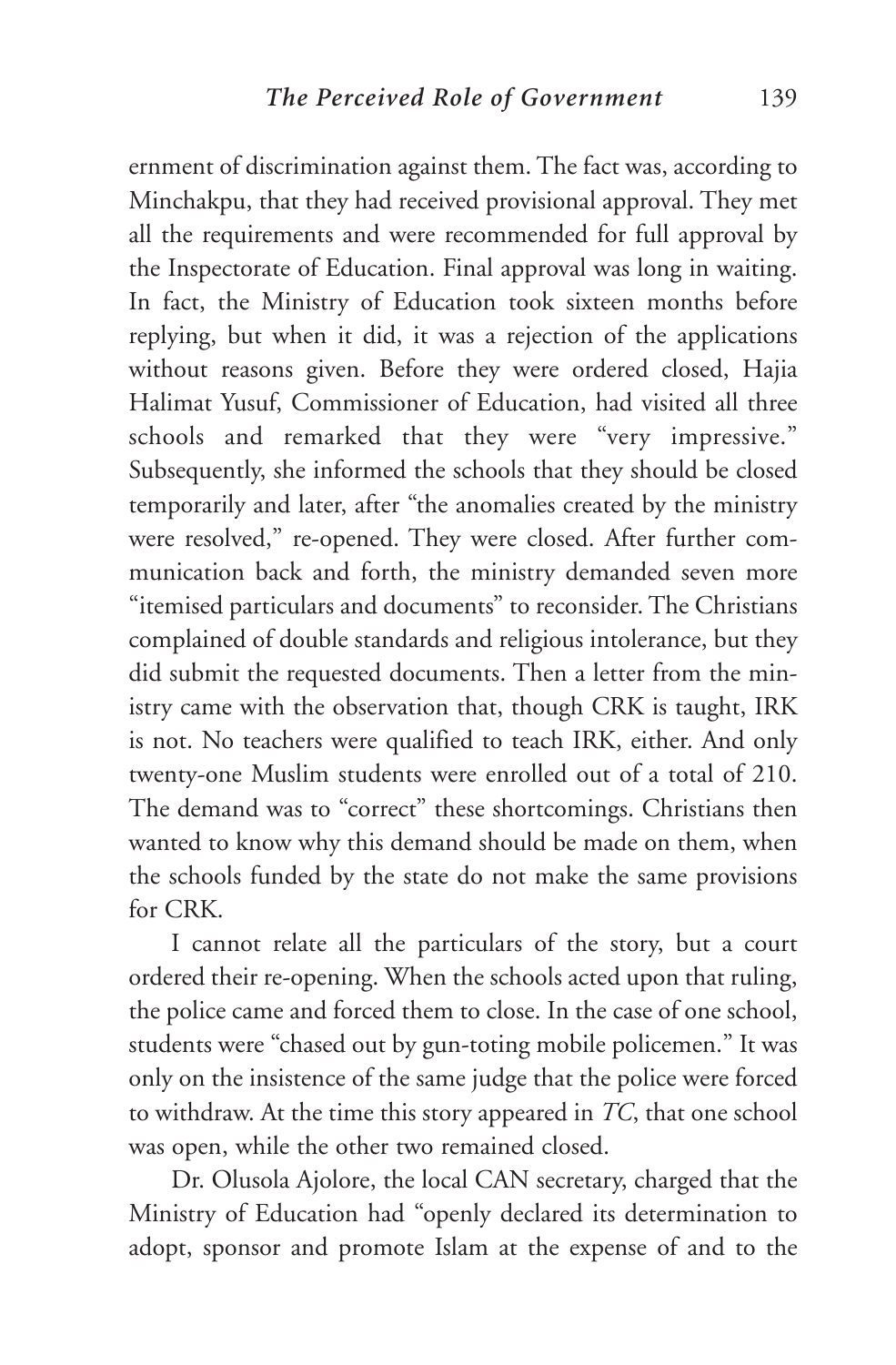frustration of other religions." The government, he charged, was partial in its demand for IRK in Christian schools, while "purely Islamic schools were not compelled to teach CRK," thus "threatening a religious war if the government remained adamant."

Christians were convinced that the brain behind these developments was the Emir of Ilorin, Alhaji Ibrahim Sule Gambari, who had already been making "deliberate efforts to curtail Christianity." The state government felt pressured to "please the Islamic powers" in all departments, including education and police. In spite of this conviction, in typical Nigerian style, CAN called on the emir "as an enlightened and former judge of the Court of Appeal to prevail on the government to allow people to practise religions of their choice."105 Since this gentleman is also alleged to have advised the government to force all churches out of the city, chances for his cooperation at this front were slim indeed.

Such developments were taking place not only in the northern outpost of Yoruba land, but also deep within their southern homeland. The United Missionary College in Ibadan, a joint effort by Anglicans and Methodists established in 1928, was taken over by the government in 1975. After some years, the government phased out its teacher training programme there and returned the school to its former owners. Those owners received permission to re-open the school and scheduled an entrance examination for its applicants. As Oladipo Olanipekun tells the story, "Some Muslim fundamentalists had been scheming to thwart their effort." They "did not want the school to come into being." Compass Direct reports that a Muslim youth organization accused the Oyo state military administrator of being a "hypocrite and a stubborn Christian who has covertly supported an agenda of injustice against Muslims." They threatened a "crisis of unprecedented dimension" if the decision to open the school was not rescinded. "On the day of the entrance examination, some unknown people wearing long garments and white caps stormed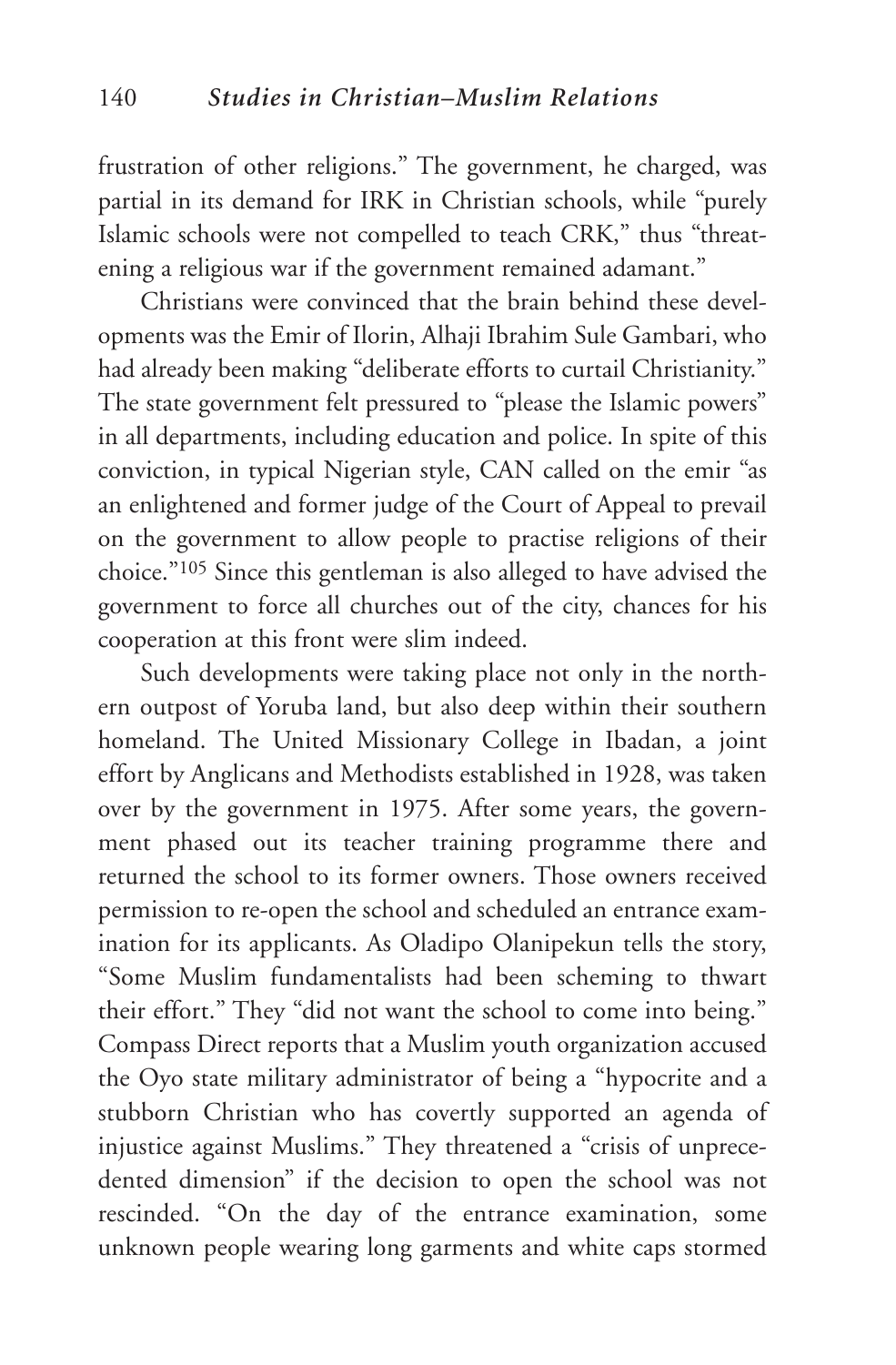the examination hall and forcefully seized the examination papers from the children, scaring them away."

Muslims had previously taken the matter to court, but, not having received satisfaction, they "took the law into their hands and physically prevented the examination from being held." Christians were asking too many questions to reproduce here, but some asked whether this was part of the Muslim *jihad* "which some people outside the country are sponsoring." Some prominent Muslim leaders supported the action. Said one Alhaji Sanni, a leader among Muslim youths, "We hailed their extra-legal and extra constitutional step." Olanipekun asked, "Does anybody need any further evidence about trouble-shooting tendencies of some Muslim leaders?"106

The issue of CRK teaching also cropped up in Oyo—and Christians are not always the victims there, nor Muslims always the perpetrators. In Volume 2, I presented the Muslim side of the struggle. *Compass Direct* reported that an unnamed Muslim professor accused Christians of intolerance and extremism and CAN of making it impossible for IRK teachers to teach their subject to Muslim students. After all, the educational policy is that all students "should have unrestricted access to their religious education in all post-primary institutions." Furthermore, he claimed that CAN "intimidated Muslim students by preaching," while it also prevented them from observing their prayers.107

The then Christian governor but now late Bola Ige, was at first reportedly hesitant about acting on the Muslim complaint that their children were denied their rights in Oyo schools. Muslim children did not receive instruction in IRK and were, instead, forced to take CRK. After due pressure was exerted by the Muslim community, the state government, dominated by Christians, agreed to distribute free copies of the Qur'an to all Muslim students and to incorporate IRK in the curriculum. In addition, they agreed that from then on all secondary schools established by Muslim organisations were to have Muslim principals.<sup>108</sup>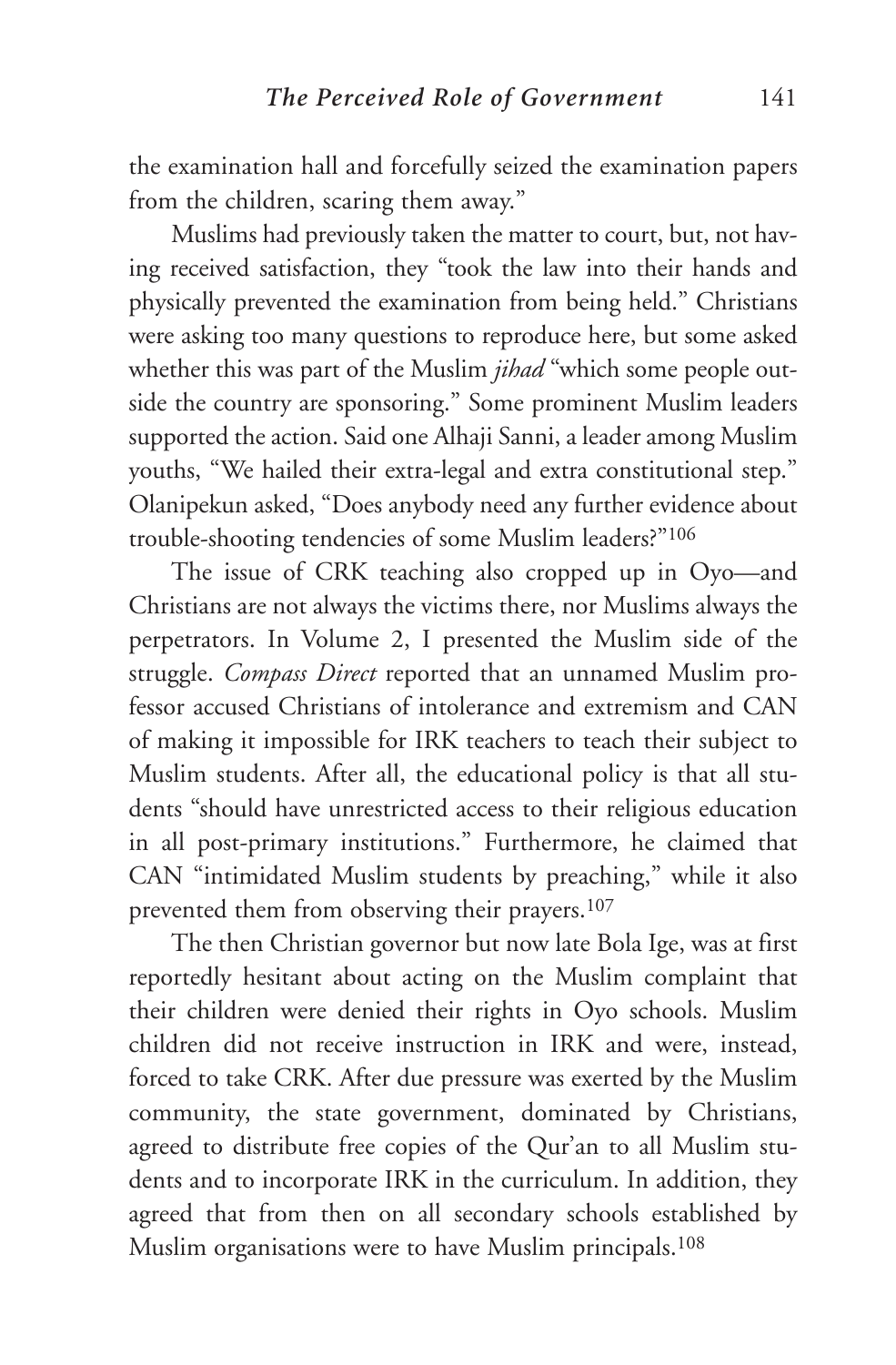As the issues pile up, one begins to wonder whether the alleged peaceful relations between Christian and Muslim Yoruba in the South really do exist. If they do, they are surely stretched to their limits these years, when the issues appear to grow increasingly messy and very difficult to unravel. That was the situation with a case of school postings in Ibadan.

The Youth Wing of CAN, Oyo branch, wrote a letter to the Military Administrator, Colonel Ike Nwosu, under the title "Religious Intolerance."109 They alerted the colonel to Muslim attempts either to transfer or remove two high officials whom Muslims were accusing of favouring Christians. Two Muslim teachers at St. Patrick's Grammar School objected to transfers on the basis of allegations that they were being punished for being Muslims. Muslim officials were able to convince them that the transfers were legitimate. Nevertheless, other Muslim leaders still wanted to get rid of two officials who had had a hand in this matter and who were accused of either being Christian or sympathetic to Christians. Actually, the letter stated, one, a lady, was thought of as a Muslim, but she had always been impartial. It is true that other Muslim government officials in the department had used "their official positions to promote Islam, and they have been partial in favour of teachers who are Muslims." Yet, no one had requested their removal. It was hoped that the administrator would not create the impression that Muslims could dictate to him about posting matters. All of this is put in civil language, but behind it there is a great deal of mutual anger and mistrust.

Joseph Obeamata, in his column *Talking Point*, wrote an "Appeal to Col. Nwosu," supporting the CAN youth letter and providing much more detailed information that is too complicated to summarise. However, it is worth a read and is therefore appended as Appendix 8. It demonstrates the intricacies and the secret plotting that goes on between the two religions. It is a veiled process but often vicious and could easily feed into a riot.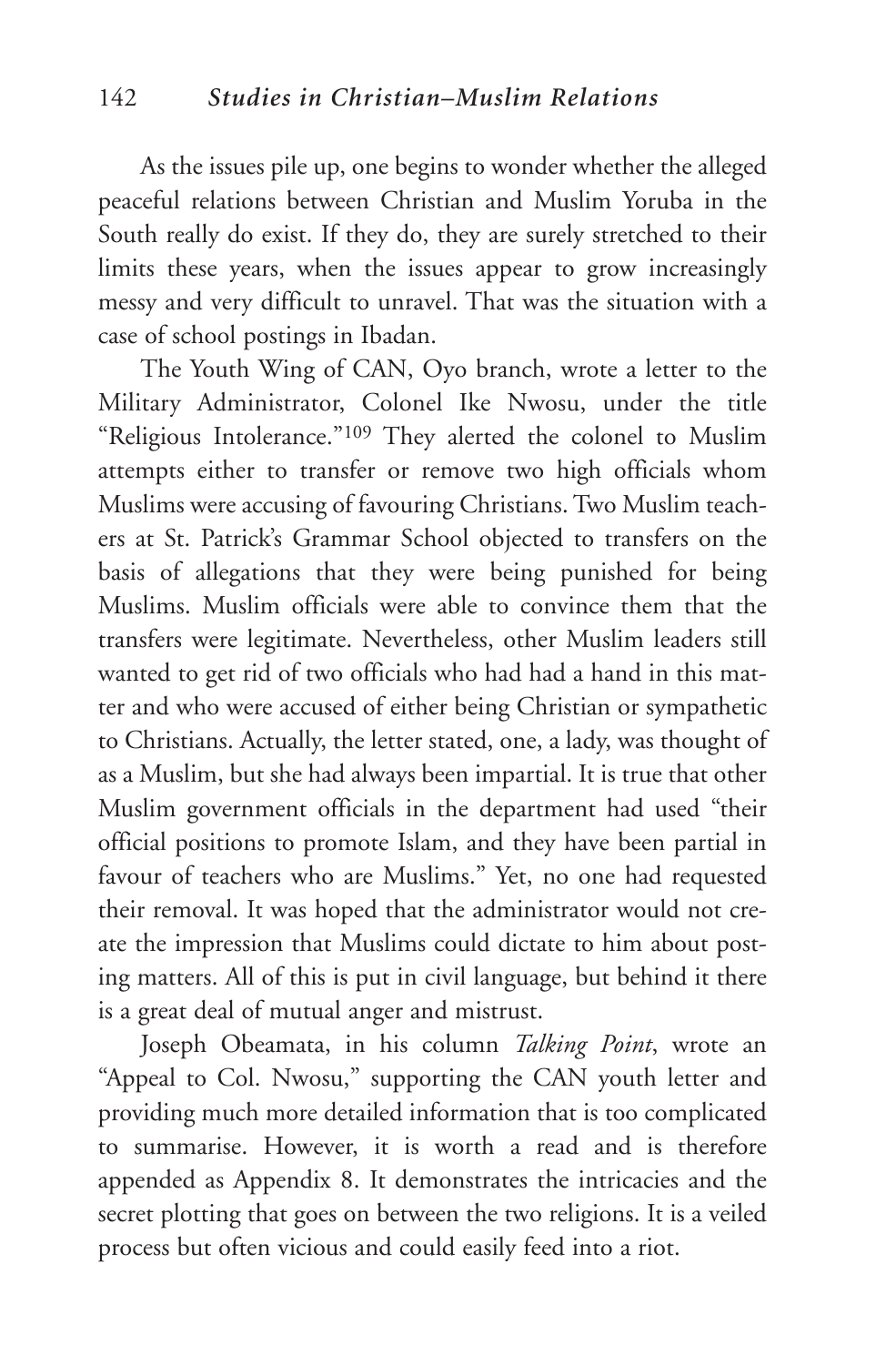Moving up to tertiary education, we run into battles there as well. Adamawa State, formerly part of the now disbanded Gongola State, was the scene of a skirmish at this level. Gereng, chairman of the state CAN chapter, reports that the government wanted to establish Arabic Teachers Colleges—please note the plural. When Christians began to object, it was decided to establish one Christian Teachers College at Song. The idea of the latter barely got off the ground, when an attempt was made to turn this into an Arabic institution as well. Again Christians objected. The result was that the Shua Mission School was converted into a Christian Teachers College.<sup>110</sup>

During an interview with two staff members whose identities need to be protected, I heard various stories about how the Muslim-dominated Ministry of Education was constantly trying to smother this institution either by closing it down through devious means such as withholding funds or by sheer corruption. Few Nigerians would have withstood the pressure as did this principal and fight the good fight.

Muslims had more plans and privileges reserved for themselves. They sought to turn other public institutions into Muslim ones. At one time the Yola Teachers College was to become a Higher Islamic School. The Yola Vocational Training School was also picked for the same honour. As to privileges, this and other schools like it enjoyed special attention in that their teachers "seem to be better treated than the staff in regular schools." In fact, everyone associated with them was privileged. Principals, teachers and students were all "sponsored" by the government. Students were "all taken care of." They were mostly employees of various local governments on study leave, fully paid and fed by the government. These arrangements, said Gereng, were surprising in a state that is "not predominantly Muslim."

CAN took the case of one school to court. The place belonged to all people, not just to Muslims, Gereng pointed out. He insisted that "whatever is done in this state must take into cognizance that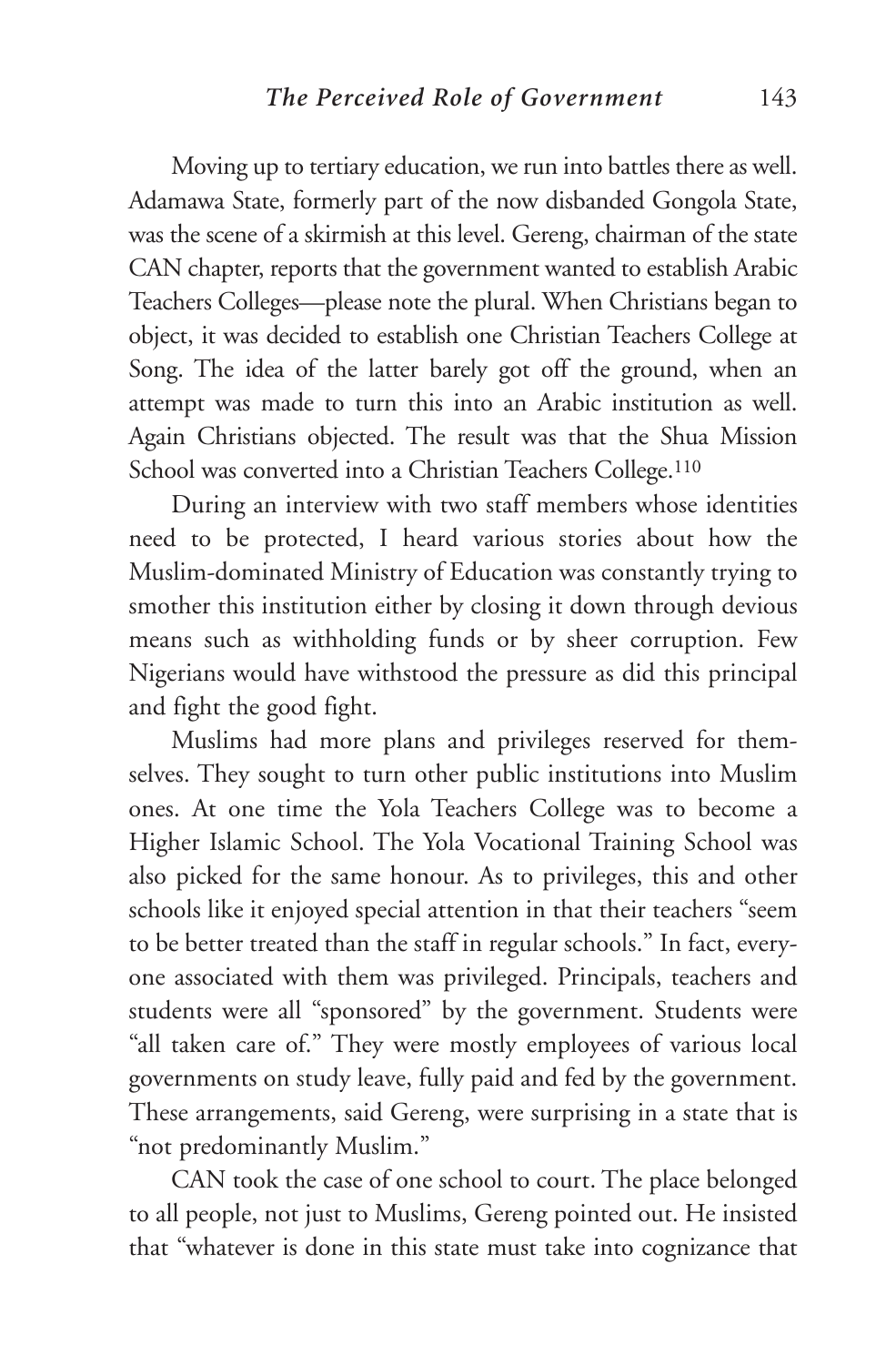there are two major religions. We want them to show us that they are not preferring Islam to Christianity. After all, we are all equal citizens of this state. So we have the right to whatever is the resource." Gereng spoke much about the rights of Christians in Adamawa. "There is a small group of people who are not interested in peace and are doing what they know will make us unhappy." He warned, "They must know that we are human beings. We have our right to exist in this state, our right to determine our lives and everything. The right to possess, to participate and to hold important offices. We are part and parcel of this state."<sup>111</sup>

As we move up to university level, we run into some interesting manœuvers. When the federal government renamed the University of Sokoto "Uthman Dan Fodio University" after the famous Muslim crusader, Christians were inspired to rename the University of Lagos "Samuel Ajayi Crowther University," after the first Black Nigerian bishop. The "Students Wing" of CAN published an open letter to Babangida that is almost humorous in its pretence of peace and appreciation for the renaming of the Sokoto university. It is a typical request of a Nigerian for a favour from a powerful person. It opens with the statement: "We applauded with all other Nigerians when last year the Government immortalised Uthman Dan Fodio, who was an outstanding Islamic Reformer, by renaming the university after him." And then the clincher: "We solicit that such a gesture should be extended to the stature of Bishop Crowther (1809–1891) by renaming University of Lagos to immortalise him as Samuel Ajayi Crowther University." They claimed to have collected ten million signatures to endorse the change. The letter then went into the details of Crowther's accomplishments and then once more stroked the ego of the president with pretentious flattery: "We implore you, Sir, to use your good office and human rights disposition to grant this, our popular request." It closes with one more completely uncharacteristic of CAN word of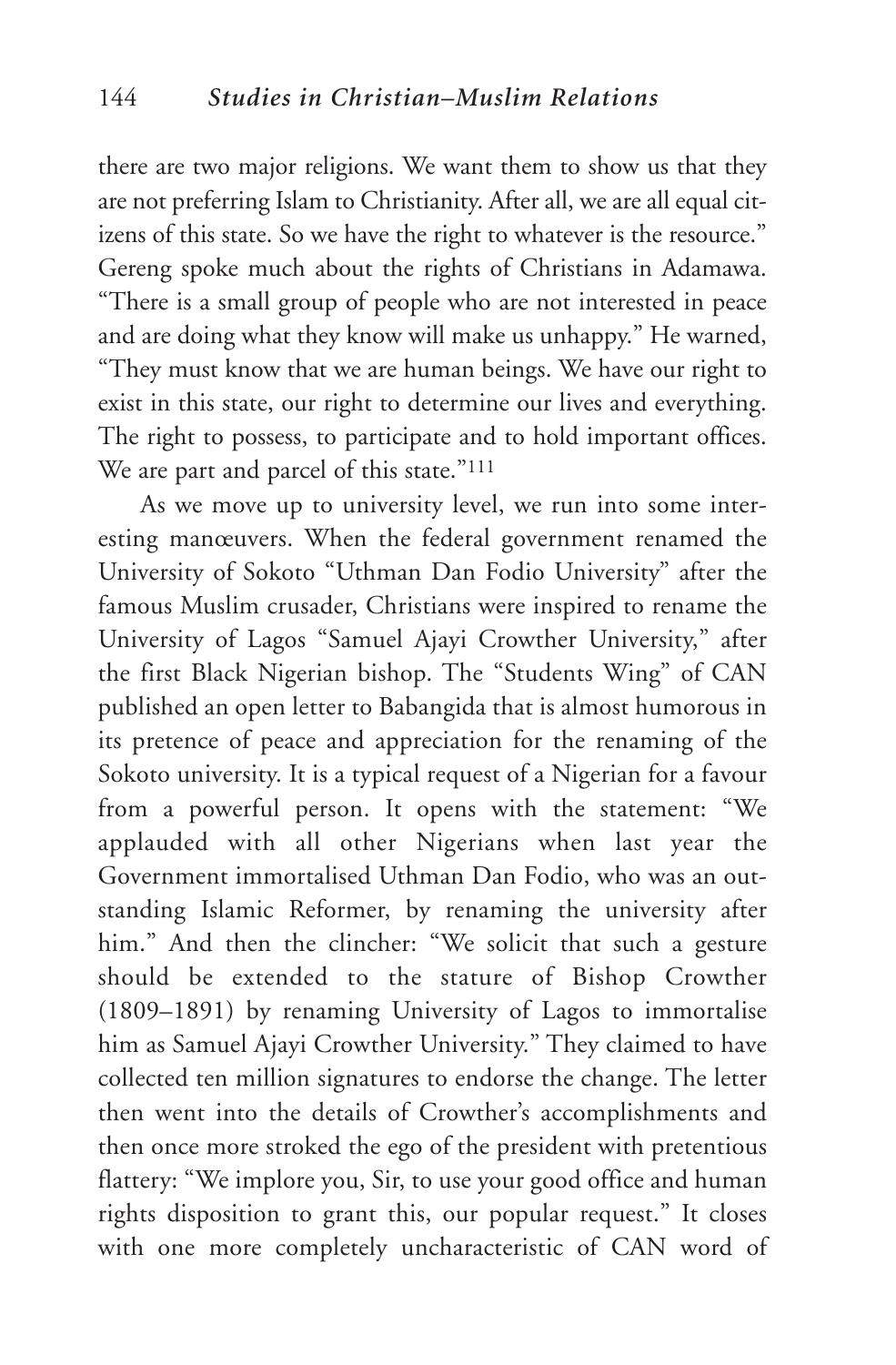praise for the president's "commitment to national unity, social justice and economic recovery."112

The educational system in Nigeria has taken a serious nosedive at every level. Lack of basic facilities, including furniture and books, lack of maintenance of buildings, lack of discipline among teachers—all these plague the sector from primary through to university level, not to speak of cheating and violence. In May 2002, an important secondary school examination was aborted because several students had hired thugs to beat up the invigilators! Pray, tell, how do you run an educational system with such novelties or, for that matter, a country?

The unidentified editor of CAN's publication *Leadership* summed it up for the educational sector. "Who is responsible for the fact that our educational system is in shambles?" he asked. To him, "the answer is obvious—Muslims!"<sup>113</sup>

I have my own comments on this cheap shot in a later volume. However, in view of all the above, it is entirely understandable that, ever since the government takeover of schools by the regime of Christian General Yakubu Gowon, the church has been demanding their return. The National Executive of CAN reminded Babangida that CAN has repeatedly drawn the attention of the government "to the perilous effects of the takeover" such as "juvenile delinquencies and unprecedented acts of violence and destruction by students," all "predicted consequences." Thus, "once again, we hereby strongly recommend that the government should return those institutions to their owners, in order that the urgently needed moral and spiritual rehabilitation of our nation may start from within their walls."114 Mambula, in his capacity as general secretary of TEKAN, circulated this document to the TEKAN churches "for their information," according to a hand-written note on the copy I have at hand. A few years later, TEKAN made its own call to "Federal and state governments to return schools that were taken over from churches and missions."115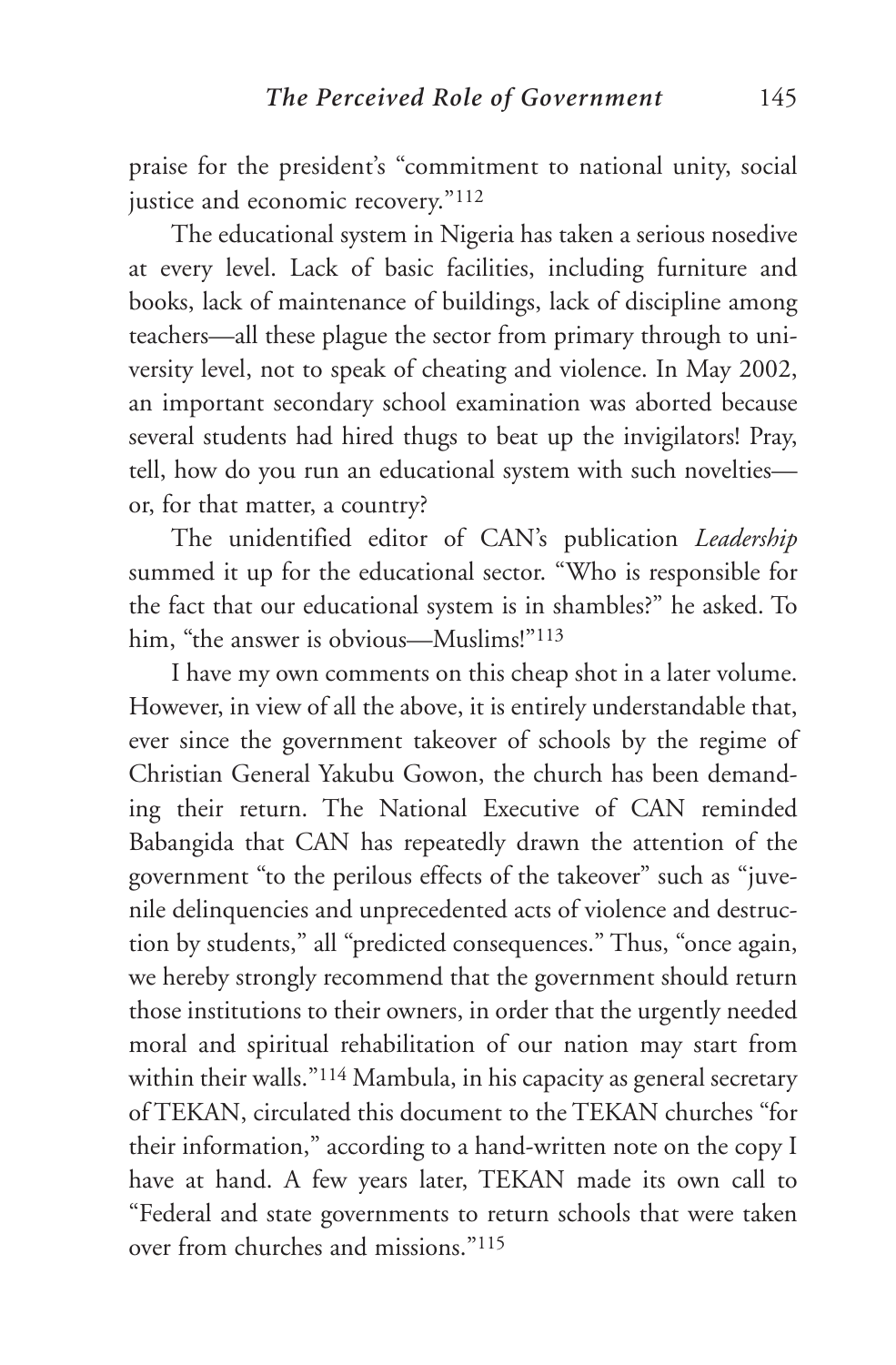## 5. FEMALE FASHIONS

You will remember from Volume 2 that the issue of female dress is a sensitive one. Though the discussion goes beyond that of schools, the school uniform issue is the one that receives the most attention. Muslims object to the Western styles used for female uniforms, whether in hospitals, police, schools or National Youth Service Corps (NYSC). We have noted that there were some raging controversies about the issue. Hannatu Monday, a Christian, was incensed about attempts to impose Muslim-style dress on non-Muslim children. In a lengthy complaint about Muslims reaping where Christians have sown, Salifu of CAN Kaduna bitterly stated the case as Nigerian Christians generally see it. "The Christian builds his school. They [Muslims] take it over and say the Christian children must wear Islamic dress."116 It has long been a standard complaint amongst Christians and they continue to resist.<sup>117</sup>

As all the other Christian–Muslim issues, this one also refuses to die. In March of 2003, secondary schools in Oyo State, the heart of the nation's "tolerance" zone, were twice disrupted by "Muslim fundamentalists who invaded to enforce the use of the veil by female Muslim students." Members of the National Association of Muslim Youth Organisations (NACOMYO) "had taken to the beating of teachers and principals, inflicting injuries on them, and causing pervasive mayhem in [Ibadan], all in an attempt to enforce the Islamic code of dressing for female students."

The second time around, students "offered physical resistance to the veil enforcers, leading to bloody clashes." Various factions in the society sprung into action. The union of teachers instructed its members to stay home to avoid further molestation. Students marched to the governor's office demanding peaceful conditions in the schools. The editor of *TD* strongly chided NACOMYO for its "lawlessness and indiscipline." They should have followed established channels for their grievances, it said, even though the editor realised that governments are "hard of hearing" and under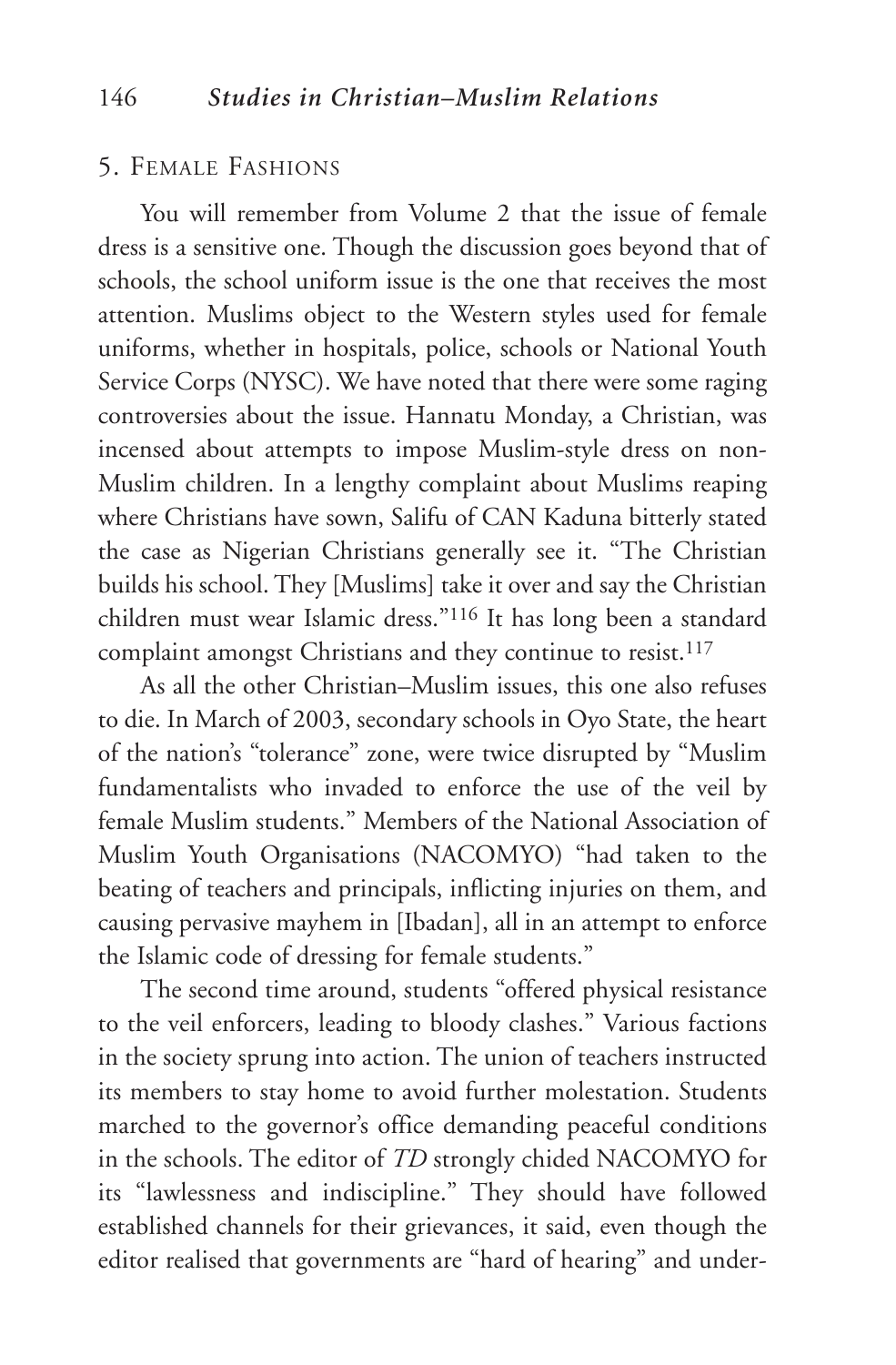stand the language of violence better than that of appeals. He was especially offended by NACOMYO's trying to enforce the veil on the campuses of church schools, thus "stoking the embers of interreligious strife."

But what of the governor of Oyo, himself a Muslim? Muslim students and organisations had reportedly written him about the dress issue and the need for upholding the Muslim code. He apparently let the matter slide.<sup>118</sup> It was another classic case of government inaction which eventually led to violence.

### 6. MEDIA

Another point of contention is access to the electronic media. Adamu Baikie, in his address at the launching of CAN declared it: "We have been denied access to the use of the electronic media in certain parts of this country and yet another religion has the monopoly of rendering a near 24-hours religious broadcast in the same areas."<sup>119</sup> While we occupy ourselves with this charge, it is good to remember the parallel Muslim complaints registered in Volume 2.

Again, Kano especially was accused of discrimination in this sector. The CAN 1982 Memo held up various states, including some with strong Muslim leadership such as Kaduna, Bauchi and Sokoto, as examples of fair dealing in the assignment of airtime. These were all in contrast to Kano, where "the situation is entirely different. There are no programmes whatsoever to cater for the spiritual welfare of non-Muslims. Any NTA (Nigeria Television Authority) quarterly programme will substantiate this submission."

The next page of the CAN report featured a copy of a threemonth scheduling cycle that indeed showed no recognizable Christian programme, while it did contain one and a half hours of overt Muslim weekly programming. Several other programmes were heavy on Kano culture, which is Islamic. There were some Western secular programmes which Muslims might just argue were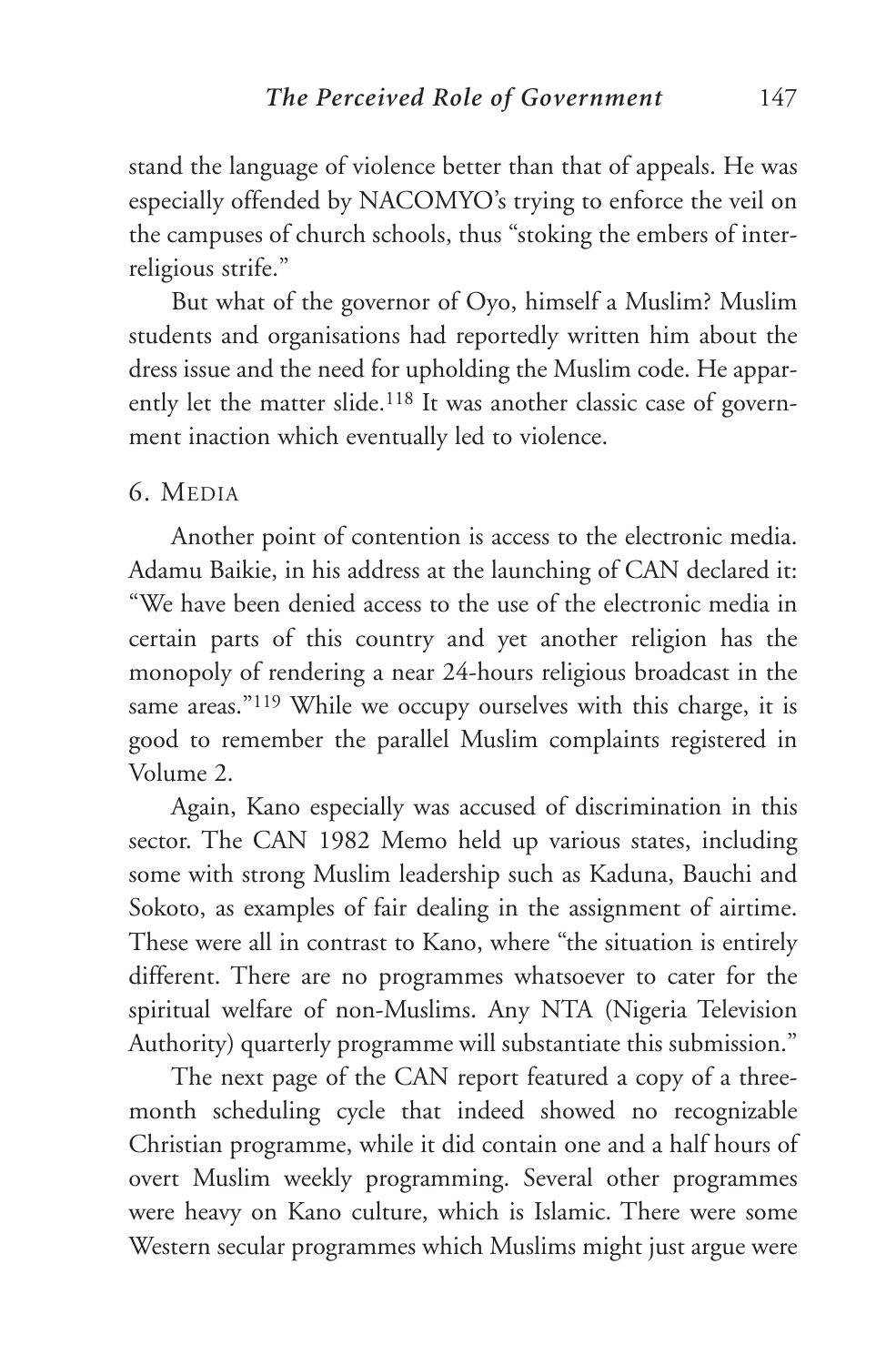Christian, since Christians advocate secularism. CAN had submitted "repeated applications for the audition of Sunday programmes, yet our prayers fall on deaf ears." Even their request "for as little as fifteen minutes" for a Sunday service was denied.

Radio Kano featured over thirteen hours of overt Muslim programmes per week, but Christians had to make do with a mere thirty minutes and then only in English, a language understood by very few Kano indigenes. Even that concession was of very recent origin.120 In 1994, *Open Doors* reported that, while Christians were denied access to these facilities, Ahmed Deedat, a South African Muslim preacher, appeared regularly on TV.121

To buttress their case, CAN printed two letters in their Memo, one from the manager of Kano NTV to CAN and one from CAN to the manager. The one from the manager, dated July 9, 1979, "acknowledges receipt of the photostat copies of your letters dated 14th August and 13th November 1978 respectively and clarifies that we never had the original copies in our records. However, we shall invite you for further discussion as soon as we have fully examined your request and consulted our Programme Advisory Board."

On February 4, 1981, CAN wrote that they had waited for the promised invitation, but it still had not arrived. By now two and a half years had passed without an inch of progress!<sup>122</sup>

Not only were the media airing Muslim programmes, but they were also sometimes accused of openly siding with Muslims and of fanning violence on the part of Muslims against Christians. It is one thing for privately-owned media to take sides, but now we are talking publicly-owned media.

Wilson Sabiya, in his capacity as chairman of CAN, Gongola State Branch, called a press conference after two Muslim-oriented newspapers, *GTFK* and *National Concord*, published false stories about a Western missionary's alleged attempt to burn the Qur'an. The first is a government-owned paper; the second was owned by the now late Abiola. The missionary was said to have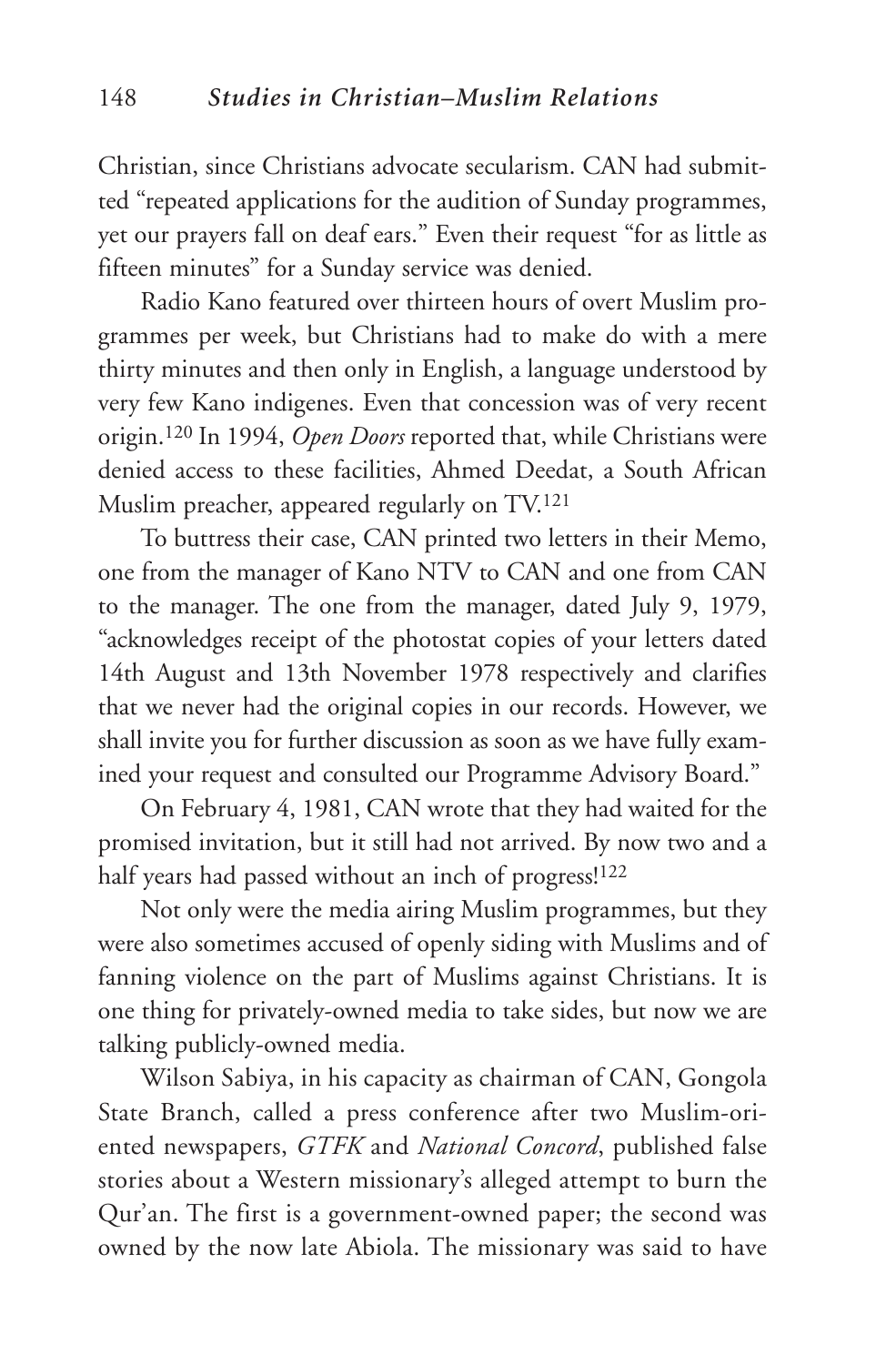failed, because "his two hands burnt and the Qur'an disappeared under mysterious circumstances." Sabiya explained that these papers had published these stories because they were trying to demonstrate that Christian missionaries are violent and have disrespect for Islam. In other words, they were fanning hostility and increasing tension in the country. Sabiya laid into these two papers in a deservedly heavy-handed way. He demolished the identity of the source of their information in such a way as to totally discredit the papers. He strongly advised them to thoroughly check out their stories before rushing into print the next time and thus to protect the image of their religion.<sup>123</sup>

In the wake of Kafanchan, CAN accused the New Nigerian Newspapers and the Federal Radio Corporation in Kaduna, both government corporations, of favouring Islam in their news coverage. It even called for the proscription of the papers and asked CAN members to boycott them for a month. Benjamin Kwashi, later to become Anglican Bishop of Jos, demanded a probe into the radio and disciplinary action for Adamu, the editor of *NN.*<sup>124</sup> In its letter to Babangida, Kaduna CAN charged that the paper, a government institution, "sponsored a divisive and emotive debate for the entrenchment of sharia in our constitution with impunity and almost brought our fatherland to the brink of bloodshed."

Ayuba Joji Wudiri, a member of the 1977 Constituent Assembly representing the Gombi constituency in Gongola State, wrote an eleven-page appeal to the federal government against the one-sidedness and destabilizing activities of the *New Nigerian*. He wrote, "All well-meaning progressive thinking Nigerians are aware of the destabilising role the *NN* and agents of disunity have embarked upon over the years and especially now during the crucial programme of transition to civil rule." He made further claims and statements as follows: "The tradition of the *NN* has been an ignoble one. A tradition which is built on parochialism and sustained by intense religious bigotry." The paper "thrives on journal-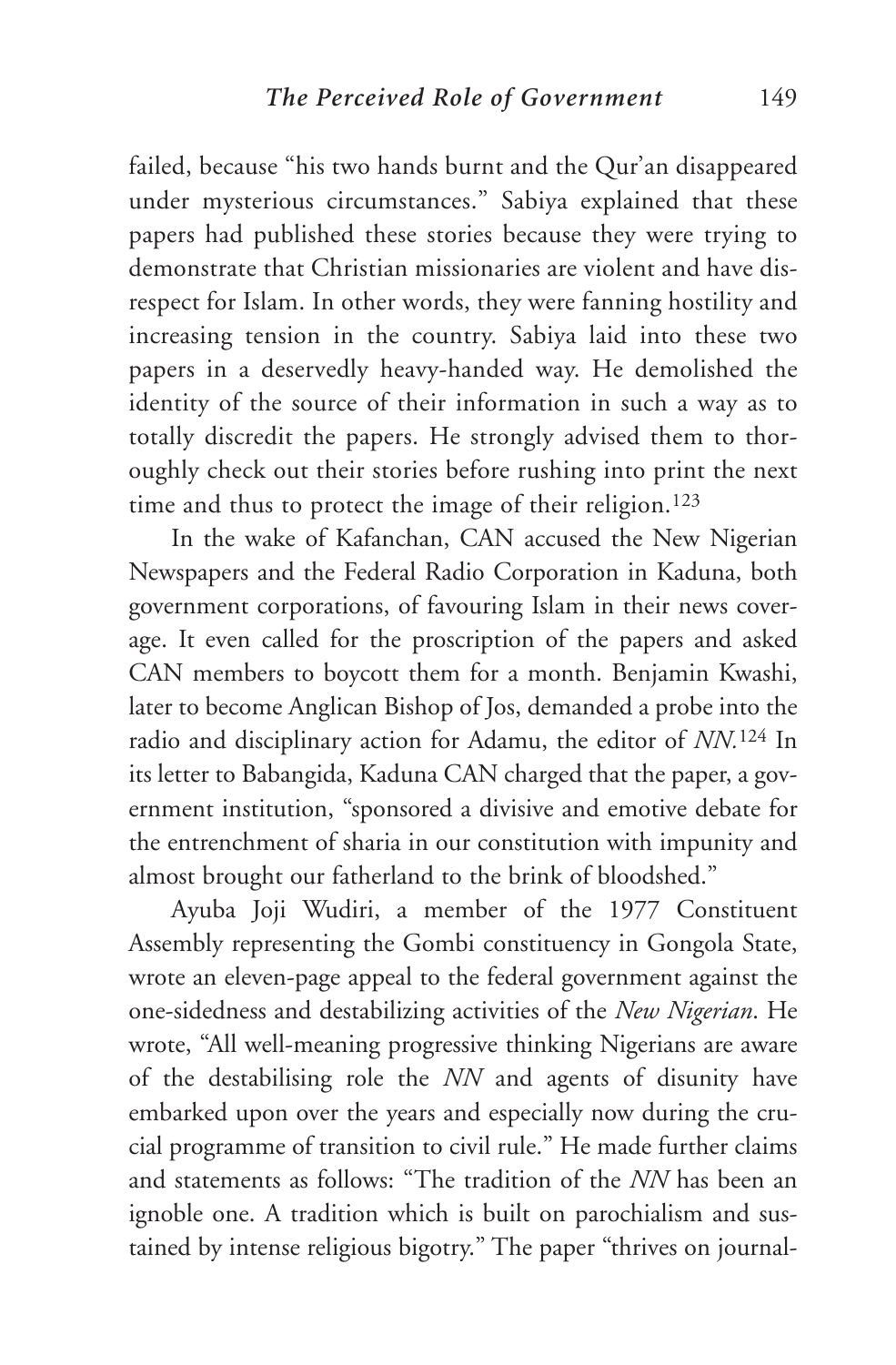ism based on sectional and religious interest of a minute and very backward but powerful and highly exploitative and ruthlessly aggressive class of Nigerians. Their modus operandi is manipulation of institutions, but [they] are basically afraid of democracy." The paper "has not only been extremely pro the sharia issue, but highly selective and purposeful towards a particular tendency in terms of news gathering and dissemination." Then Wudiri presented no less than eleven concrete examples, including dates and quotes. He threw in terms such as "threats, insults, intimidation, falsehood." He included a quote from the Muslim historian Yusufu Bala's *The Manipulation of Religion in Nigeria* who agreed that an *NN* article "was clearly intended to cause violent religious conflict." He also quoted the Managing Director Mohammed Haruna as saying that "We are unabashedly pro-Sharia and [Haruna] therefore assures the Muslim members of the Constituent Assembly that what you would be right to fight to death for is that sharia remains entrenched in the constitution."125

Wudiri asked some obvious but hard questions. Why should this government-owned medium be allowed to play such a destabilising role for so many years? Did the government accept this role or was she working against herself? Was this meant to be a Muslim organ and an untouchable sacred cow? He answered his own questions partially by recalling the statement of a former managing director about the purposes of the paper. They were said to be: (a) "To get across the views of the government of the northern elite and mobilise them in order to achieve its goals" and (b) "To fight the Northern case in all disputes at the centre." The "Northern case," of course, includes Islam.

That all of these accusations were not mere imagination is borne out by the authorities of the Federal Radio Corporation of Nigeria, whose management felt the need to decide anew on "objectivity and fairness" in the face of the upcoming elections in 2003. It pledged to "rise above partisanship."126 Why the need for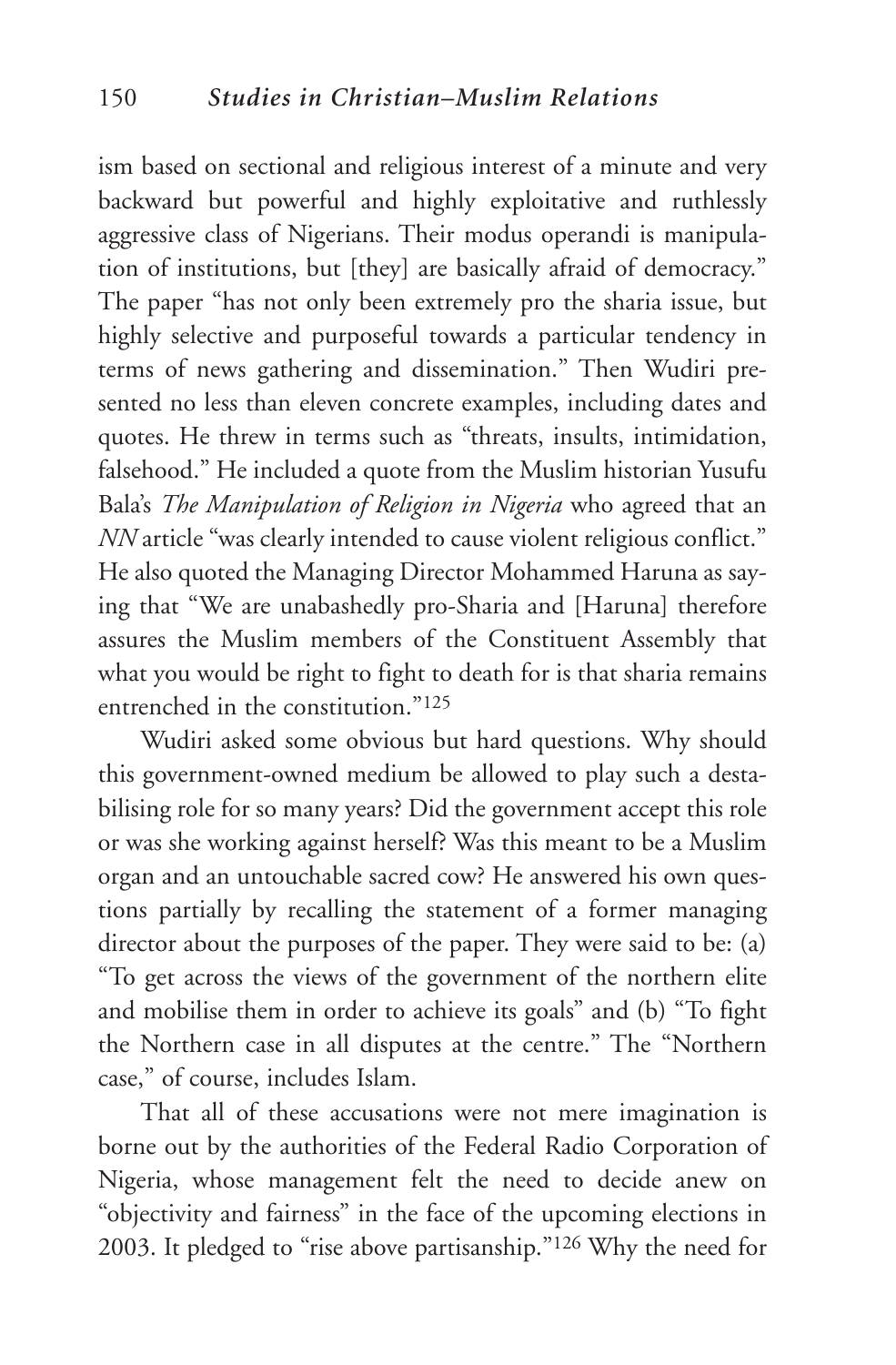such elementary and obvious decisions and what is so newsworthy here—unless, of course, the elementary and obvious have indeed been ignored in the past? A Muslim complaint against political discrimination by Muslims against fellow Muslims in Katsina unfortunately proves the point.<sup>127</sup>

# ▲ *Response of Authorities* \_\_\_\_\_\_\_\_\_\_\_\_\_\_\_\_\_\_\_

The issue under this heading is how governments, their agents and agencies have responded to threats of crises and to actual crises. "Agents" here refers to individual officers, emirs and chiefs, as well as the army, police, along with the judicial system and various government-appointed commissions. Governments are blamed for lack of action, untimely action, inept action, evil action and for partiality in favour of Muslims and/or elite interest groups. These issues are usually so intertwined with others that it becomes difficult to classify and treat them all in watertight compartments without trespassing on related issues discussed under other headings.

Lack of action itself, untimely or inadequate action are frequent charges. There are various explanations for these kinds of actions and reactions. For one, Christians often feel that governments have not accepted the secular status of the country. Because of their perceived Islamic orientation, the federal government, along with some state governments, allegedly chafe under the secular constitution Christians insist upon. Without officially objecting to it or denying it, governments are often seen to be playing with it or denying it *de facto* through wrong or no actions. The statement of the ABU group in Appendix 4 blamed authorities for the continuation of riots. The violence continued, the statement charged, because "successive federal governments have toyed with one of the foundations on which Nigerian unity exists, namely the secular nature of the state." A dangerous impression exists that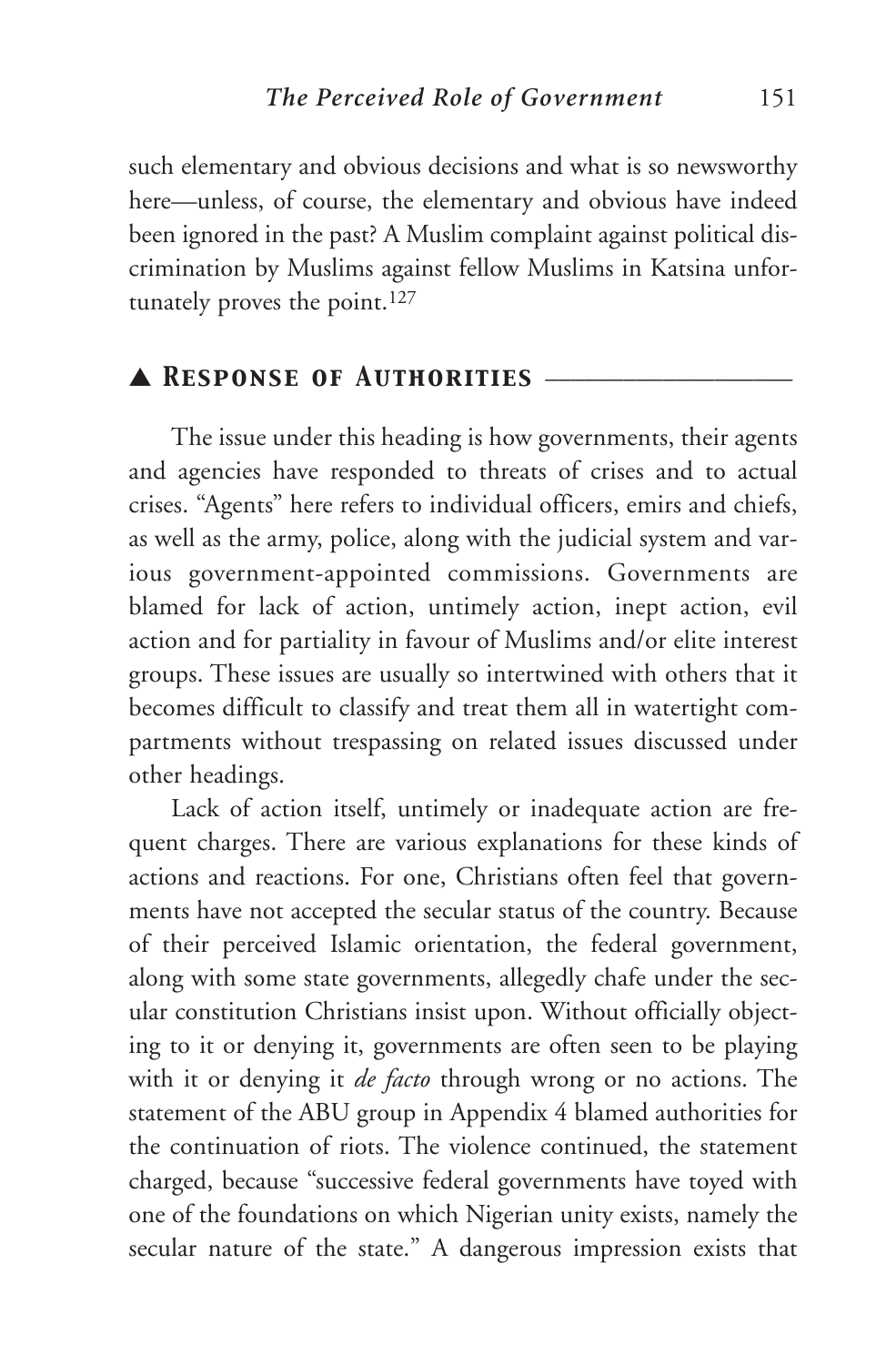those "organisations and individuals" who engage in such activities "get away with, at most, only verbal reprimands or appeals to be tolerant." These are charges heard repeatedly.

The role of the police in these events is almost always reported negatively from the beginning of our period to the end. The NIPSS report repeatedly put heavy blame on the police. In the case of the Maitatsine riots, "it was action by the law enforcement agents which constituted the immediate causes of the disturbances," the report asserted. The police did not seem to learn from the experience of earlier riots. Clashes with police escalated but the Maitatsine learned how to fortify themselves so that they became inaccessible to the police and it took the army to destroy their stronghold. The persistent failure of the police led to the Maitatsine belief that the police were impotent. But the police were not the only ones at fault, according to the report. All or most of the "law enforcement agencies were characterised by poor management and utilization of information, absence of coordination, inadequate strategy and weaponry." In addition, the "discipline, loyalty and training of the policemen also left much to be desired." All these led to "the chronic ineffective response of the police." In Yola, the public became "so incensed and so disillusioned with the police that it was the army which prevented the police from being lynched" by the people.128

Complaints about police have been aired in connection with almost all riots by both Christians and Muslims. At best, the force simply does not act in time. At worst, it is seen as aiding one side while ignoring the needs of the other. Both parties feel the force is used against them, while it protects the interests of the other. The Kaduna branch of CAN wrote to the president that "since the law and government have been so incompetent to defend us, we will have to defend ourselves." Why did the police and army units use delaying tactics? Why could the authorities of ABU not control their students but felt the need to first consult with the Emir of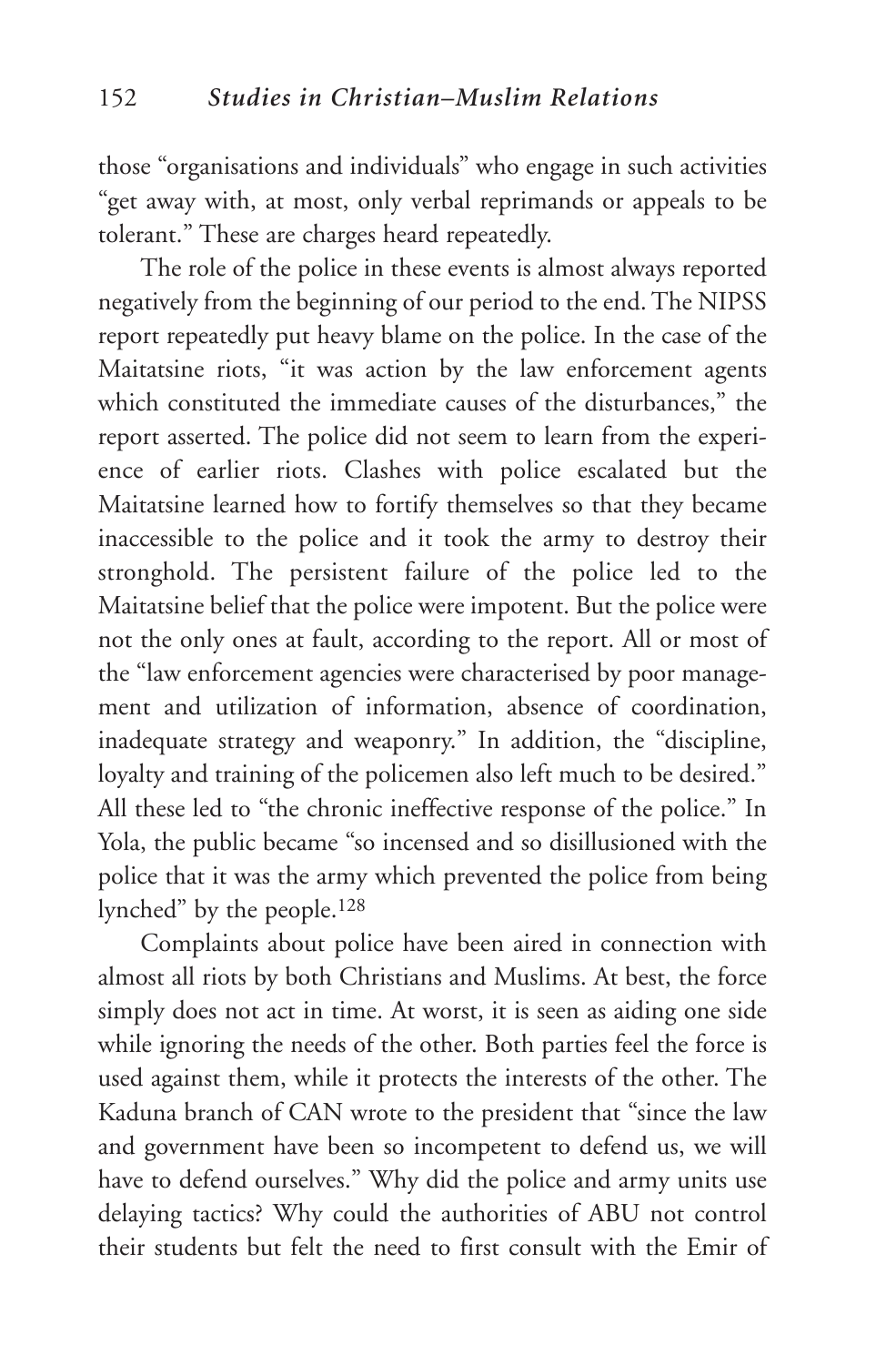Zaria? CAN Kafanchan called for the removal of both the state Governor and the Emir of Zaria, both officials in control of police, for failure to protect their subjects.129

Even in the Christian-dominated Plateau State, the police were accused of harassing Christians. Under the heading "Relationship between the Police Force and Christians in Plateau State," the state CAN chapter wrote a letter to the military governor that was signed by Musa Gotom and J. J. La-Nibetle, vice-chairman and general secretary respectively. It stated,

*there is a concerted effort of a sinister move by certain interest groups to destabilise Plateau State, and also to create a state of crisis between the police and the Christian groups and a lack of understanding between Plateau State Government and Christian groups.*

The specific charges were as follows: (1) "Provocative use" of tear gas at a peaceful Christian gathering at the Polo Ground in March, 1986; (2) Arrest and detention of pastors and other "cases of harassments and arrests of Christians"; (3) Biased police reports to the government. Two specific letters are referred to; (4) "Excessive infiltration and monitoring" of Christian activities that create "a state of mistrust and lack of confidence in the police force and the government." The letter further stated that, after "careful analysis, we strongly believe that the police force has always sought to exaggerate the gravity of the religious situation as an occasion for sinister intervention." The writers then pledged loyalty, peaceful intentions and readiness to discuss any security problems that may exist.130

Similarly, after the 1991 Bauchi riots, the National Executive of CAN published a statement in which it accused the government of "failing in its constitutional responsibility" towards Christians in its "selective negligence." CAN reminded the government that it is "entitled to the loyalty of its citizenry *only* if it can protect such citizenry. Neither federal nor the state government would appear to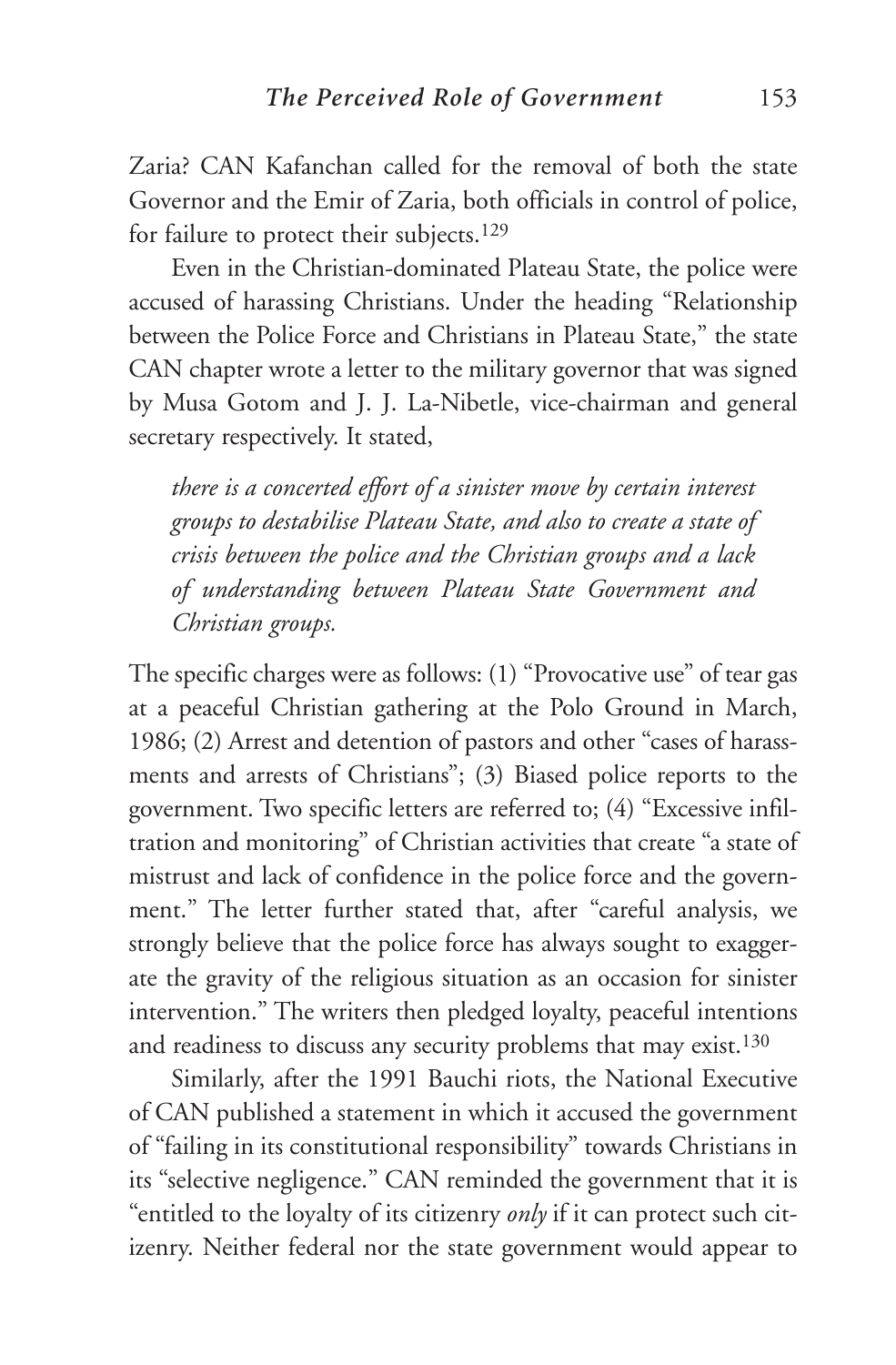qualify for this loyalty in view of the consistent, sad experiences of Christians in this country."

CAN called upon the government to discharge its constitutional responsibility by ensuring the security of Christians.131

Even as late as the Kaduna 2000 riots, after the police had experienced so many riots, things had still not improved. Appendix 3 in Volume 1 of this series tells a similar story in connection with an attack on the Baptist Seminary in Kawo, Kaduna. As things became heated, the principal called the local police chief and told him that they were under attack. The police chief, a Muslim, said that there was trouble everywhere and there was not much he could do. The principal then called the Baptist Mission headquarters in Ibadan and explained their desperate condition. Through the staff there, they eventually reached Professor Abaje, at the time both president of the Baptist Seminary in Ogbomosho and personal chaplain to President Obasanjo. Abaje approached the president, who, in turn, called the police chief in Kaduna. The police chief told him that there had been some trouble but everything was under control. There has been extensive debate about this Muslim police chief's handling of this crisis. Many Christians were convinced he knew about the plans for this riot in advance. It was generally thought that, at the very least, he did not handle this situation with the necessary neutrality.

## 1. TRIBUNALS AND THEIR FINDINGS

Cases of government inaction, half action or even deceitful action are often associated with closure to riots. The usual routine is for the state government and, sometimes, the federal government to appoint tribunals or panels which are assigned to report on the causes of the event and provide recommendations for future prevention. The assignment often is announced routinely along with a statement that ensures the public there will be no "sacred cows." However, wrote Minchakpu, "at the end of the day, the findings of the tribunals are not made public. Nothing tangible comes out of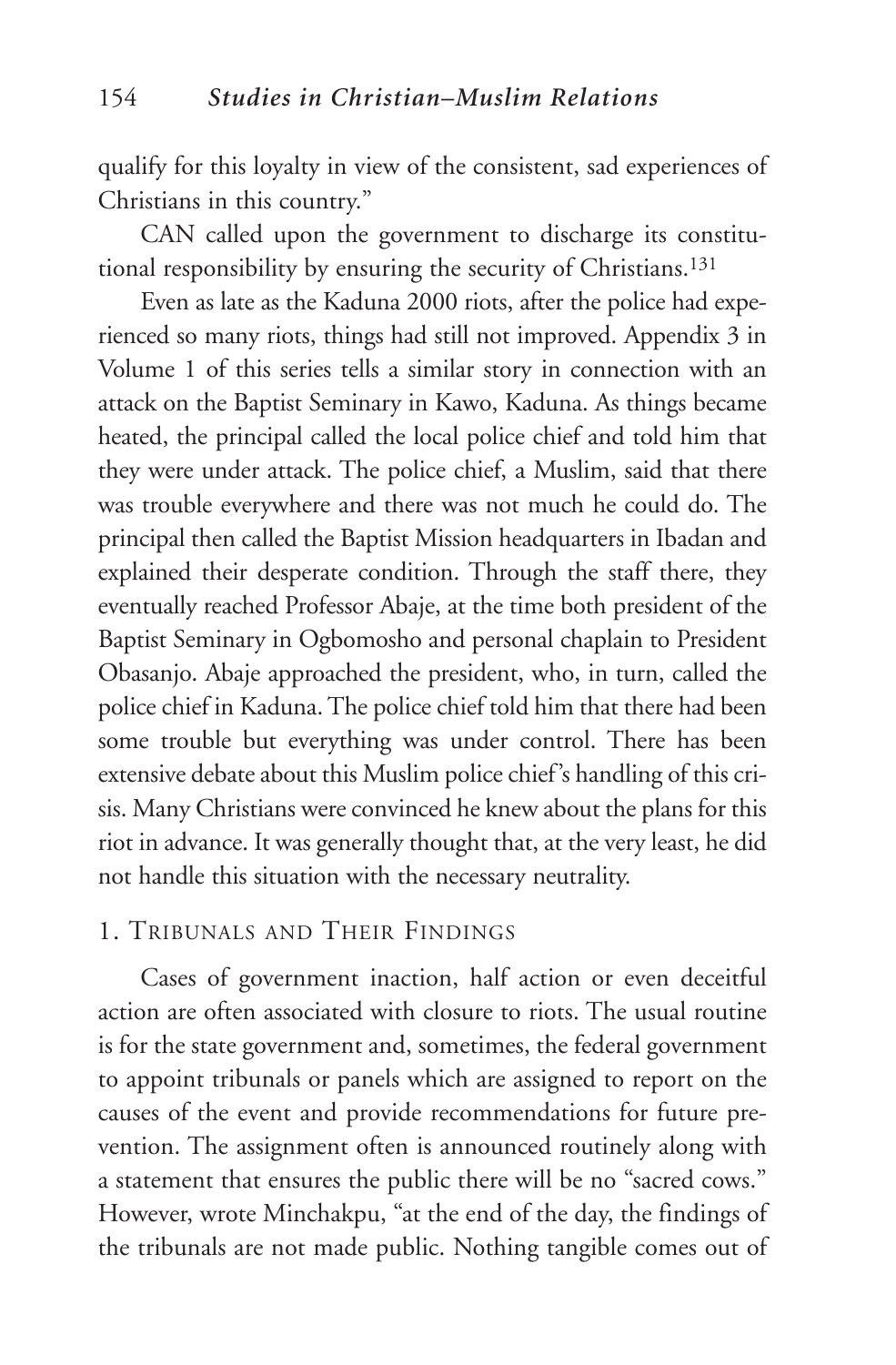the finding of these tribunals." So, the question is then raised about the involvement of the government or perhaps influential persons. What, or whom, is the government covering up ?<sup>132</sup>

As everything else in this overheated religious climate, Christian responses and objections to the reports on the various riots were parallel to those of Muslims. There were two factors that prevented satisfactory reports. One has already been mentioned: government intentional interference. The other and related factor is the one-sided composition of most of the panels. These two factors basically paralyzed the "report industry."

In 1982, Christians were already protesting the one-sided composition of these commissions. In 1987, both CAN and even the Kaduna government were most unhappy with the Kaduna Riots Committee report on Kafanchan. The government itself accused the committee of failure. Similarly, Governor Jega was unhappy with the report on Zangon-Kataf, for it avoided the root causes.

Matthew Kukah, always pungent, relaying interpretations as well as offering his own of the Maitatsine riots, asserted that the various reports were mostly designed to pass the buck. The Aniagolu Tribunal, Kukah reported, concluded there were many government parties involved, including "the state government and its agencies, individuals, organisations, the police and the National Security Organisation. The Kano governor, Abubukar Rimi, was indicted for writing to top Maitatasine [leaders] and [for] dining with his followers."

Of course, the inevitable Marxist type of interpretation, not entirely wrong, that sees such events as a "by-product of [the] march into semi-industrial urban capitalism" is part of the chorus. Others regard the violent atmosphere as the result of "the collapse of the moral base on which traditional Islamic society had been founded." Especially the Maitatsine riots can be viewed as attempts "to sweep away the accretions which had polluted Islam in the new materialistic Nigeria."133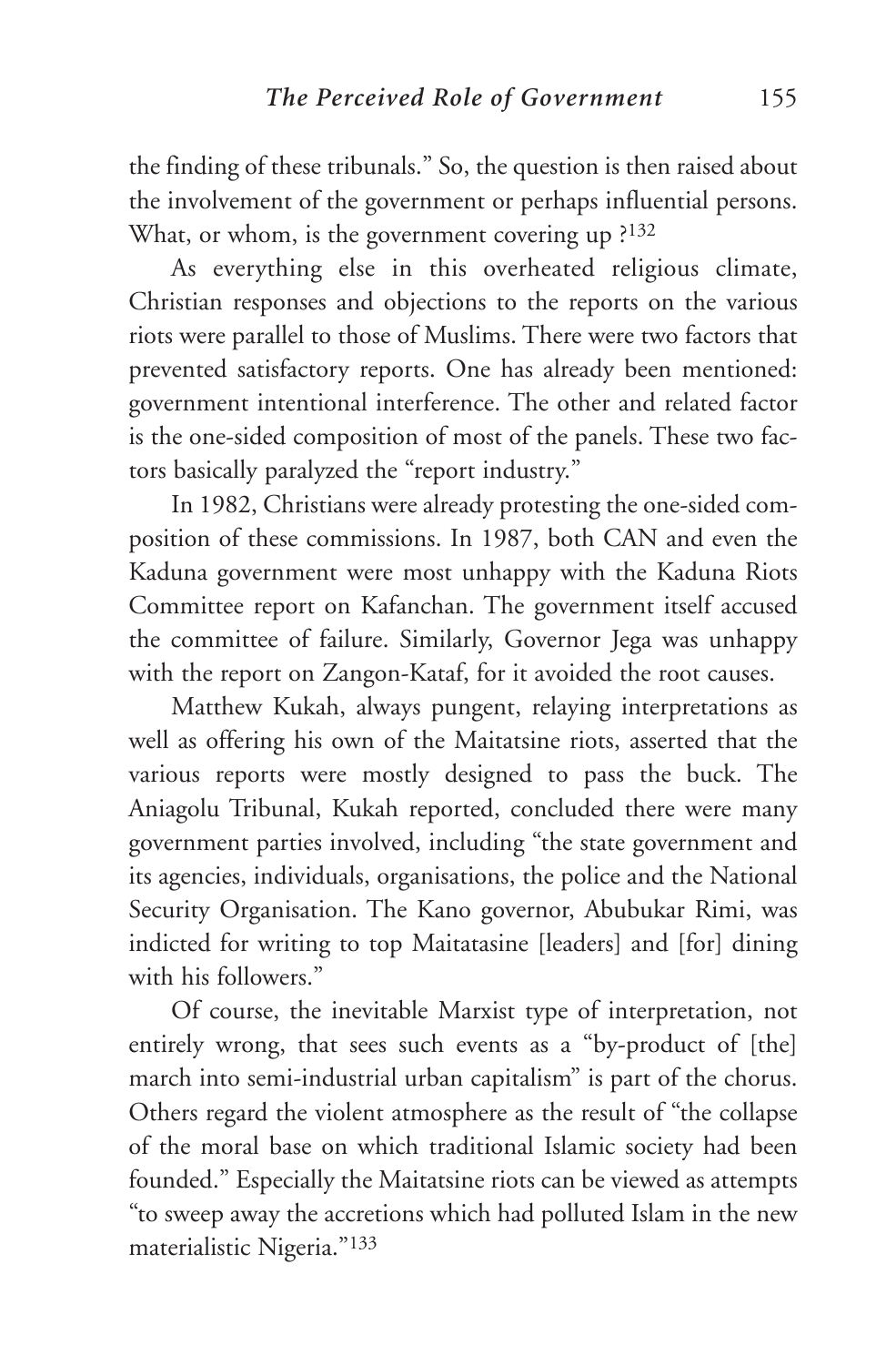Kukah went into some detail about how these various entities, including the Kano State Administration, may have actually encouraged these riots for their own political advantage. Once again, the much beleaguered police were accused of cooperating with various political forces by refusing to apply timely force against the rioters.

The truth has always had a hard time surfacing in the context of these investigative panels. This is not only the complaint of churches and other non-governmental parties, but even from governments themselves. The Kaduna state government rejected much of the Donli report on Kafanchan. The restlessness in Plateau State prompted Governor Dariye to appoint the Dusu Commission to identify culprits. This, he hoped, would be the last commission ever to be appointed for this purpose, for "he was tired of inaugurating judicial commissions of inquiry." Justice Felicia Dusu requested the government "to release the findings of previous commissions to the public."134 The Plateau crisis dragged on. About a year and a half later, no one less than retired Lieutenant General Jeremiah Useni, a former federal cabinet minister from Plateau State, also referred to "the inability and unwillingness of government to release the white papers on the earlier crises" and observed that this failure "had constituted a ban in the search for lasting peace."<sup>135</sup>

I can only endorse these observations and wonder why it was not done. What is keeping the government from doing so? What is the game being played here? The fact that someone of Useni's standing seemed powerless with respect to the release of government reports makes the issue more puzzling. This question became still more acute when Plateau Senator Davou Zang publicly stated that "the perpetrators of the crisis are known."136

If the governor has the information, why not simply arrest the perpetrators instead of wasting time and money on panels? One answer is, because of manipulation and dishonesty. Probably both. With politics heating up again in Nigeria, charges of violence and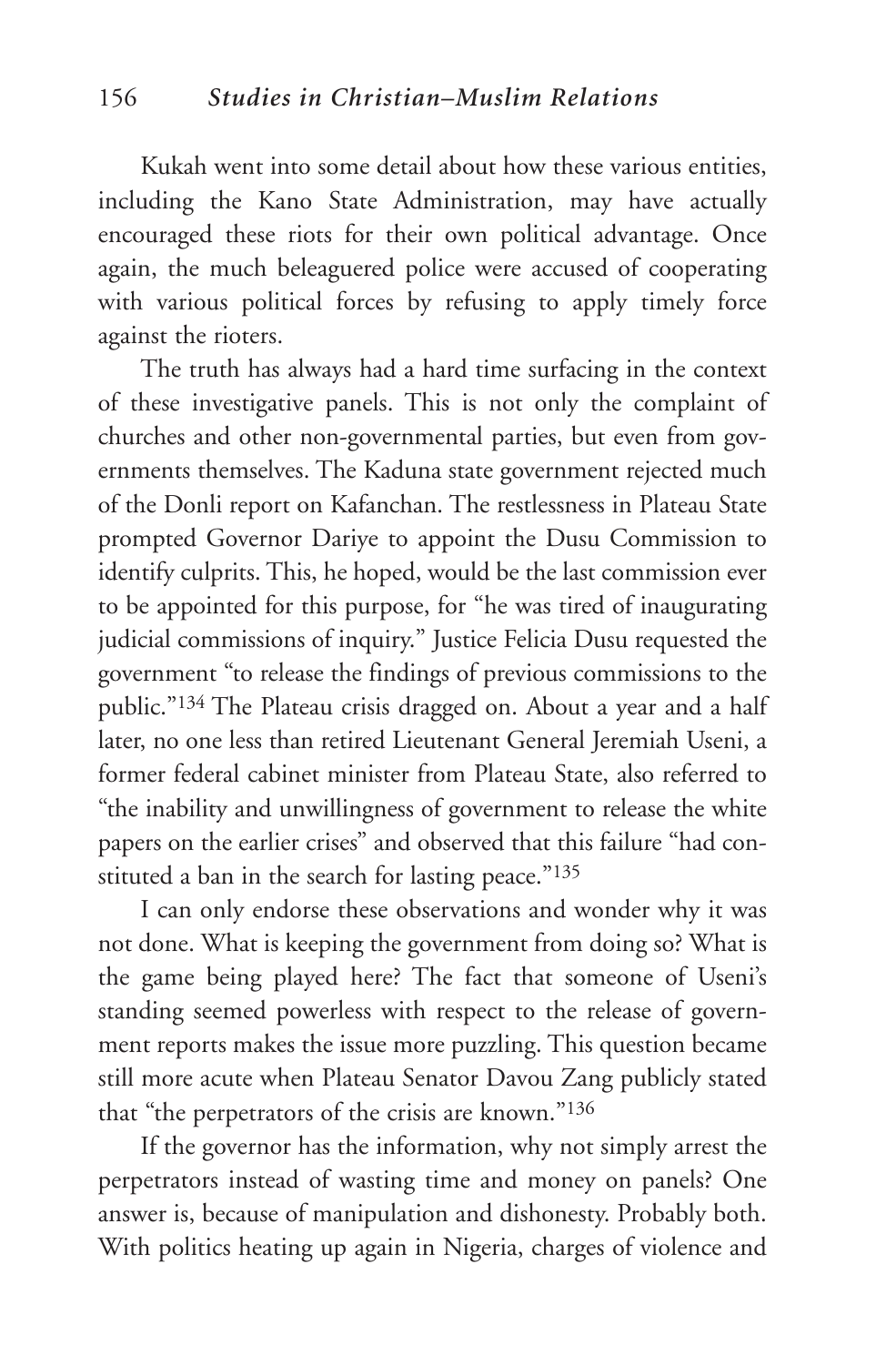manipulation by politicians abound in the press during 2003. Dan Isaacs suggests that, with elections coming up, politicians are "extremely reluctant to speak out to condemn the perpetrators of violence on all sides, for fear of losing support."137

True, but they have been reluctant all the way along. It is interesting that the Dusu Commission of six included only one Muslim, the reverse imbalance Christians frequently complain about in Muslim-dominated states.

## 2. WRONG ACTION

The NIPSS report contains a rather juicy story of very suspicious behaviour on the part of the federal government after the Kano 1982 riot. President Shagari had sent an emissary to the Kano chapter of CAN "with a gift of N75,000." The report makes the following observations: (1) "We were surprised to find that the records at the executive office of the president do not reflect this gesture. Top officials did not seem to know of the gift. We were unable to ascertain the official status of the gift"; (2) "Since no further action was taken by the president, the churches began to feel that the money was given to them in order to buy their silence. They felt that this was unfair since the crux of the matter lay in the violation of their rights. They felt the president should have addressed that issue as a matter of urgency"; (3) "The Christians also found the amount hopelessly inadequate if it was intended to be a compensation, considering the amount of damage it was intended to compensate."138

Just as Muslims frequently berate the government for one-sidedly blaming them for riots and thus arresting Muslims, so Christians fault the government. Some Christian leaders were arrested in the wake of Kaduna 2000. Among them were Peter Jatau, the Kaduna-based Roman Catholic archbishop and chairman of northern CAN; Saidu Dogo, northern CAN's general secretary; Methodist Archbishop Benjamin Achigili and eleven more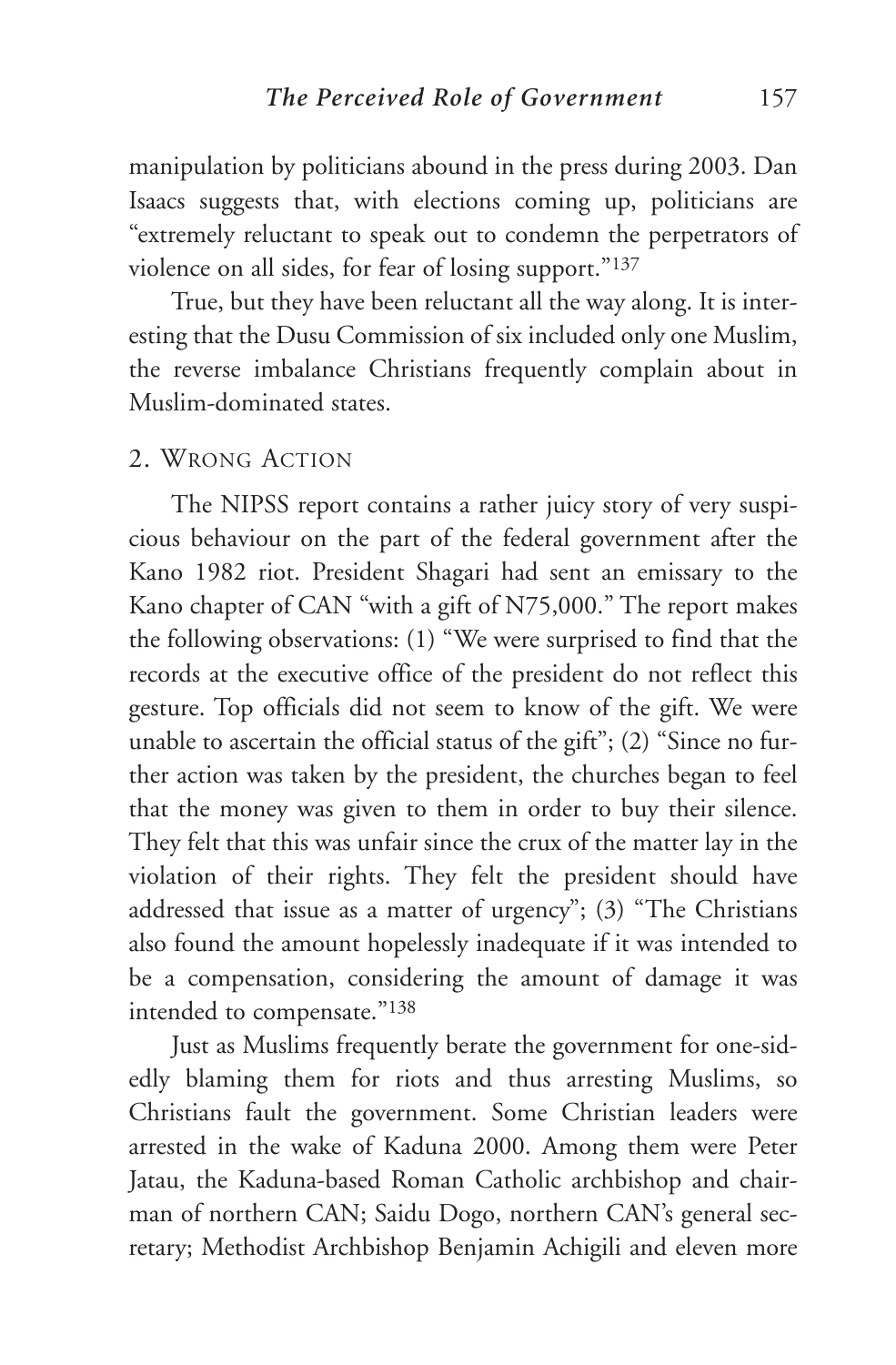leaders. A government statement published on November 21, 2001, claims that, in a letter they signed, these leaders had confessed they had instigated Christians to engage in violence to protest the implementation of the sharia. At least it was an action that would have pleased the Muslim community.

Poor governments! They can never do it right! Achigili rejected the accusation and said the accused had "at no time" ordered Christians to embark on violence. Instead, they had "asked Christians to embark on fasting and prayers over the decision to implement Islamic law." Besides, he added, "Christianity is a religion of peace and has respect for other religions, so we could not have done what they are claiming."139 This sounds like a quotation from Muslims under similar circumstances! The logic, of course, is not entirely impeccable. The connection between religious doctrine and behaviour of adherents can be obscure occasionally, to say the least.

## ▲ *Concluding Comments* \_\_\_\_\_\_\_\_\_\_\_\_\_\_\_\_\_\_\_\_\_\_

Nigerian Christians clearly are very suspicious of their governments. Parallel to the views of their Muslim compatriots, they are convinced that the government is controlled by Muslims and intends to destroy them. They see evidence of such intentions all around them. They contend that the panacea for all their problems is for the government to strictly adhere to impartiality and secularism as enshrined in the constitution.

The question is whether secularism is indeed demanded by the constitution. Muslims deny it. Those differing interpretations are not accidental: They are the direct result of their different definitions which are, in turn, related to their respective world views. While the next *chapter* will present Christian interpretations of some specific riots, the next *volumes* will deal with questions of secularism and related issues. You are invited to continue the journey with me.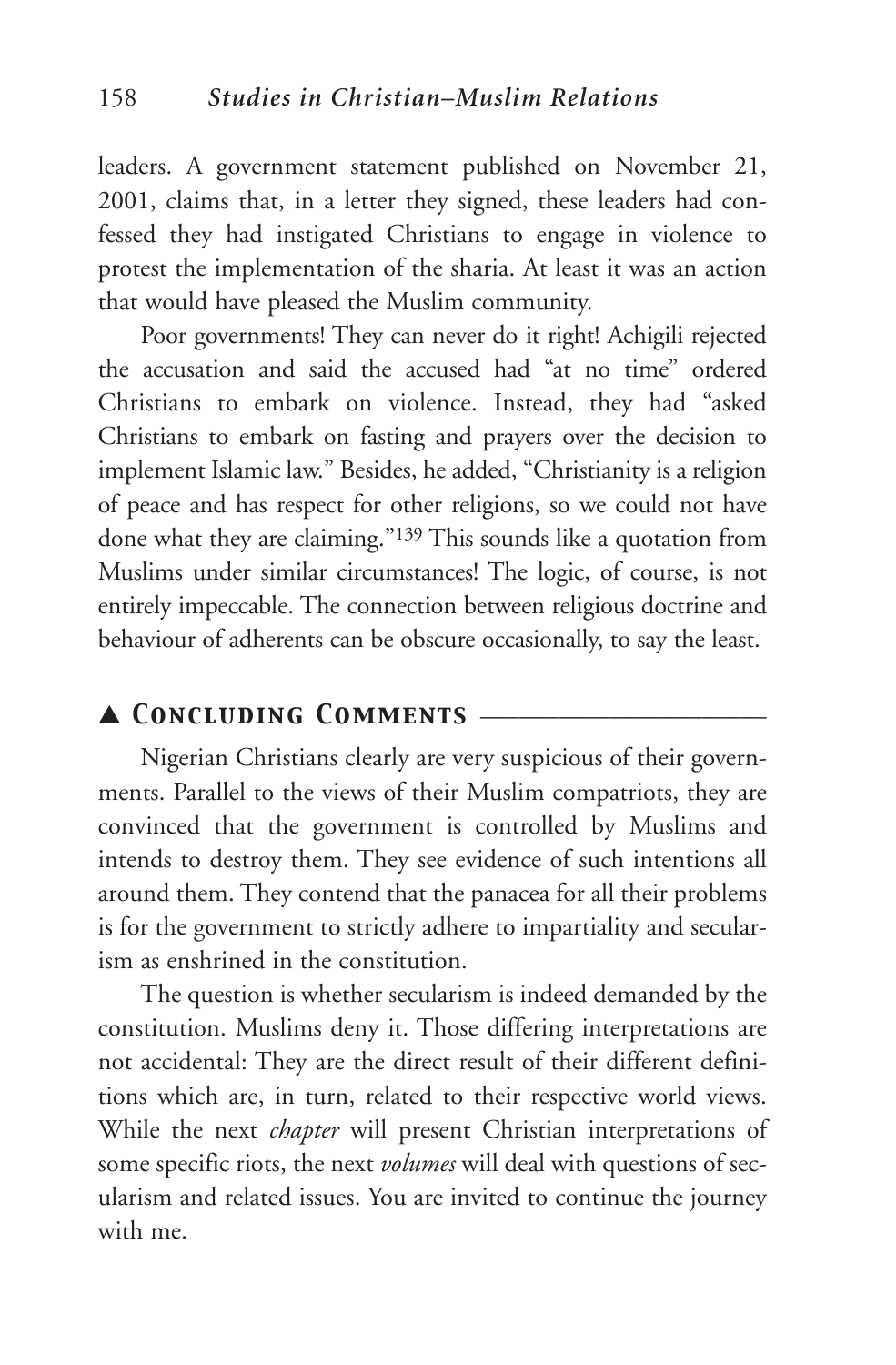## ▲ *Notes* \_\_\_\_\_\_\_\_\_\_\_\_\_\_\_\_\_\_\_\_\_\_\_\_\_\_\_\_\_\_\_\_\_\_\_\_\_\_\_\_\_

1 CAN, "Release," 1987, p. 2.

2 NIPSS, p. 30. CAN, 1982, pp. 19-20.

3 NIPSS, pp. 5-6.

4 J Boer, 1979, pp.154-155, 528; 1984, pp. 43, 46, 53, 62, 77-79, 91.

5 Boer, 1979, pp. 211-212.

6 Boer, 1979, pp. 211-212.

7 Avre, 17 Nov/95.

8 Tsado, *TC,* 5/87, pp. 10-11. See Appendix in forthcoming Volume 5. It is common in Nigeria to expect that people in government positions will dole out government contracts to their friends, relatives or co-religionists, even among the best of people. Haruna Dandaura tells how his daughters expected him to "flood them with contracts" during his tenure as Chief Commissioner of Public Complaints and as Chairman of the Code of Conduct Bureau. He refused and "this beat their imagination." M. Gaiya, 2003, p.106. These daughters are indeed among the best of people and they considered it normal, not immoral. It is that embedded in Nigerian culture. Officers who want to uphold government neutrality have indeed an uphill battle, not only against the much maligned elite, but even against the moral members of society.

9 Tsado, *TC,* 5/87, pp. 10-11.

10 Tsado, *TC,* 5/87, p. 10.

11 For further information about Salihu see Kantiok, pp. 202-205.

12 Tsado, *TC*, 5/87, p. 11.

13 I. Yaro, p. 30.

14 I. Yaro, pp. 45-46.

15 During the current American administration of Bush Jr., there is a much-advertised switch to aiding "faith-based" social improvement efforts.

16 B. O. Nwabueze, pp. 17-18

 $17$  There is some confusion in the literature as to the official name. Some documents, even within the same newspaper, refer to it as "Islamic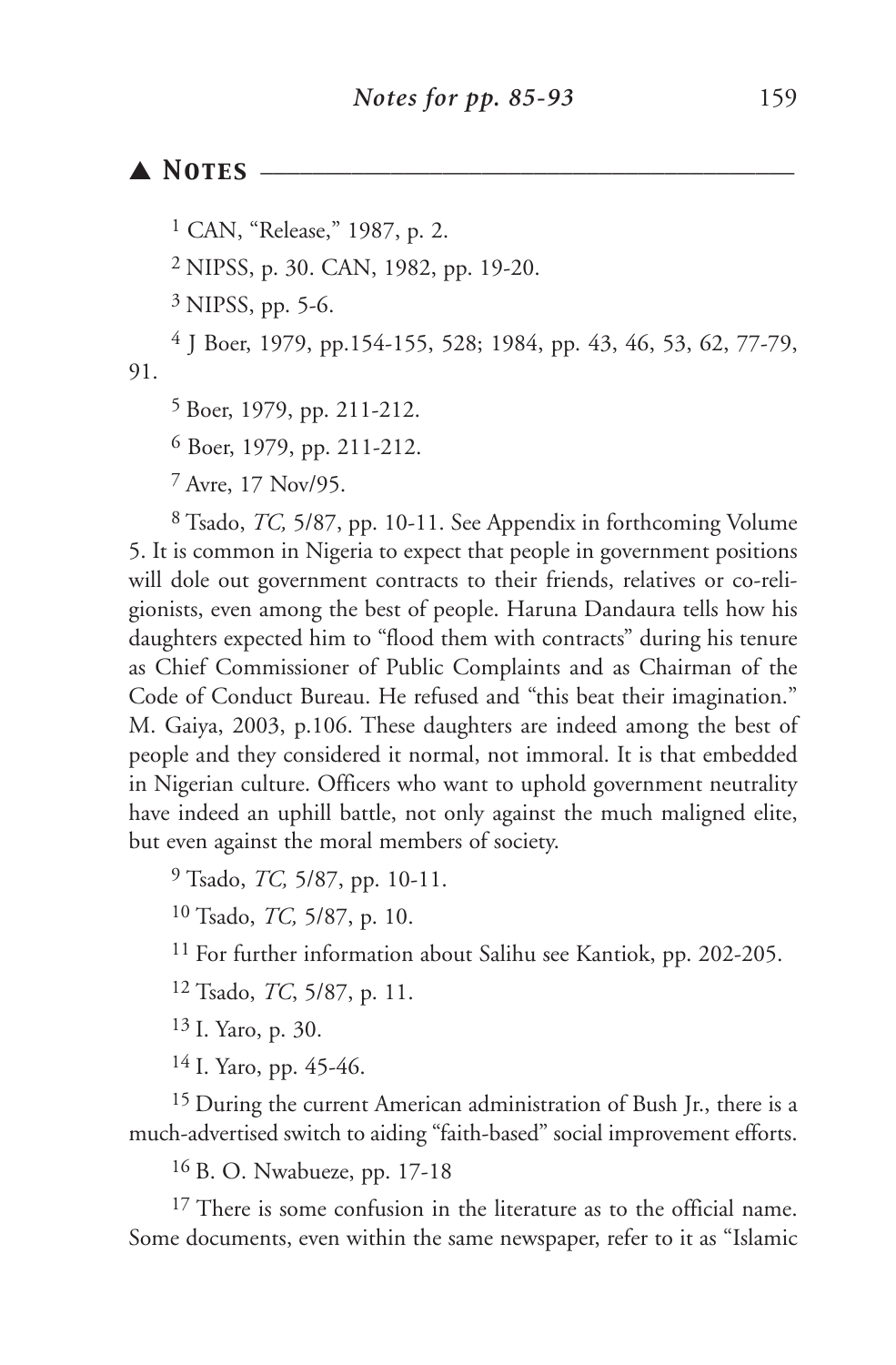Conference Organisation" or "ICO." Regardless of the name used in the documents, I will use "OIC," even in quotes. For a discussion on the weaknesses of OIC see *The Economist*, 21 Dec/91, p. 76.

18 Kantiok, pp. 260-261.

19 Editorial: "The OIC Affair." *NN*, 27 Jan/86, p. 1.

20 *Independent*, 24 Dec/95, p. 2.

21 T. Falola, pp. 94-95.

22 "OIC: Return to Status Quo?" *TC,* 2/87, p. 28.

23 T. Falola, pp.93-102.

24 T. Falola, p.96.

25 Appendix 1.

26 CAN, 11 Dec/89.

27 Quoted from "O. J.'s *Hidden Massacres*, pp. 89-90 in undated circular from Josiah Publishing.

28 Though Appendix 5B purports to be of Muslim origin, I include it in this chapter on Christian opinion rather than in Volume 2 that deals with Muslim opinions. It is Christians who have turned it into public documents by distributing it. I am most skeptical about the veracity of most of these documents. At the same time, Nigeria is known for some amazing and outrageous feats. At any rate, they will surely have served the purpose of some people, Christians or otherwise, who wanted to raise the level of tension and suspicion in the country.

29 Falola, pp. 93-100. Kantiok, pp. 292-296.

30 Editorial: "The OIC Affair," *NN*, 27 Jan/86.

31 F. Adekeye, 6 Mar/2000, p. 11.

32 "OIC: Return to Status Quo?" *TC*, 2/87, p. 20.

33 Minchakpu, *TC* 1/95, pp. 6-9.

34 Quoted in K. A. Balogun, pp. 58-59.

35 *NN*, 26 Jan/86, p. 2.

36 S. Aji, 10 Feb/86, p. 9.

37 "Jolly Tanko Condemns Nigeria's OIC Membership." *NN*, 28 Jan/86.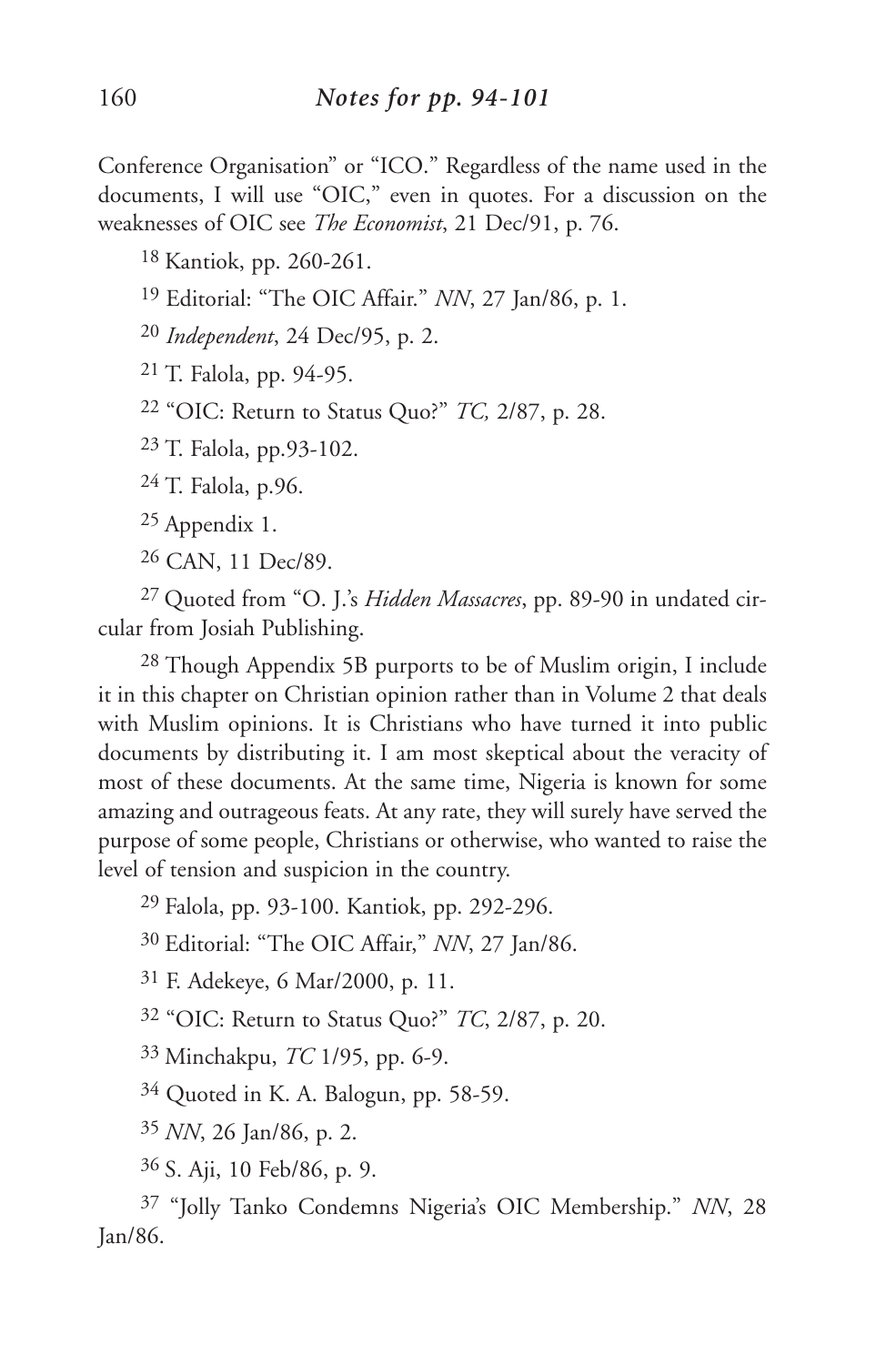38 *Punch*, 5 May/91.

39 REC *News Exchange,* Oct/91.

40 Kantiok, p. 261.

41 *NN*, 3 Dec/99.

42 Grissen, p. 2.

43 I. Yaro, p. 30.

44 I. Yaro, p. 30.

45 Jalingo, p. 22.

46 CAN, *Leadership,* pp. 6-7.

47 Gilliland, p. 158.

48 Sabiya, "The Draft Constitution," pp. 1, 12.

49 Sabiya and Eze, 20 Apr/88.

50 CAN, 11 Jan/90.

51 TEKAN Action Committee, 17 Aug/88.

52 CAN, 11 Dec/89.

53 CAN, 24 Jan/90.

54 Minchakpu, *TC*, 1/95, p. 9.

55 NIPSS, p. 30. CAN, 1982, pp. 19, 27-33.

56 Letter from Sumaila Local Government of 1 Nov/82, and signed by L. B. Abdullahi. Reproduced in CAN, 1982, p. 23.

57 Letter dated 27 Dec/79 and signed by Abubukar S. Mohammad. Reproduced in CAN, 1982, p. 24.

58 Letter from Ministry of Land and Survey, Kano State, 20 Feb/80, signatory illegible. Reproduced in CAN, 1982, p. 25.

59 Letter from Wudil Local Government, 12 Oct/82, signed by H. Y. Danyakasai. Reproduced in CAN, 1982, pp. 21-22.

60 Minchakpu, 1 Nov/99.

61 Minchakpu, p. 2. REC, Sep/99.

62 CAN, 1987, p. 1.

63 Minchakpu, *TC*, 1/94, pp. 10-11. This article contains more details of the story as well as of the court proceedings. The entire pro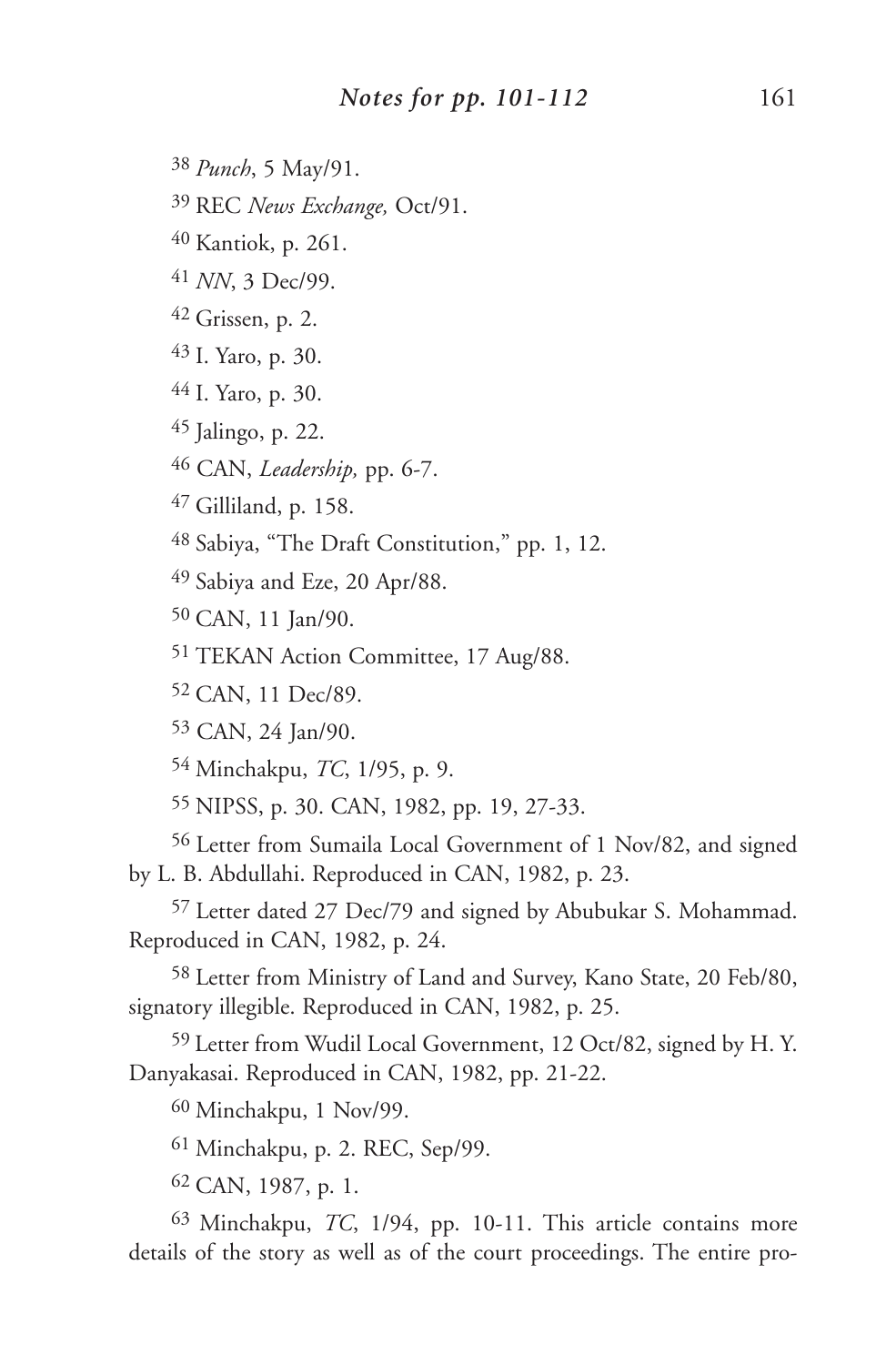ceedings are found in *TC*, 1/94, pp. 16-23.

64 Anonymous, *TC*, 1/90, pp. 6-11. Minchakpu, *TC,* 1/95, p. 9.

65 V. Musa, *TC,* 1/90, p. 9.

66 Wudiri, *TC*, 1/90, p. 12

67 Gereng, *TC*, 1/94, pp. 4-5.

68 In addition to the regular Local Government Area Council, there is a council of the chiefs in the area.

69 CAN, Wase Branch.

70 M. Eliot.

71 CAN, 9 Jan/91.

72 *REC*, Feb/98, p. 3.

73 Minchakpu, 18 Dec/98. This is one major riot that did not make it into Volume 1.

74 NIPSS, pp. 32-33.

75 It is typical of Muslims to attempt to present a Muslim face to a community. When the Kaduna state government house was fenced in, Governor Abdullahi Mukhtar used the occasion to erect a Muslim dome at the entrance. CAN asked, "Do we take this to mean a declaration that the seat of government…can only be inhabited by Muslim governors?" It called on the governor to erect a cross at the entrance as well "to show his neutrality" and "to reflect the secular character of the state" (CAN, 11 Dec/89).

76 Kukah, 1993, pp. 162-164. The Muslim side of this issue was, regrettably, not treated in Volume 2. However, the Muslim point of view is expressed in *NN*, 14 Aug/88 and 2 Mar/89, p. 10. While the former is an article that includes specific lists of allocations, the latter features correspondence between government authorities and CAN.

77 Abbreviation for *Nongo Kristu u Sudan Hen Tiv*, meaning "The Church of Christ in the Sudan among the Tiv," a Reformed denomination serving mainly the Tiv nation. It is a member of the TEKAN fellowship and of CAN. It is one of the few Nigerian denominations that has a non-English name, a point currently under heated debate among the constituency.

78 NKST newsletter, Aug/95.

79 Minchakpu, *REC* July-Aug/99.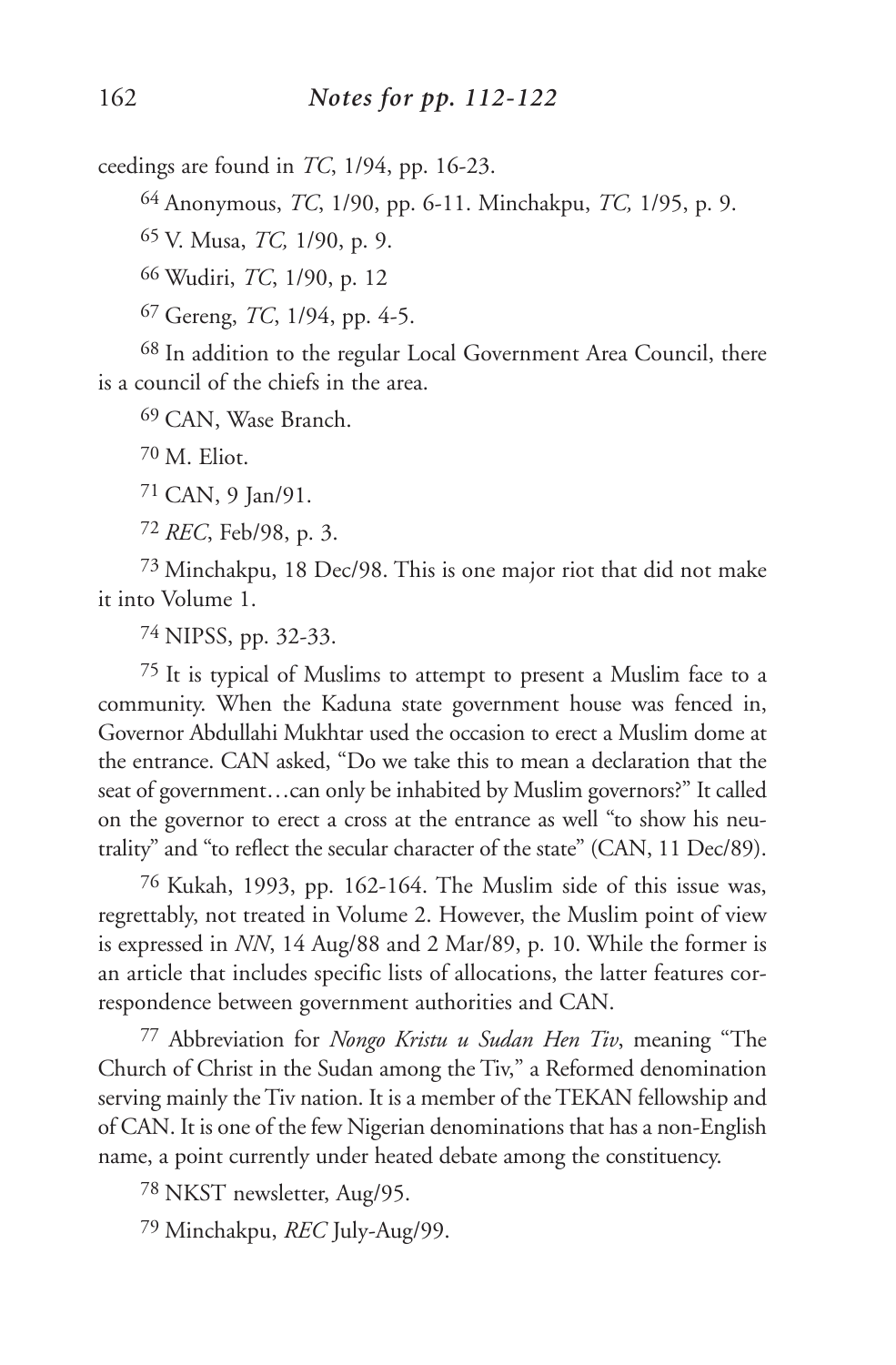80 CAN, 12 Aug/89.

81 *ThisDay,* 18 June/2002; 17 Mar/2003.

82 Minchakpu, 6 May/2002.

83 Ogueri, *Daily Champion*, 22 May/92. I urge the accountants among us to resist the temptation to check the figures!

84 Yaro, pp. 30-32.

85 CAN, 12 Aug/89.

86 Anonymous, *Nigerian Christian*, Dec/96, pp. 8-9.

87 Obemeata, 3 Dec/95.

88 Kukah, 12 Dec/95.

89 *NN*, "Islamic Education System Commended," 6 Jan/77.

90 30 Jan/77.

91 CAN, 1982, p. 26.

92 Dandaura, 3 Dec/82, pp. 4, 7.

93 Abbreviations for British Broadcasting Corporation and Voice of America, household words in Nigeria.

94 CAN Youth Wing, 29 May/90.

95 TEKAN / ECWA Release, 31 Dec/94.

96 Baikie, p. 42. One wonders who is taking a cue from whom. Is it merely a coincidence that the nationalization of Christian schools in Nigeria coincided with the same process in Pakistan in the early 1970s? Yakubu Gowon should be able to answer that one. The question becomes more acute when we learn that in some Nigerian states these schools are being returned at the same time as they are in Pakistan. See The Barnabas Fund Prayer Notes for 20 July/2002 and Donpedro, *Vanguard*, 22 July/2002.

97 CAN, 1982, pp. 15-16, 35.

98 Minchakpu, 25 Mar/2002.

99 Minchakpu, 25 Mar/2002.

100 Minchakpu, 6 May/2002.

101 Kukah, 1993, p. 193.

102 B. Umar, 27 Aug/89.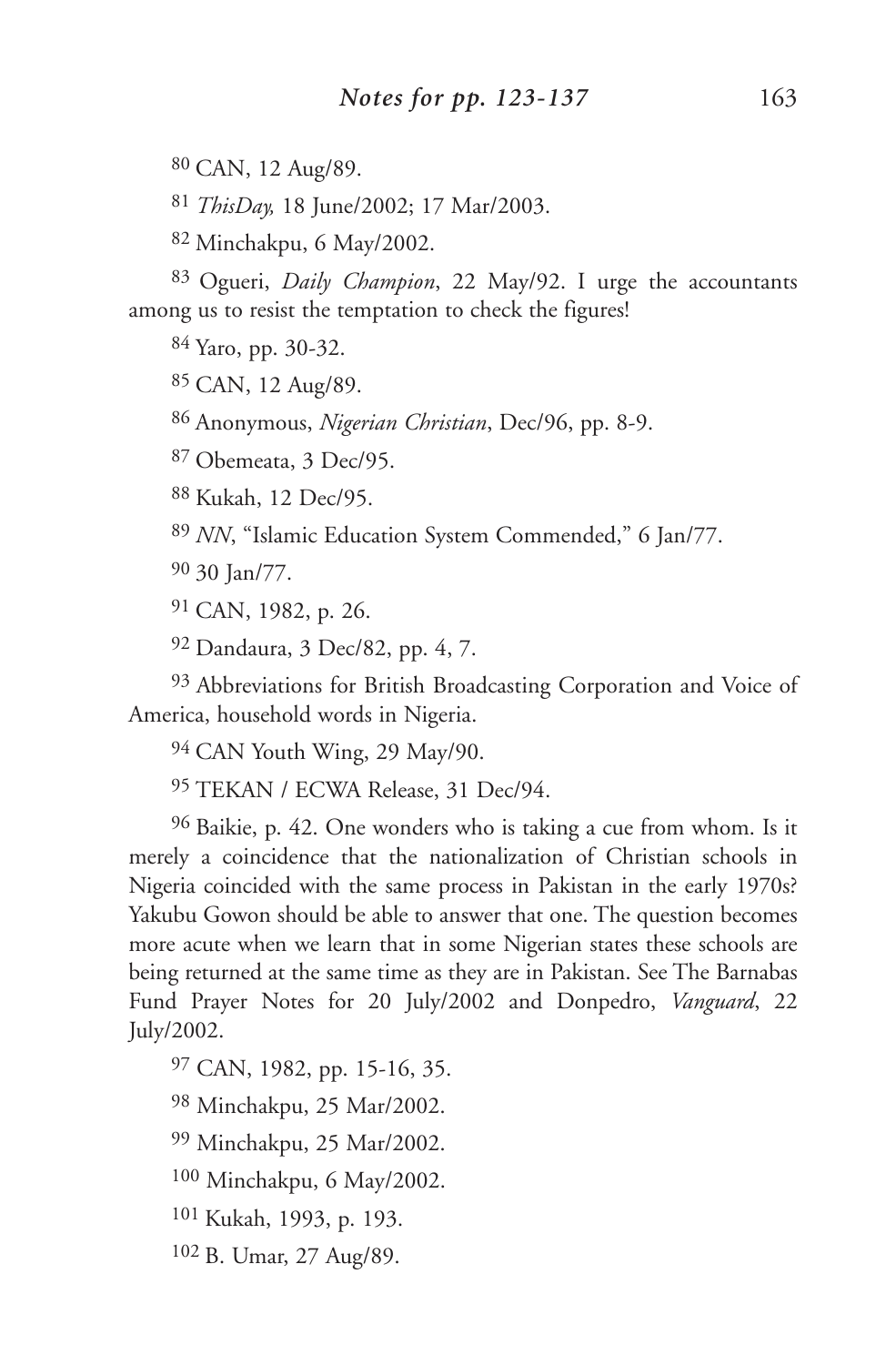103 *REC*, 2/99, p. 3.

104 *TC*, 2/96, pp. 18-21. *REC*, Sep/96.

105 Check also Adedeji, *NC*, 7 Mar/96 and REC, Sep/99.

106 Olanipekun, 11 Dec/94. *REC*, Sep/96.

107 *REC*, Sep/96.

108 P. Clarke, 1984, pp. 158-159.

109 *Independent*, 19 Nov/95, p. 2.

110 Gereng, p. 5.

111 Gereng, p. 6.

112 CAN's "Student Wing."

 $113 p. 36$ 

114 CAN, Letter to the President, 12 Aug/89.

115 TEKAN, Communiqué, 2001.

116 *TC*, 5/87, pp. 23, 20.

117 It is not that Christians resent Muslim fashion. Northern Christian men, including yours truly, will often wear Muslim/Hausa dress, some only at formal occasions, while for others it constitutes their daily attire. Many no longer associate it with Islam.

118 Editorial, *TD*, 28 Mar/2003.

119 Baikie, p. 42.

120 CAN, 1982, pp. 16-18, 36, 39-40.

121 *Open Doors*, May/94, p. 2. I am aware of some inconsistencies between this paragraph and the previous one. That's how I find it in the documents. I have no way of reconciling the conflicting information.

122 CAN, 1982, pp. 39-40.

123 Sabiya, Press Conference.

124 Kukah, 1993, p. 194.

125 Quote from *NN*, 19 Oct/88, p. 7.

126 Ahiante, 29 May/2002. Only the party in power is given coverage. The other thirty are blacked out, according to Funtua.

127 Funtua, *Weekly Trust*, 8 Mar/2003.